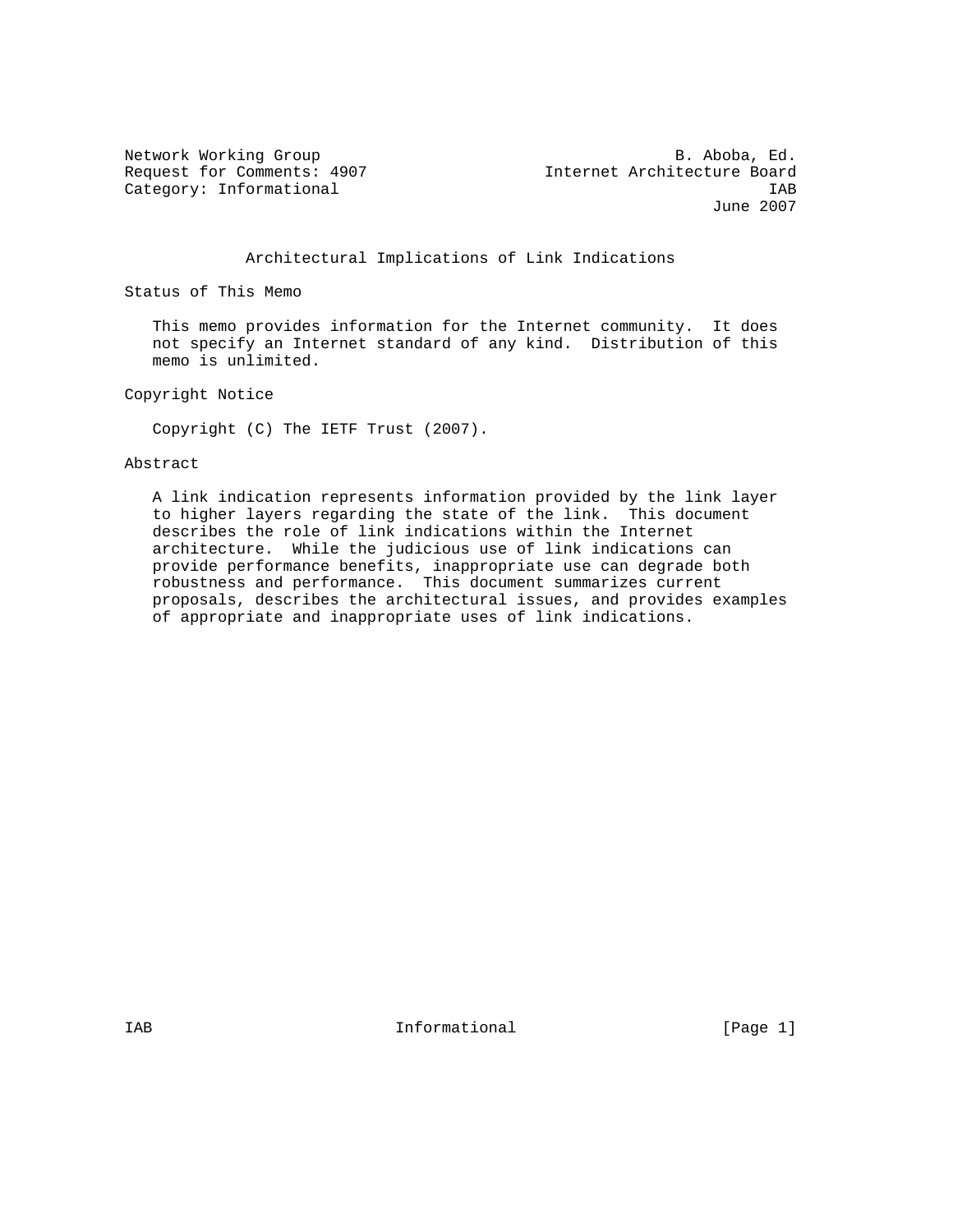| Table of Contents |  |  |  |
|-------------------|--|--|--|
|-------------------|--|--|--|

|               | 1.3. Overview $\ldots$ $\ldots$ $\ldots$ $\ldots$ $\ldots$ $\ldots$ $\ldots$ $\ldots$ $\ldots$ $\ldots$ $\ldots$ |
|---------------|------------------------------------------------------------------------------------------------------------------|
|               |                                                                                                                  |
| 2.1           |                                                                                                                  |
|               |                                                                                                                  |
|               |                                                                                                                  |
|               |                                                                                                                  |
|               |                                                                                                                  |
|               |                                                                                                                  |
|               | 2.6.                                                                                                             |
|               |                                                                                                                  |
|               |                                                                                                                  |
|               | 2.9. Transport of Link Indications 26                                                                            |
| $\mathcal{E}$ |                                                                                                                  |
|               |                                                                                                                  |
|               |                                                                                                                  |
|               |                                                                                                                  |
|               |                                                                                                                  |
|               |                                                                                                                  |
|               |                                                                                                                  |
|               |                                                                                                                  |
|               |                                                                                                                  |
|               |                                                                                                                  |
|               |                                                                                                                  |
|               |                                                                                                                  |
|               |                                                                                                                  |
|               |                                                                                                                  |
|               |                                                                                                                  |
|               |                                                                                                                  |

IAB Informational [Page 2]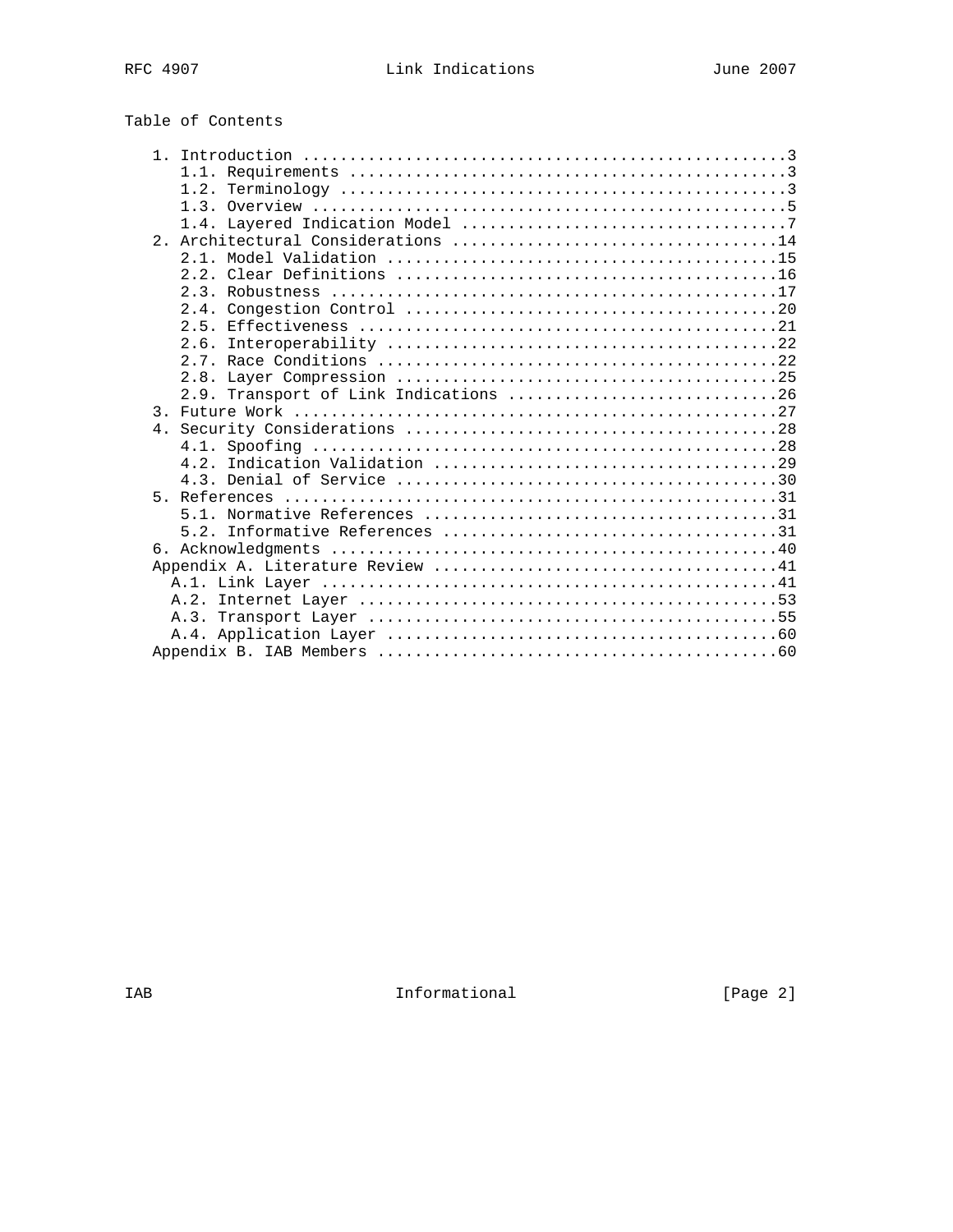## 1. Introduction

 A link indication represents information provided by the link layer to higher layers regarding the state of the link. While the judicious use of link indications can provide performance benefits, inappropriate use can degrade both robustness and performance.

 This document summarizes the current understanding of the role of link indications within the Internet architecture, and provides advice to document authors about the appropriate use of link indications within the Internet, transport, and application layers.

 Section 1 describes the history of link indication usage within the Internet architecture and provides a model for the utilization of link indications. Section 2 describes the architectural considerations and provides advice to document authors. Section 3 describes recommendations and future work. Appendix A summarizes the literature on link indications, focusing largely on wireless Local Area Networks (WLANs).

#### 1.1. Requirements

 The key words "MUST", "MUST NOT", "REQUIRED", "SHALL", "SHALL NOT", "SHOULD", "SHOULD NOT", "RECOMMENDED", "MAY", and "OPTIONAL" in this document are to be interpreted as described in [RFC2119].

1.2. Terminology

Access Point (AP)

 A station that provides access to the fixed network (e.g., an 802.11 Distribution System), via the wireless medium (WM) for associated stations.

#### Asymmetric

 A link with transmission characteristics that are different depending upon the relative position or design characteristics of the transmitter and the receiver is said to be asymmetric. For instance, the range of one transmitter may be much higher than the range of another transmitter on the same medium.

Beacon

 A control message broadcast by a station (typically an Access Point), informing stations in the neighborhood of its continuing presence, possibly along with additional status or configuration information.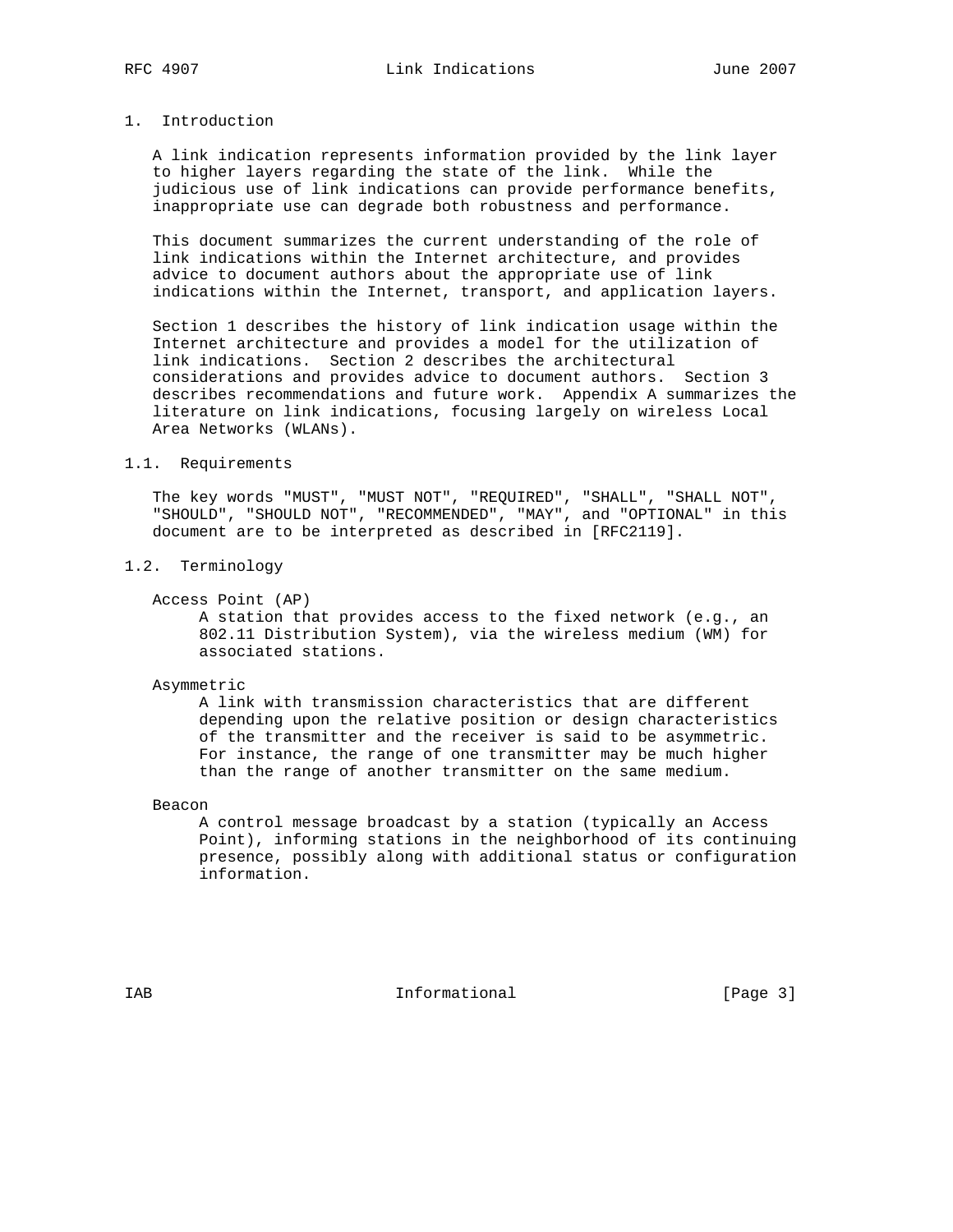Binding Update (BU)

 A message indicating a mobile node's current mobility binding, and in particular its Care-of Address.

Correspondent Node

 A peer node with which a mobile node is communicating. The correspondent node may be either mobile or stationary.

#### Link

 A communication facility or medium over which nodes can communicate at the link layer, i.e., the layer immediately below the Internet Protocol (IP).

#### Link Down

 An event provided by the link layer that signifies a state change associated with the interface no longer being capable of communicating data frames; transient periods of high frame loss are not sufficient.

#### Link Indication

 Information provided by the link layer to higher layers regarding the state of the link.

#### Link Layer

 Conceptual layer of control or processing logic that is responsible for maintaining control of the link. The link layer functions provide an interface between the higher-layer logic and the link. The link layer is the layer immediately below the Internet Protocol (IP).

#### Link Up

 An event provided by the link layer that signifies a state change associated with the interface becoming capable of communicating data frames.

 Maximum Segment Size (MSS) The maximum payload size available to the transport layer.

Maximum Transmission Unit (MTU)

 The size in octets of the largest IP packet, including the IP header and payload, that can be transmitted on a link or path.

#### Mobile Node

 A node that can change its point of attachment from one link to another, while still being reachable via its home address.

IAB 188 and 100 mm informational the state of  $\{Page 4\}$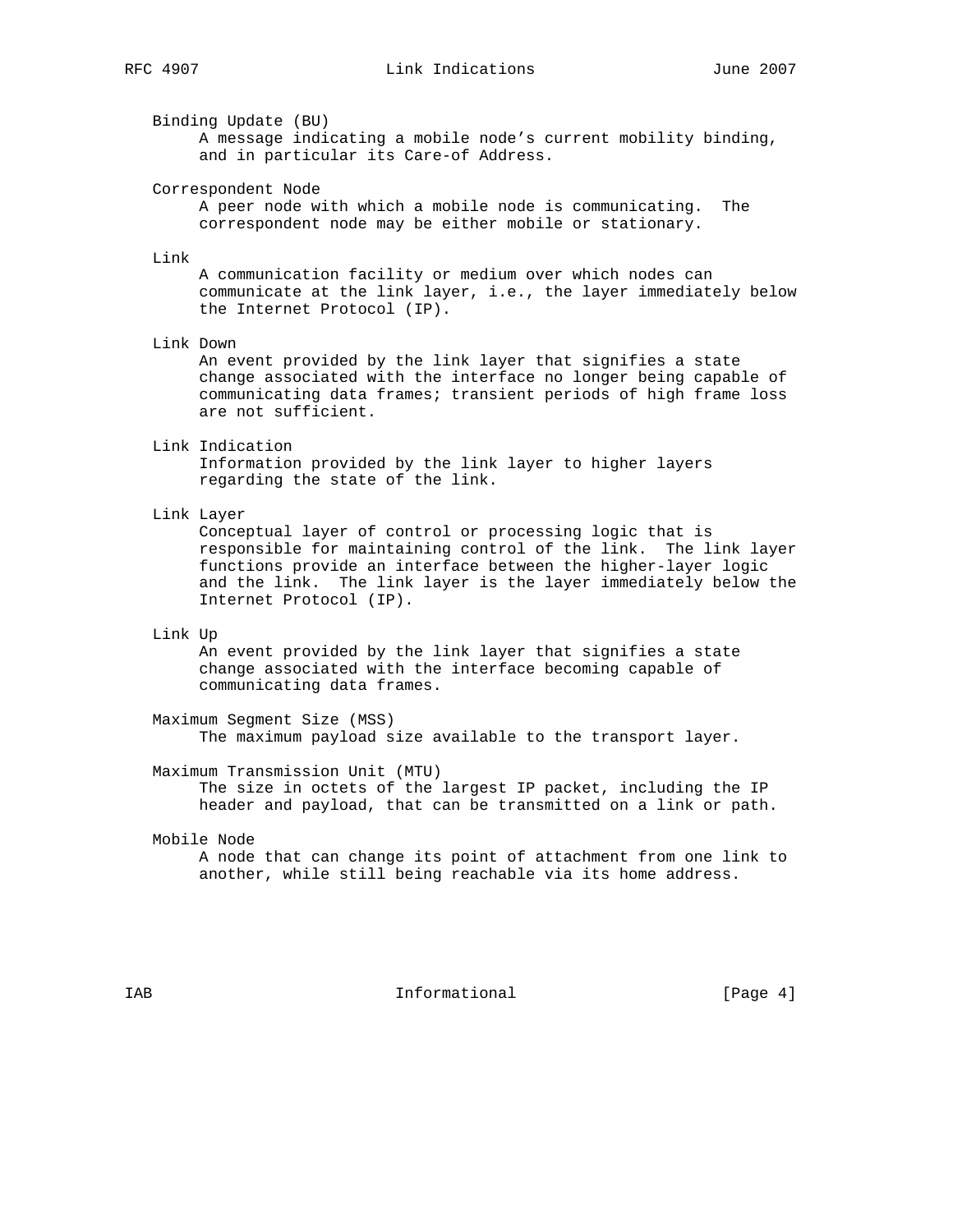Operable Address

 A static or dynamically assigned address that has not been relinquished and has not expired.

Point of Attachment

 The endpoint on the link to which the host is currently connected.

Routable Address

 Any IP address for which routers will forward packets. This includes private addresses as specified in "Address Allocation for Private Internets" [RFC1918].

Station (STA)

 Any device that contains an IEEE 802.11 conformant medium access control (MAC) and physical layer (PHY) interface to the wireless medium (WM).

Strong End System Model

 The Strong End System model emphasizes the host/router distinction, tending to model a multi-homed host as a set of logical hosts within the same physical host. In the Strong End System model, addresses refer to an interface, rather than to the host to which they attach. As a result, packets sent on an outgoing interface have a source address configured on that interface, and incoming packets whose destination address does not correspond to the physical interface through which it is received are silently discarded.

Weak End System Model

 In the Weak End System model, addresses refer to a host. As a result, packets sent on an outgoing interface need not necessarily have a source address configured on that interface, and incoming packets whose destination address does not correspond to the physical interface through which it is received are accepted.

### 1.3. Overview

 The use of link indications within the Internet architecture has a long history. In response to an attempt to send to a host that was off-line, the ARPANET link layer protocol provided a "Destination Dead" indication, described in "Fault Isolation and Recovery" [RFC816]. The ARPANET packet radio experiment [PRNET] incorporated frame loss in the calculation of routing metrics, a precursor to more recent link-aware routing metrics such as Expected Transmission Count (ETX), described in "A High-Throughput Path Metric for Multi-Hop Wireless Routing" [ETX].

IAB 188 CHA Informational The Informational (Page 5)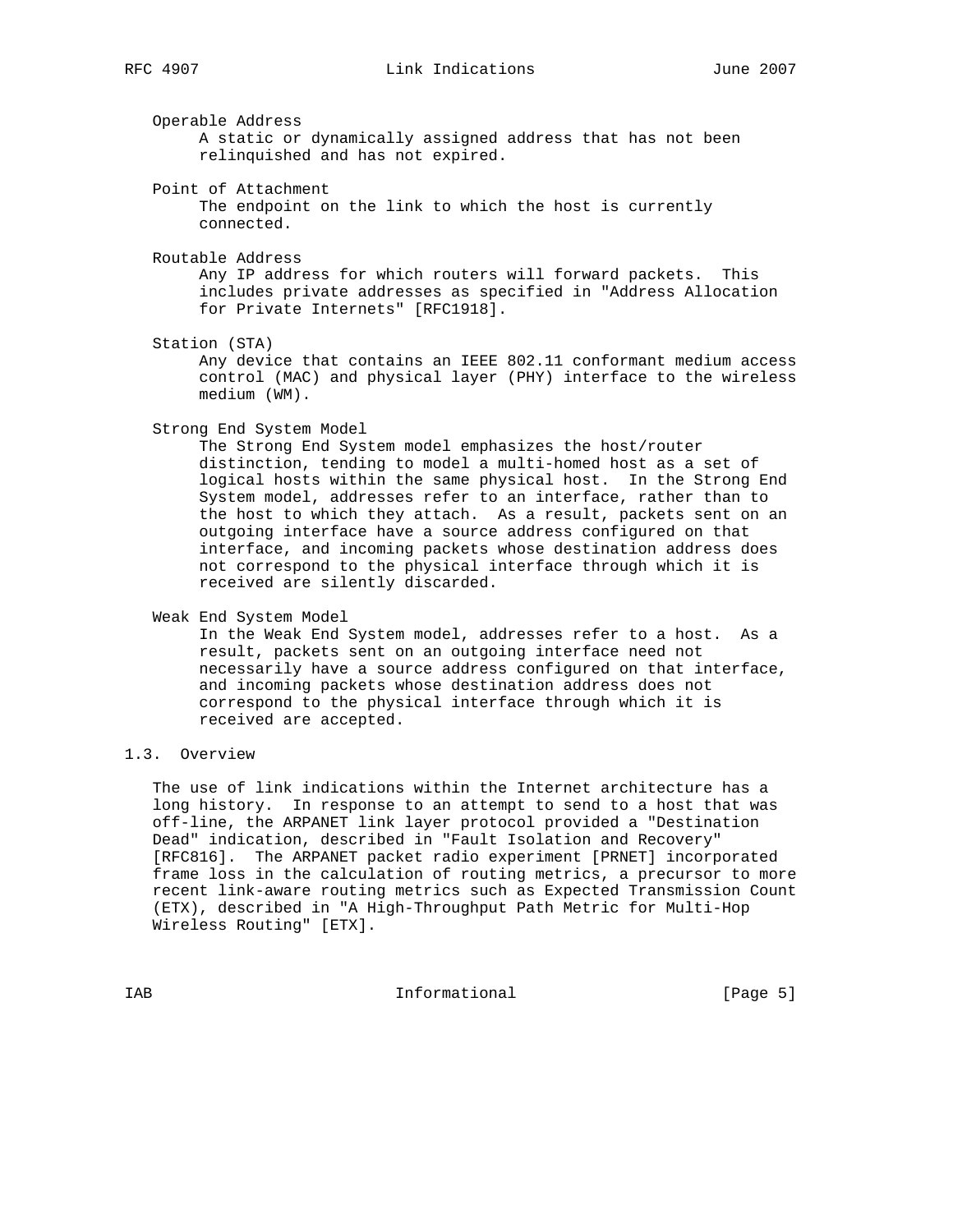"Routing Information Protocol" [RFC1058] defined RIP, which is descended from the Xerox Network Systems (XNS) Routing Information Protocol. "The OSPF Specification" [RFC1131] defined Open Shortest Path First, which uses Link State Advertisements (LSAs) in order to flood information relating to link status within an OSPF area. [RFC2328] defines version 2 of OSPF. While these and other routing protocols can utilize "Link Up" and "Link Down" indications provided by those links that support them, they also can detect link loss based on loss of routing packets. As noted in "Requirements for IP Version 4 Routers" [RFC1812]:

 It is crucial that routers have workable mechanisms for determining that their network connections are functioning properly. Failure to detect link loss, or failure to take the proper actions when a problem is detected, can lead to black holes.

 Attempts have also been made to define link indications other than "Link Up" and "Link Down". "Dynamically Switched Link Control Protocol" [RFC1307] defines an experimental protocol for control of links, incorporating "Down", "Coming Up", "Up", "Going Down", "Bring Down", and "Bring Up" states.

 "A Generalized Model for Link Layer Triggers" [GenTrig] defines "generic triggers", including "Link Up", "Link Down", "Link Going Down", "Link Going Up", "Link Quality Crosses Threshold", "Trigger Rollback", and "Better Signal Quality AP Available". IEEE 802.21 [IEEE-802.21] defines a Media Independent Handover Event Service (MIH-ES) that provides event reporting relating to link characteristics, link status, and link quality. Events defined include "Link Down", "Link Up", "Link Going Down", "Link Signal Strength", and "Link Signal/Noise Ratio".

 Under ideal conditions, links in the "up" state experience low frame loss in both directions and are immediately ready to send and receive data frames; links in the "down" state are unsuitable for sending and receiving data frames in either direction.

 Unfortunately, links frequently exhibit non-ideal behavior. Wired links may fail in half-duplex mode, or exhibit partial impairment resulting in intermediate loss rates. Wireless links may exhibit asymmetry, intermittent frame loss, or rapid changes in throughput due to interference or signal fading. In both wired and wireless links, the link state may rapidly flap between the "up" and "down" states. This real-world behavior presents challenges to the integration of link indications with the Internet, transport, and application layers.

IAB 188 CHA Informational The Informational (Page 6)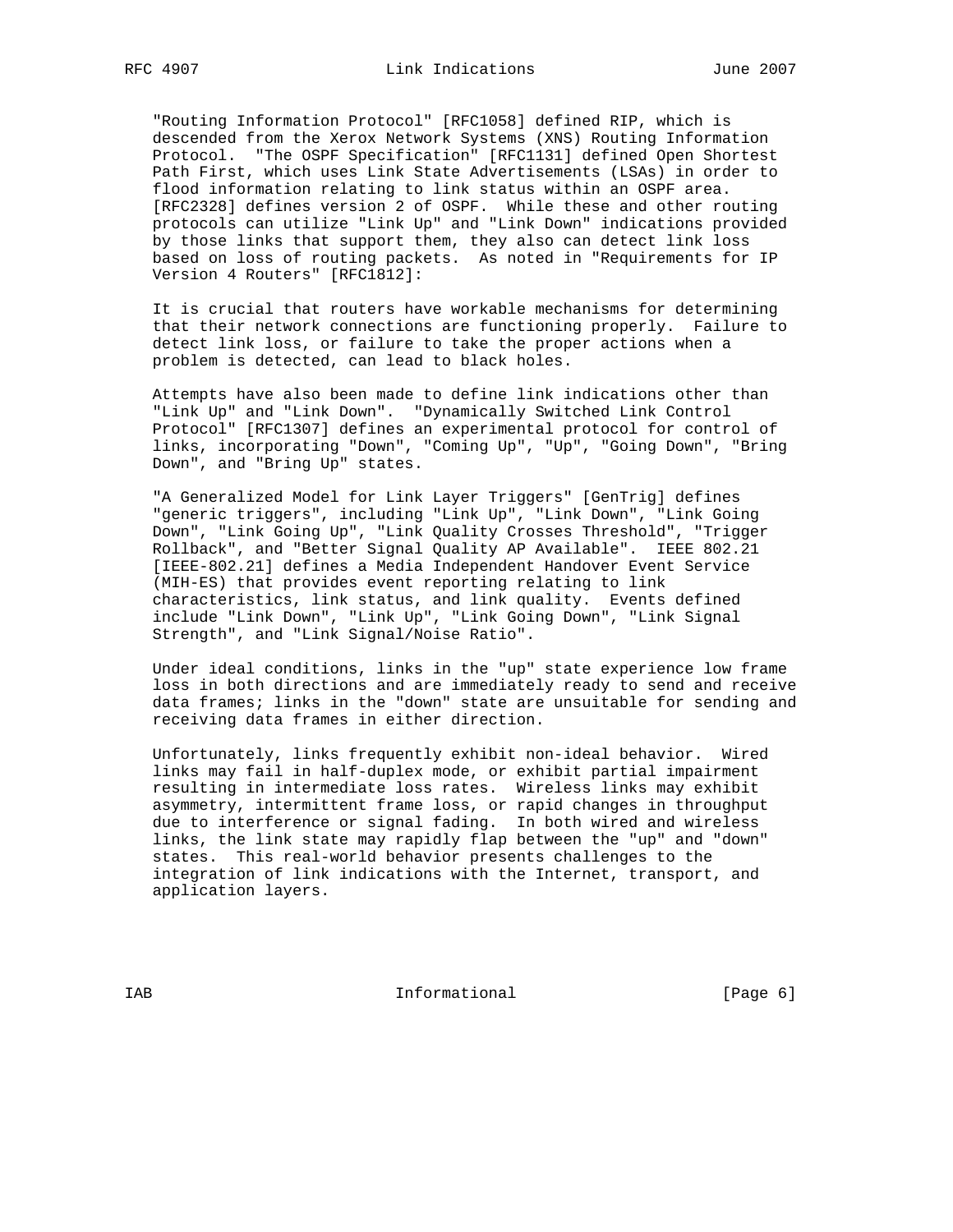## 1.4. Layered Indication Model

 A layered indication model is shown in Figure 1 that includes both internally generated link indications (such as link state and rate) and indications arising from external interactions such as path change detection. In this model, it is assumed that the link layer provides indications to higher layers primarily in the form of abstract indications that are link-technology agnostic.

IAB 188 and 100 mm informational the state of  $[Page 7]$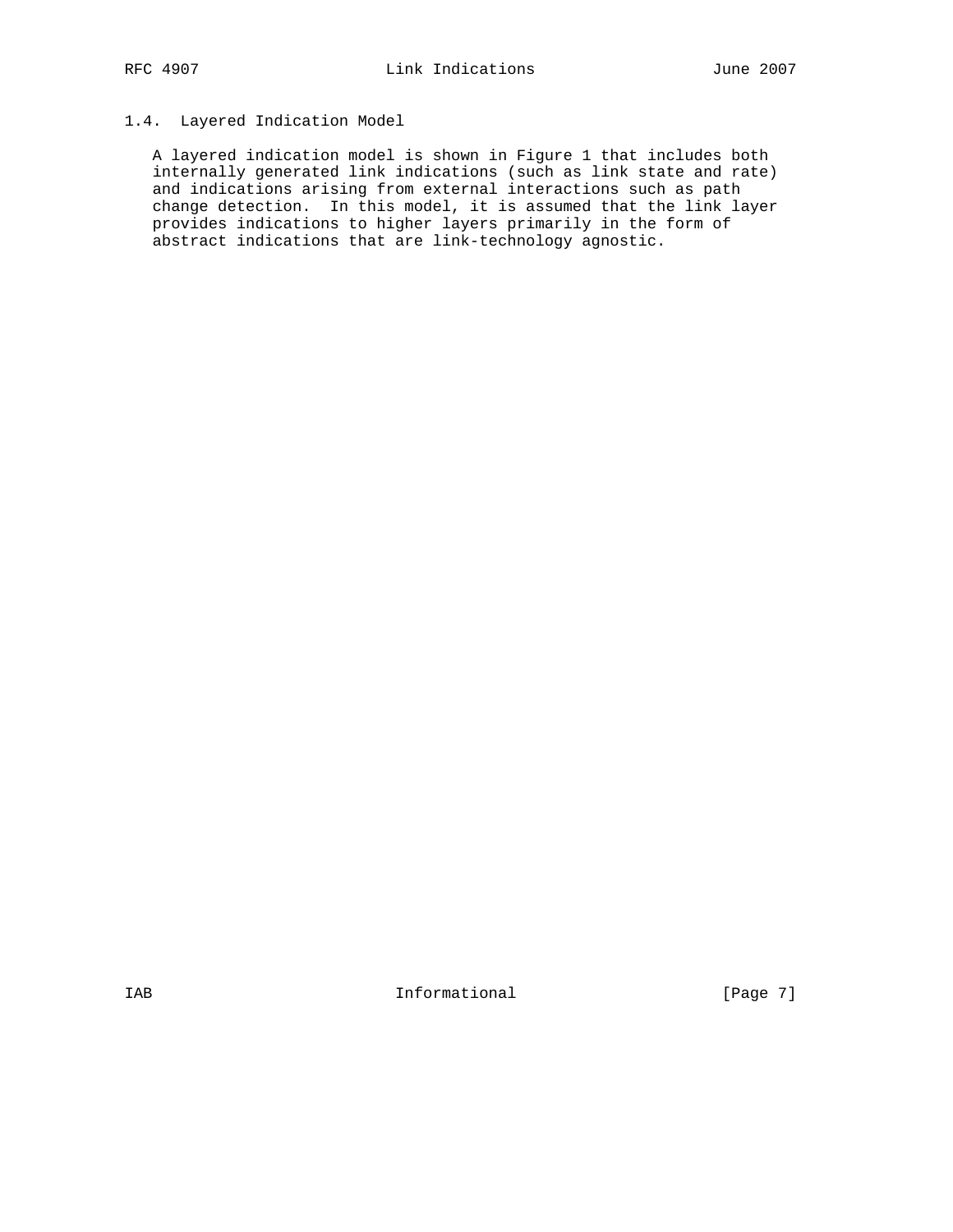| Application<br>Layer |                                                                                                                                                              |                                                                           | -+-+-+-+-+-+-+-+-+-+-+-+-+-+-                        |  |
|----------------------|--------------------------------------------------------------------------------------------------------------------------------------------------------------|---------------------------------------------------------------------------|------------------------------------------------------|--|
|                      |                                                                                                                                                              | т                                                                         | Ţ.<br>$\mathbf{I}$<br>-+-+-+-+-+-!-+-+-!-+-!-+-+-+-+ |  |
| Transport<br>Layer   | Connection Management<br>! Teardown<br>T<br>-+-+-+-+-+-+-+-!-+-+-!-+-+-+                                                                                     |                                                                           |                                                      |  |
|                      | Transport Parameter Estimation<br>(MSS, RTT, RTO, cwnd, bw, ssthresh)!                                                                                       |                                                                           |                                                      |  |
| Internet             | +-+-+-+-+-+-+-+-+-+-+-+-+-+-+-+-+-+-+-<br>Ţ<br>! Incoming !MIP<br>! Interface !BU<br>! Change : !Receipt!<br>$\lambda$<br>ᆺ                                  | Ţ<br>Ţ<br>- Lo<br>$\mathbf{I}$<br>Ţ<br>Ţ<br>L<br>$\mathbf{I}$<br>Ţ        | $-+ - + - + - + - + - +$                             |  |
| Layer                | ! Mobility !<br>+-!-+-!-+-+-+-+-+-+-!-+-+-+-!-+-!-+--!-+-+-+-+-+-+-<br>! Outgoing ! Path<br>! Interface ! Change!<br>$\lambda$<br><b>^</b> Change<br>Routing | $\mathbf{I}$<br>Ţ<br>Ţ<br>L<br>Ţ<br>L<br>Ţ<br>L                           |                                                      |  |
|                      | IP Configuration                                                                                                                                             | $\overline{\mathbf{V}}$<br>Ţ<br>Path<br>L<br>$\sim$<br>Info<br>Cache<br>L | $!$ IP<br>! Address<br>A Config/<br>Changes          |  |
| Link<br>Layer        | -+-+-!-+-+<br>Link<br>Rate, FER,<br>Delay                                                                                                                    | Up/Down                                                                   |                                                      |  |

Figure 1. Layered Indication Model

IAB Informational [Page 8]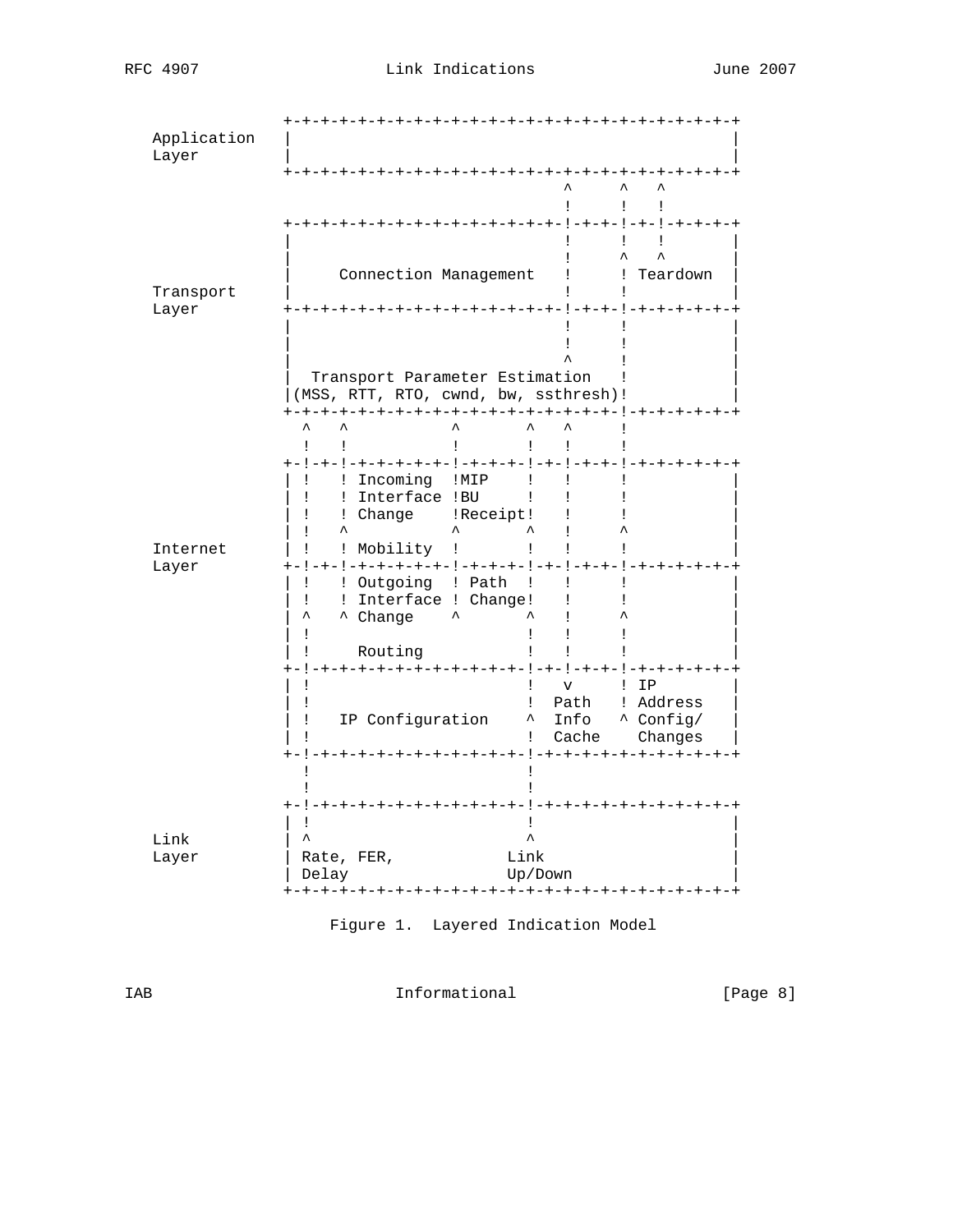#### 1.4.1. Internet Layer

 One of the functions of the Internet layer is to shield higher layers from the specifics of link behavior. As a result, the Internet layer validates and filters link indications and selects outgoing and incoming interfaces based on routing metrics.

 The Internet layer composes its routing table based on information available from local interfaces as well as potentially by taking into account information provided by routers. This enables the state of the local routing table to reflect link conditions on both local and remote links. For example, prefixes to be added or removed from the routing table may be determined from Dynamic Host Configuration Protocol (DHCP) [RFC2131][RFC3315], Router Advertisements [RFC1256][RFC2461], redirect messages, or route updates incorporating information on the state of links multiple hops away.

 As described in "Packetization Layer Path MTU Discovery" [RFC4821], the Internet layer may maintain a path information cache, enabling sharing of Path MTU information between concurrent or subsequent connections. The shared cache is accessed and updated by packetization protocols implementing packetization layer Path MTU Discovery.

 The Internet layer also utilizes link indications in order to optimize aspects of Internet Protocol (IP) configuration and mobility. After receipt of a "Link Up" indication, hosts validate potential IP configurations by Detecting Network Attachment (DNA) [RFC4436]. Once the IP configuration is confirmed, it may be determined that an address change has occurred. However, "Link Up" indications may not necessarily result in a change to Internet layer configuration.

 In "Detecting Network Attachment in IPv4" [RFC4436], after receipt of a "Link Up" indication, potential IP configurations are validated using a bidirectional reachability test. In "Detecting Network Attachment in IPv6 Networks (DNAv6)" [DNAv6], IP configuration is validated using reachability detection and Router Solicitation/Advertisement.

 The routing sub-layer may utilize link indications in order to enable more rapid response to changes in link state and effective throughput. Link rate is often used in computing routing metrics. However, in wired networks the transmission rate may be negotiated in order to enhance energy efficiency [EfficientEthernet]. In wireless networks, the negotiated rate and Frame Error Rate (FER) may change

IAB 188 and 100 mm informational the state of the state of  $[Page 9]$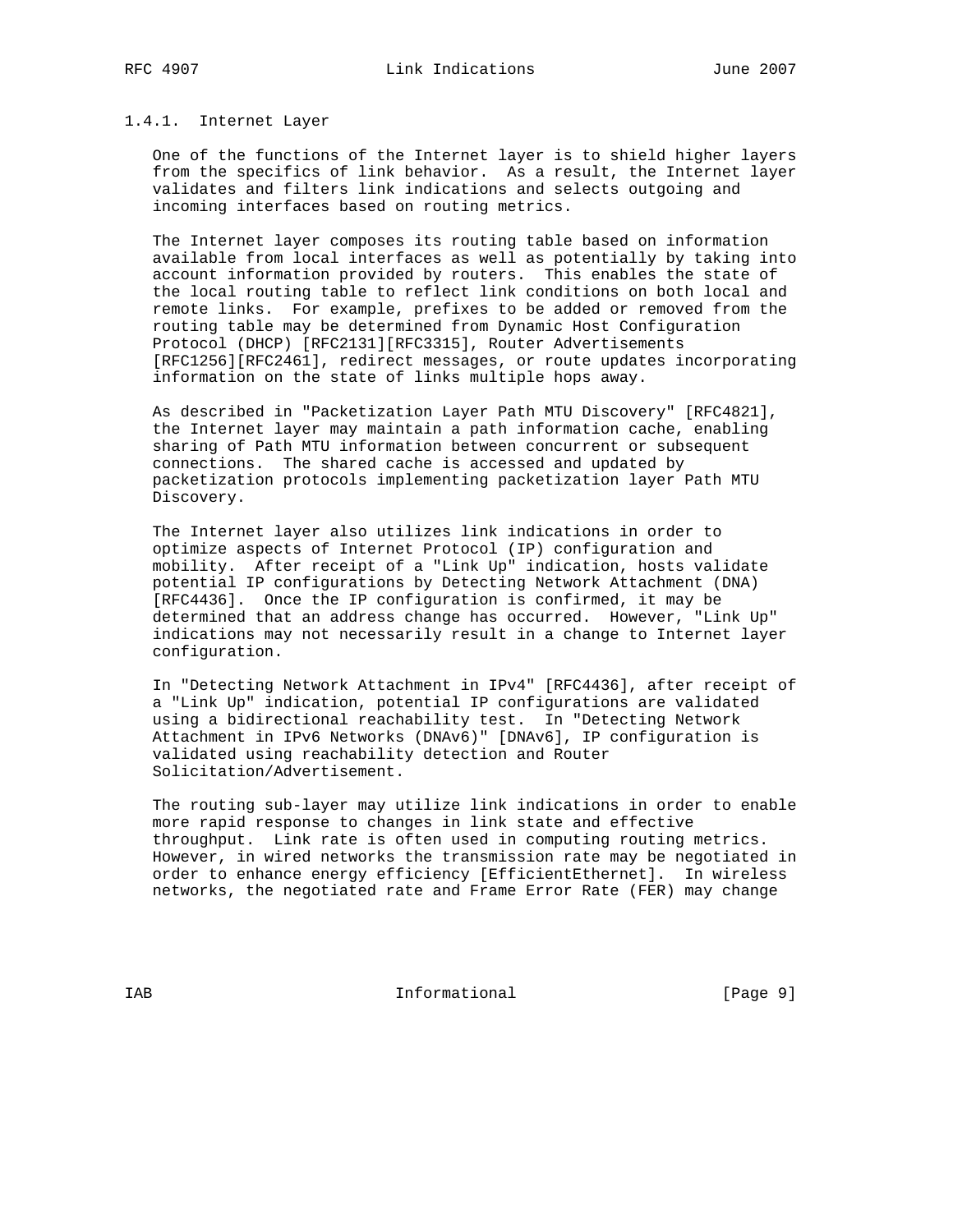with link conditions so that effective throughput may vary on a packet-by-packet basis. In such situations, routing metrics may also exhibit rapid variation.

 Routing metrics incorporating link indications such as Link Up/Down and effective throughput enable routers to take link conditions into account for the purposes of route selection. If a link experiences decreased rate or high frame loss, the route metric will increase for the prefixes that it serves, encouraging use of alternate paths if available. When the link condition improves, the route metric will decrease, encouraging use of the link.

 Within Weak End System implementations, changes in routing metrics and link state may result in a change in the outgoing interface for one or more transport connections. Routes may also be added or withdrawn, resulting in loss or gain of peer connectivity. However, link indications such as changes in transmission rate or frame loss do not necessarily result in a change of outgoing interface.

 The Internet layer may also become aware of path changes by other mechanisms, such as receipt of updates from a routing protocol, receipt of a Router Advertisement, dead gateway detection [RFC816] or network unreachability detection [RFC2461], ICMP redirects, or a change in the IPv4 TTL (Time to Live)/IPv6 Hop Limit of received packets. A change in the outgoing interface may in turn influence the mobility sub-layer, causing a change in the incoming interface. The mobility sub-layer may also become aware of a change in the incoming interface of a peer (via receipt of a Mobile IP Binding Update [RFC3775]).

#### 1.4.2. Transport Layer

 The transport layer processes received link indications differently for the purposes of transport parameter estimation and connection management.

 For the purposes of parameter estimation, the transport layer is primarily interested in path properties that impact performance, and where link indications may be determined to be relevant to path properties they may be utilized directly. Link indications such as "Link Up"/"Link Down" or changes in rate, delay, and frame loss may prove relevant. This will not always be the case, however; where the bandwidth of the bottleneck on the end-to-end path is already much lower than the transmission rate, an increase in transmission rate may not materially affect path properties. As described in Appendix A.3, the algorithms for utilizing link layer indications to improve transport parameter estimates are still under development.

IAB Informational [Page 10]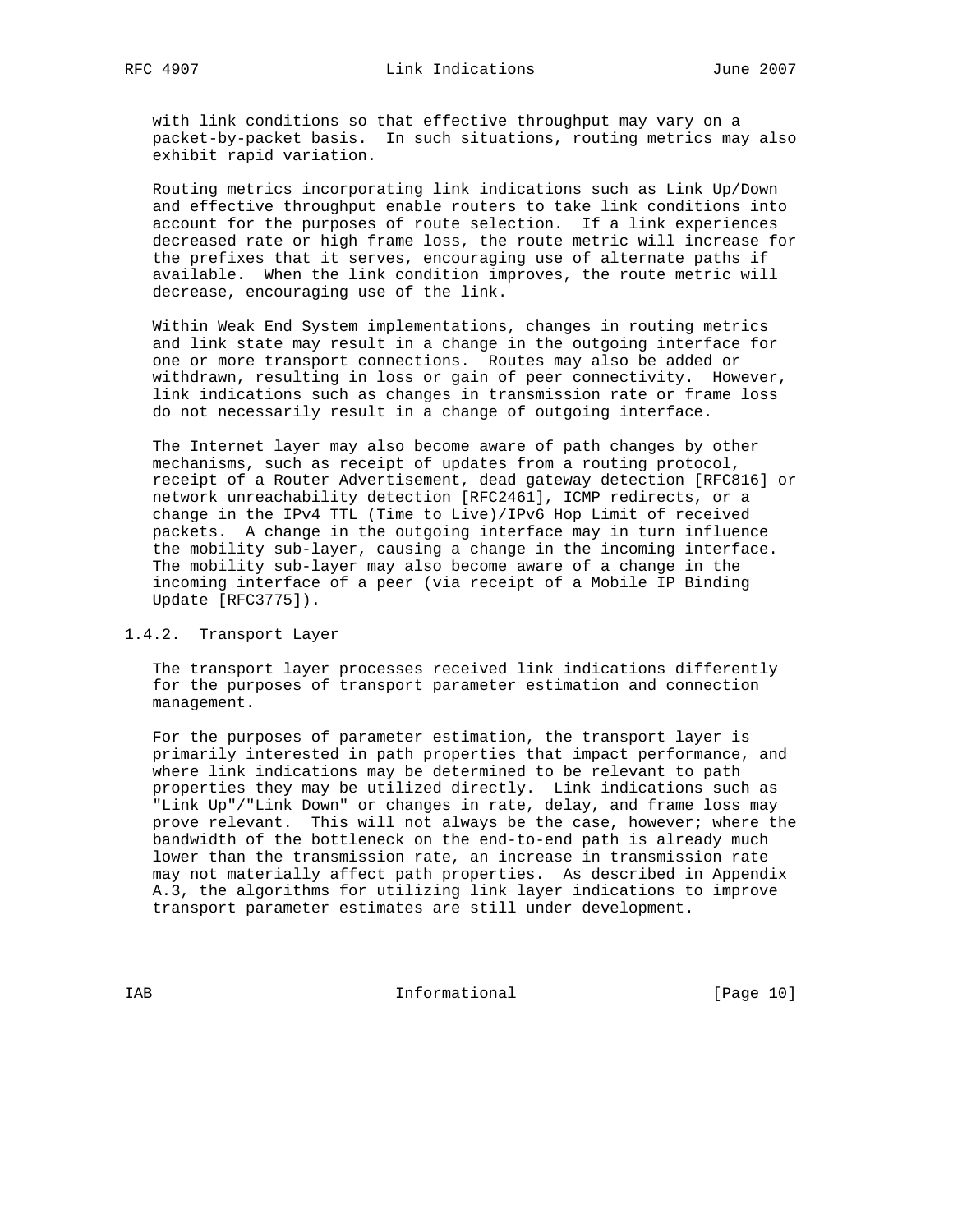Strict layering considerations do not apply in transport path parameter estimation in order to enable the transport layer to make use of all available information. For example, the transport layer may determine that a link indication came from a link forming part of a path of one or more connections. In this case, it may utilize the receipt of a "Link Down" indication followed by a subsequent "Link Up" indication to infer the possibility of non-congestive packet loss during the period between the indications, even if the IP configuration does not change as a result, so that no Internet layer indication would be sent.

 The transport layer may also find Internet layer indications useful for path parameter estimation. For example, path change indications can be used as a signal to reset path parameter estimates. Where there is no default route, loss of segments sent to a destination lacking a prefix in the local routing table may be assumed to be due to causes other than congestion, regardless of the reason for the removal (either because local link conditions caused it to be removed or because the route was withdrawn by a remote router).

 For the purposes of connection management, layering considerations are important. The transport layer may tear down a connection based on Internet layer indications (such as a endpoint address changes), but does not take link indications into account. Just as a "Link Up" event may not result in a configuration change, and a configuration change may not result in connection teardown, the transport layer does not tear down connections on receipt of a "Link Down" indication, regardless of the cause. Where the "Link Down" indication results from frame loss rather than an explicit exchange, the indication may be transient, to be soon followed by a "Link Up" indication.

 Even where the "Link Down" indication results from an explicit exchange such as receipt of a Point-to-Point Protocol (PPP) Link Control Protocol (LCP)-Terminate or an IEEE 802.11 Disassociate or Deauthenticate frame, an alternative point of attachment may be available, allowing connectivity to be quickly restored. As a result, robustness is best achieved by allowing connections to remain up until an endpoint address changes, or the connection is torn down due to lack of response to repeated retransmission attempts.

 For the purposes of connection management, the transport layer is cautious with the use of Internet layer indications. Changes in the routing table are not relevant for the purposes of connection management, since it is desirable for connections to remain up during transitory routing flaps. However, the transport layer may tear down transport connections due to invalidation of a connection endpoint IP address. Where the connection has been established based on a Mobile

IAB Informational [Page 11]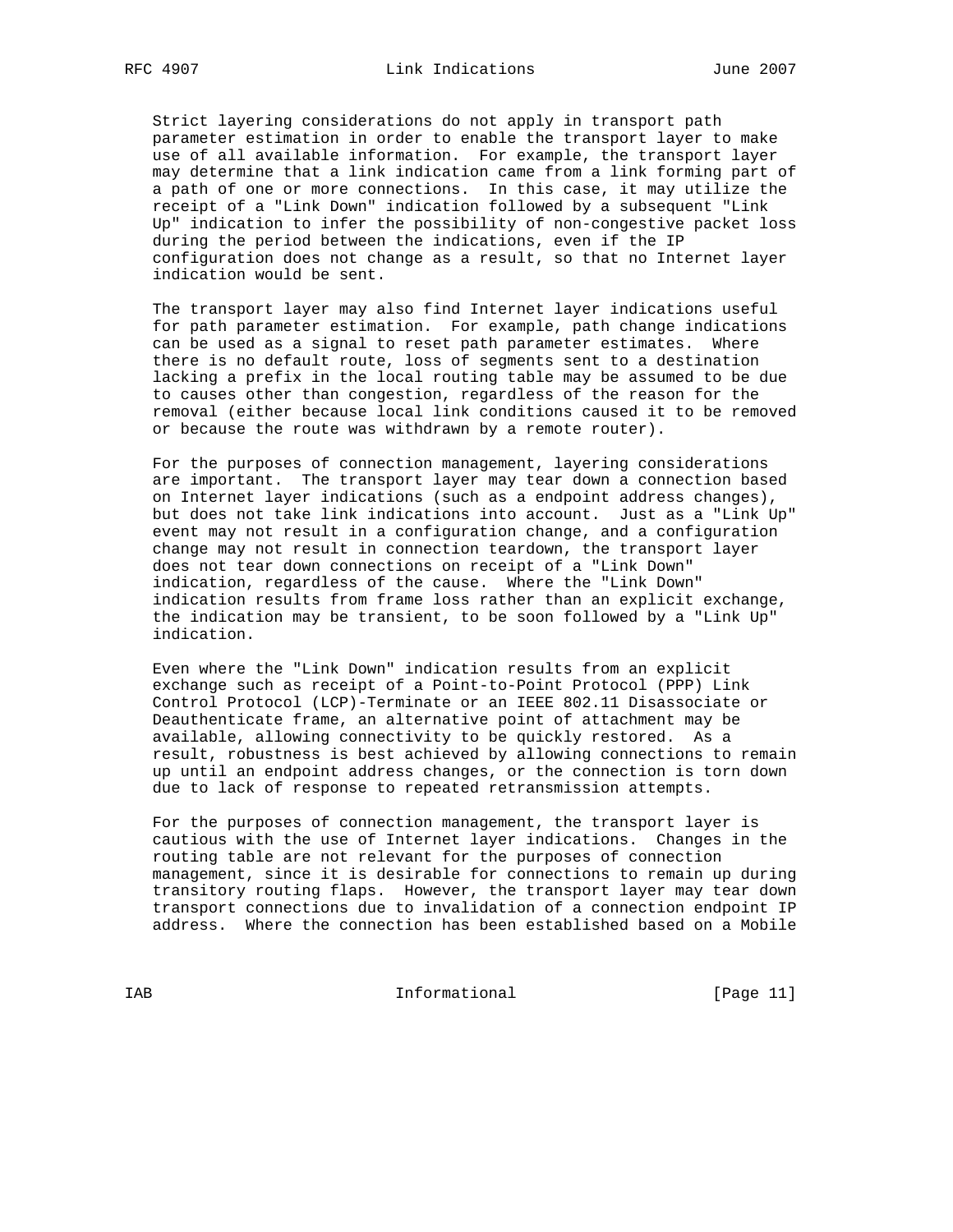IP home address, a change in the Care-of Address need not result in connection teardown, since the configuration change is masked by the mobility functionality within the Internet layer, and is therefore transparent to the transport layer.

 "Requirements for Internet Hosts -- Communication Layers" [RFC1122], Section 2.4, requires Destination Unreachable, Source Quench, Echo Reply, Timestamp Reply, and Time Exceeded ICMP messages to be passed up to the transport layer. [RFC1122], Section 4.2.3.9, requires Transmission Control Protocol (TCP) to react to an Internet Control Message Protocol (ICMP) Source Quench by slowing transmission.

 [RFC1122], Section 4.2.3.9, distinguishes between ICMP messages indicating soft error conditions, which must not cause TCP to abort a connection, and hard error conditions, which should cause an abort. ICMP messages indicating soft error conditions include Destination Unreachable codes 0 (Net), 1 (Host), and 5 (Source Route Failed), which may result from routing transients; Time Exceeded; and Parameter Problem. ICMP messages indicating hard error conditions include Destination Unreachable codes 2 (Protocol Unreachable), 3 (Port Unreachable), and 4 (Fragmentation Needed and Don't Fragment Was Set). Since hosts implementing classical ICMP-based Path MTU Discovery [RFC1191] use Destination Unreachable code 4, they do not treat this as a hard error condition. Hosts implementing "Path MTU Discovery for IP version 6" [RFC1981] utilize ICMPv6 Packet Too Big messages. As noted in "TCP Problems with Path MTU Discovery" [RFC2923], classical Path MTU Discovery is vulnerable to failure if ICMP messages are not delivered or processed. In order to address this problem, "Packetization Layer Path MTU Discovery" [RFC4821] does depend on the delivery of ICMP messages.

"Fault Isolation and Recovery" [RFC816], Section 6, states:

 It is not obvious, when error messages such as ICMP Destination Unreachable arrive, whether TCP should abandon the connection. The reason that error messages are difficult to interpret is that, as discussed above, after a failure of a gateway or network, there is a transient period during which the gateways may have incorrect information, so that irrelevant or incorrect error messages may sometimes return. An isolated ICMP Destination Unreachable may arrive at a host, for example, if a packet is sent during the period when the gateways are trying to find a new route. To abandon a TCP connection based on such a message arriving would be to ignore the valuable feature of the Internet that for many internal failures it reconstructs its function without any disruption of the end points.

IAB 188 Informational [Page 12]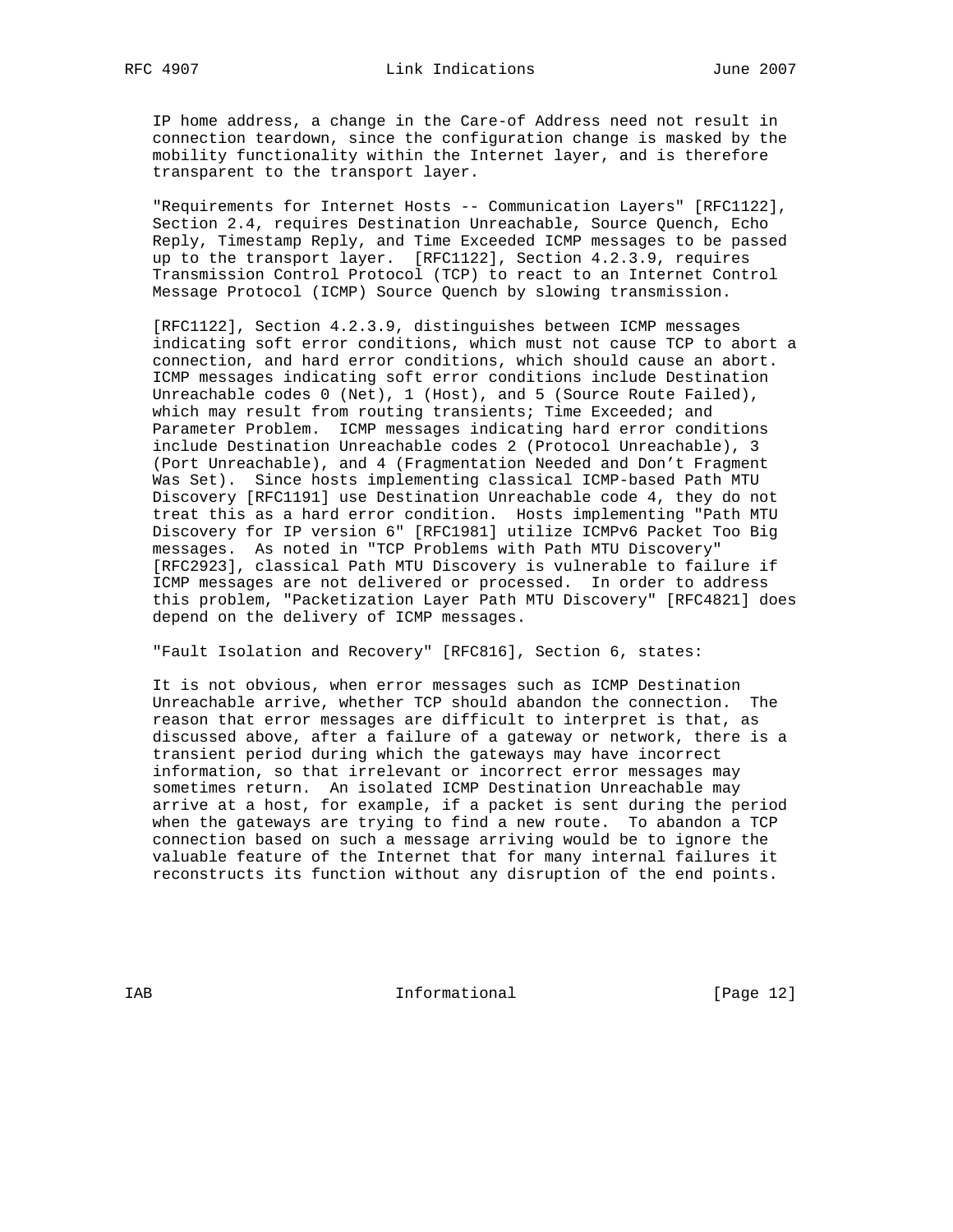"Requirements for IP Version 4 Routers" [RFC1812], Section 4.3.3.3, states that "Research seems to suggest that Source Quench consumes network bandwidth but is an ineffective (and unfair) antidote to congestion", indicating that routers should not originate them. In general, since the transport layer is able to determine an appropriate (and conservative) response to congestion based on packet loss or explicit congestion notification, ICMP Source Quench indications are not needed, and the sending of additional Source Quench packets during periods of congestion may be detrimental.

 "ICMP attacks against TCP" [Gont] argues that accepting ICMP messages based on a correct four-tuple without additional security checks is ill-advised. For example, an attacker forging an ICMP hard error message can cause one or more transport connections to abort. The authors discuss a number of precautions, including mechanisms for validating ICMP messages and ignoring or delaying response to hard error messages under various conditions. They also recommend that hosts ignore ICMP Source Quench messages.

 The transport layer may also provide information to the link layer. For example, the transport layer may wish to control the maximum number of times that a link layer frame may be retransmitted, so that the link layer does not continue to retransmit after a transport layer timeout. In IEEE 802.11, this can be achieved by adjusting the Management Information Base (MIB) [IEEE-802.11] variables dot11ShortRetryLimit (default: 7) and dot11LongRetryLimit (default: 4), which control the maximum number of retries for frames shorter and longer in length than dot11RTSThreshold, respectively. However, since these variables control link behavior as a whole they cannot be used to separately adjust behavior on a per-transport connection basis. In situations where the link layer retransmission timeout is of the same order as the path round-trip timeout, link layer control may not be possible at all.

#### 1.4.3. Application Layer

 The transport layer provides indications to the application layer by propagating Internet layer indications (such as IP address configuration and changes), as well as providing its own indications, such as connection teardown.

 Since applications can typically obtain the information they need more reliably from the Internet and transport layers, they will typically not need to utilize link indications. A "Link Up" indication implies that the link is capable of communicating IP packets, but does not indicate that it has been configured; applications should use an Internet layer "IP Address Configured" event instead. "Link Down" indications are typically not useful to

IAB Informational [Page 13]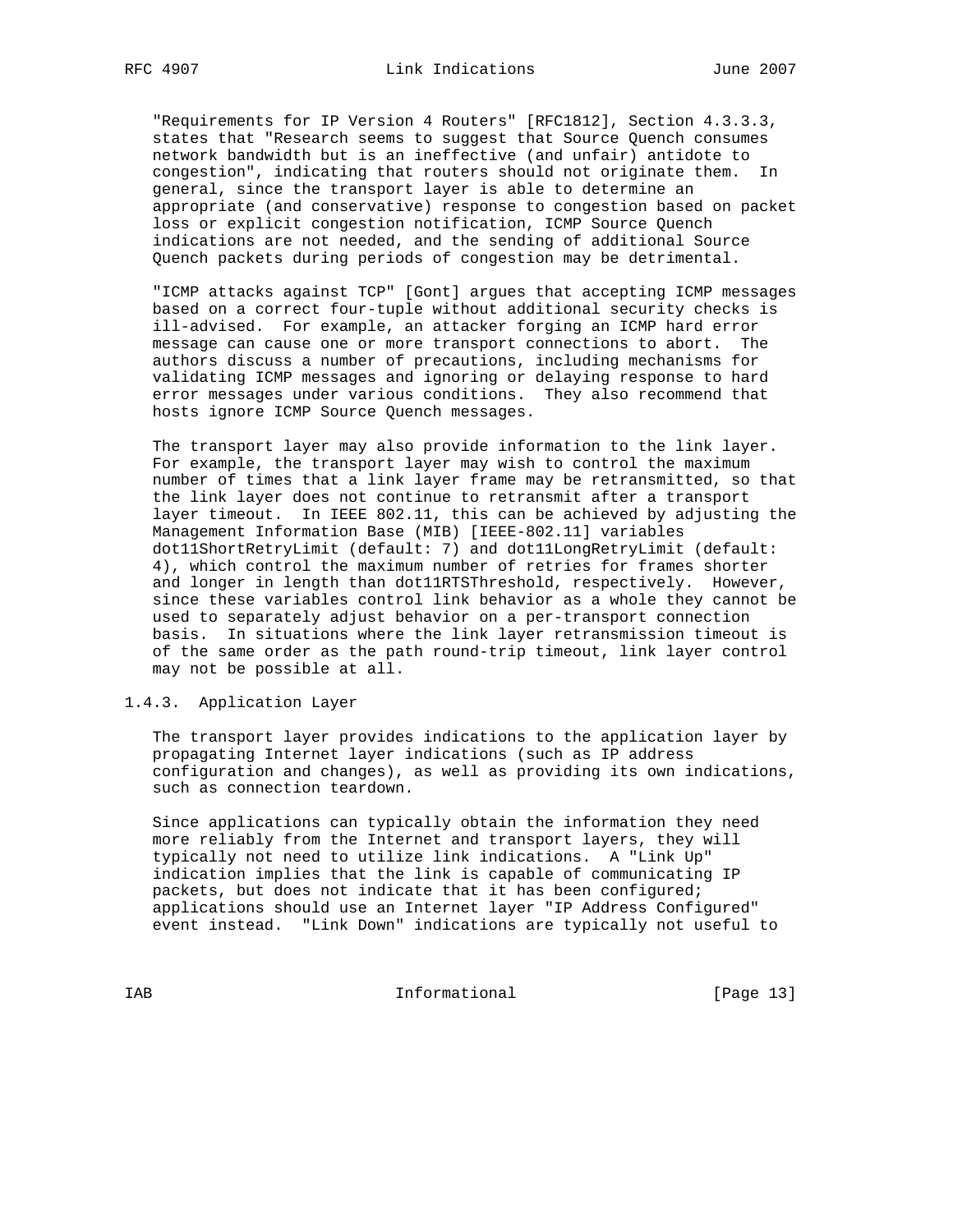applications, since they can be rapidly followed by a "Link Up" indication; applications should respond to transport layer teardown indications instead. Similarly, changes in the transmission rate may not be relevant to applications if the bottleneck bandwidth on the path does not change; the transport layer is best equipped to determine this. As a result, Figure 1 does not show link indications being provided directly to applications.

2. Architectural Considerations

 The complexity of real-world link behavior poses a challenge to the integration of link indications within the Internet architecture. While the literature provides persuasive evidence of the utility of link indications, difficulties can arise in making effective use of them. To avoid these issues, the following architectural principles are suggested and discussed in more detail in the sections that follow:

- (1) Proposals should avoid use of simplified link models in circumstances where they do not apply (Section 2.1).
- (2) Link indications should be clearly defined, so that it is understood when they are generated on different link layers (Section 2.2).
- (3) Proposals must demonstrate robustness against spurious link indications (Section 2.3).
- (4) Upper layers should utilize a timely recovery step so as to limit the potential damage from link indications determined to be invalid after they have been acted on (Section 2.3.2).
- (5) Proposals must demonstrate that effective congestion control is maintained (Section 2.4).
- (6) Proposals must demonstrate the effectiveness of proposed optimizations (Section 2.5).
- (7) Link indications should not be required by upper layers, in order to maintain link independence (Section 2.6).
- (8) Proposals should avoid race conditions, which can occur where link indications are utilized directly by multiple layers of the stack (Section 2.7).
- (9) Proposals should avoid inconsistencies between link and routing layer metrics (Section 2.7.3).

IAB 188 Informational [Page 14]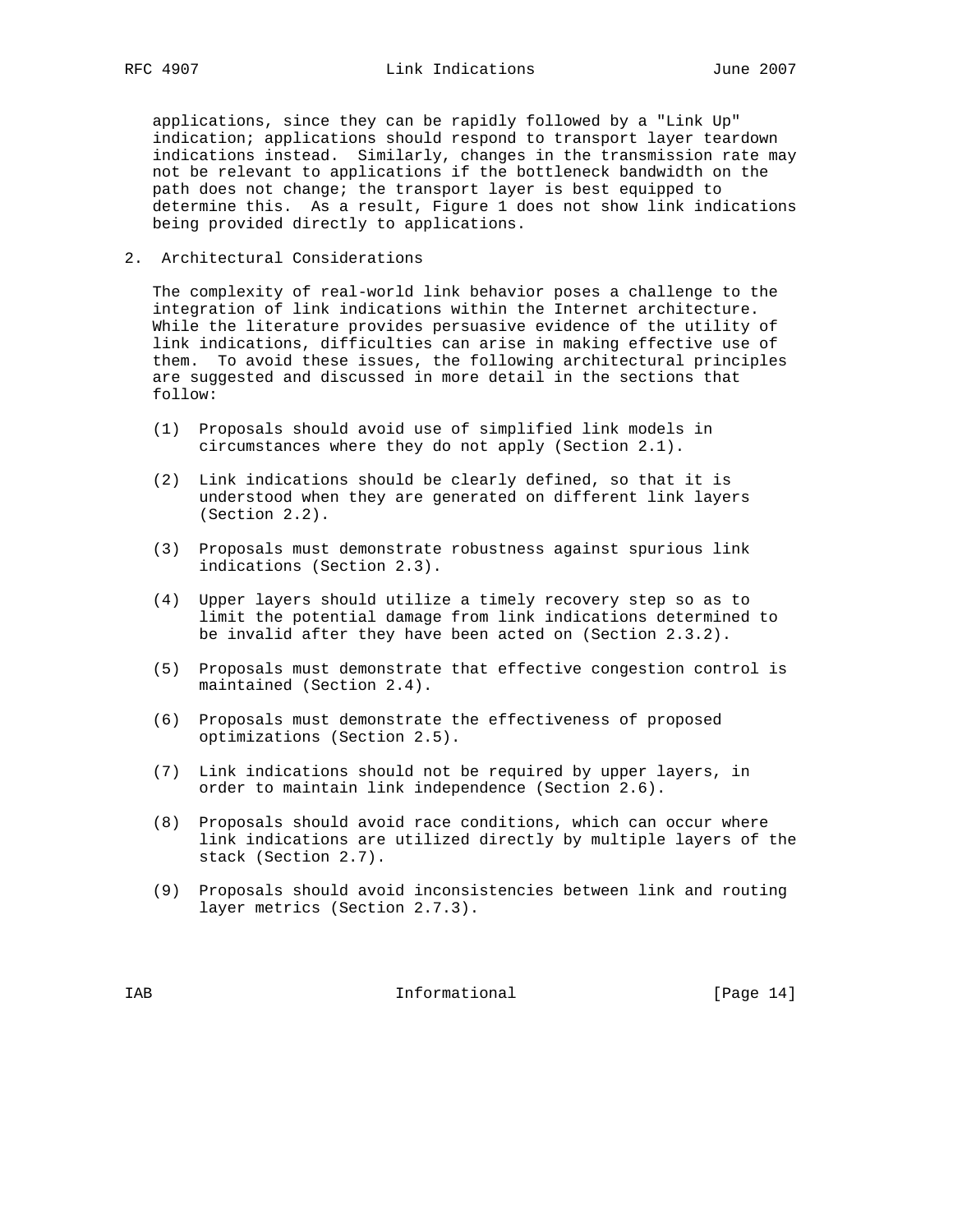- (10) Overhead reduction schemes must avoid compromising interoperability and introducing link layer dependencies into the Internet and transport layers (Section 2.8).
- (11) Proposals for transport of link indications beyond the local host need to carefully consider the layering, security, and transport implications (Section 2.9).

#### 2.1. Model Validation

 Proposals should avoid the use of link models in circumstances where they do not apply.

 In "The mistaken axioms of wireless-network research" [Kotz], the authors conclude that mistaken assumptions relating to link behavior may lead to the design of network protocols that may not work in practice. For example, the authors note that the three-dimensional nature of wireless propagation can result in large signal strength changes over short distances. This can result in rapid changes in link indications such as rate, frame loss, and signal strength.

 In "Modeling Wireless Links for Transport Protocols" [GurtovFloyd], the authors provide examples of modeling mistakes and examples of how to improve modeling of link characteristics. To accompany the paper, the authors provide simulation scenarios in ns-2.

 In order to avoid the pitfalls described in [Kotz] [GurtovFloyd], documents that describe capabilities that are dependent on link indications should explicitly articulate the assumptions of the link model and describe the circumstances in which they apply.

 Generic "trigger" models may include implicit assumptions that may prove invalid in outdoor or mesh wireless LAN deployments. For example, two-state Markov models assume that the link is either in a state experiencing low frame loss ("up") or in a state where few frames are successfully delivered ("down"). In these models, symmetry is also typically assumed, so that the link is either "up" in both directions or "down" in both directions. In situations where intermediate loss rates are experienced, these assumptions may be invalid.

 As noted in "Hybrid Rate Control for IEEE 802.11" [Haratcherev], signal strength data is noisy and sometimes inconsistent, so that it needs to be filtered in order to avoid erratic results. Given this, link indications based on raw signal strength data may be unreliable. In order to avoid problems, it is best to combine signal strength data with other techniques. For example, in developing a "Going Down" indication for use with [IEEE-802.21] it would be advisable to

IAB Informational [Page 15]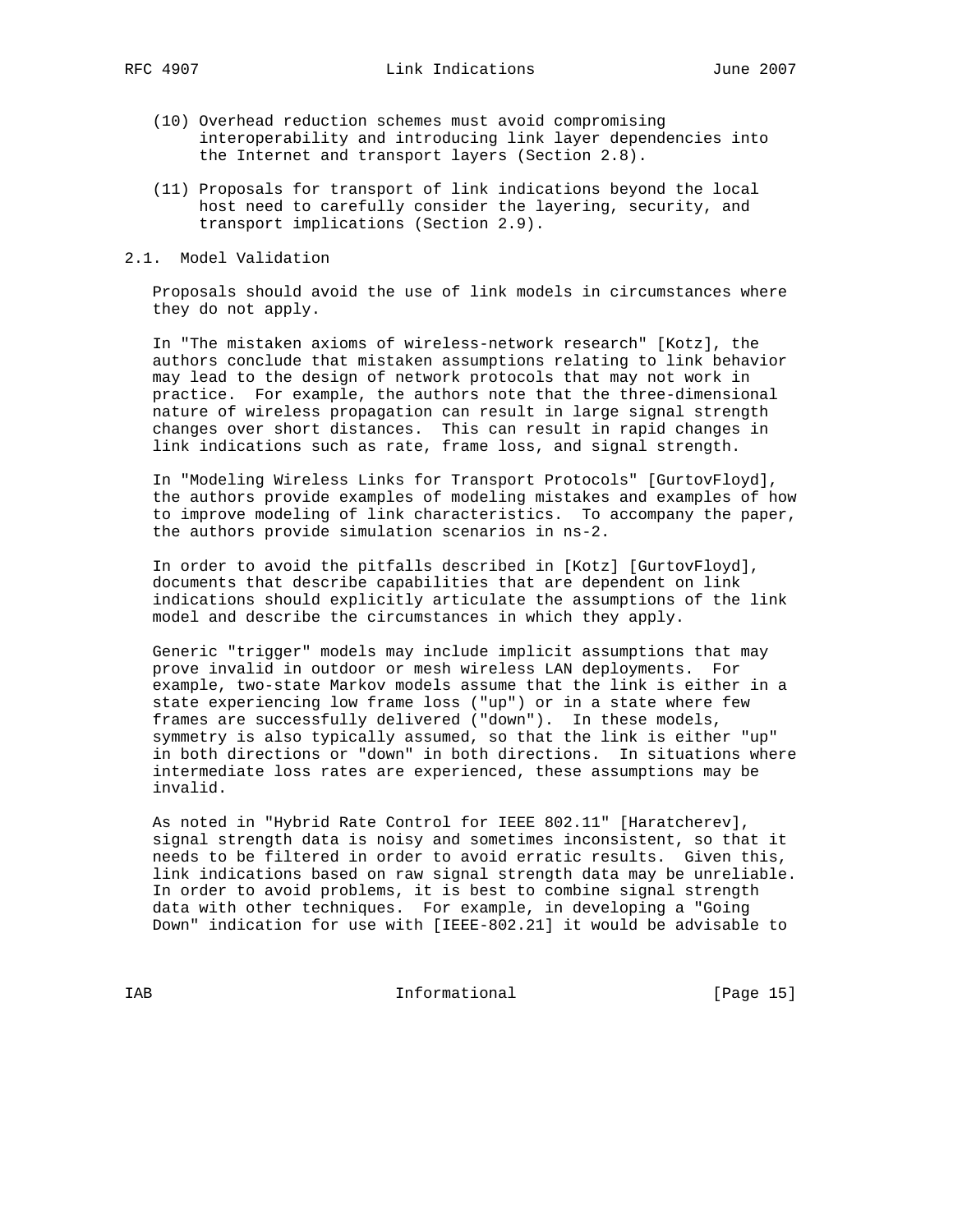validate filtered signal strength measurements with other indications of link loss such as lack of Beacon reception.

2.2. Clear Definitions

 Link indications should be clearly defined, so that it is understood when they are generated on different link layers. For example, considerable work has been required in order to come up with the definitions of "Link Up" and "Link Down", and to define when these indications are sent on various link layers.

Link indication definitions should heed the following advice:

 (1) Do not assume symmetric link performance or frame loss that is either low ("up") or high ("down").

 In wired networks, links in the "up" state typically experience low frame loss in both directions and are ready to send and receive data frames; links in the "down" state are unsuitable for sending and receiving data frames in either direction. Therefore, a link providing a "Link Up" indication will typically experience low frame loss in both directions, and high frame loss in any direction can only be experienced after a link provides a "Link Down" indication. However, these assumptions may not hold true for wireless LAN networks. Asymmetry is typically less of a problem for cellular networks where propagation occurs over longer distances, multi-path effects may be less severe, and the base station can transmit at much higher power than mobile stations while utilizing a more sensitive antenna.

 Specifications utilizing a "Link Up" indication should not assume that receipt of this indication means that the link is experiencing symmetric link conditions or low frame loss in either direction. In general, a "Link Up" event should not be sent due to transient changes in link conditions, but only due to a change in link layer state. It is best to assume that a "Link Up" event may not be sent in a timely way. Large handoff latencies can result in a delay in the generation of a "Link Up" event as movement to an alternative point of attachment is delayed.

 (2) Consider the sensitivity of link indications to transient link conditions. Due to common effects such as multi-path interference, signal strength and signal to noise ratio (SNR) may vary rapidly over a short distance, causing erratic behavior of link indications based on unfiltered measurements. As noted in [Haratcherev], signal strength may prove most useful when

IAB Informational [Page 16]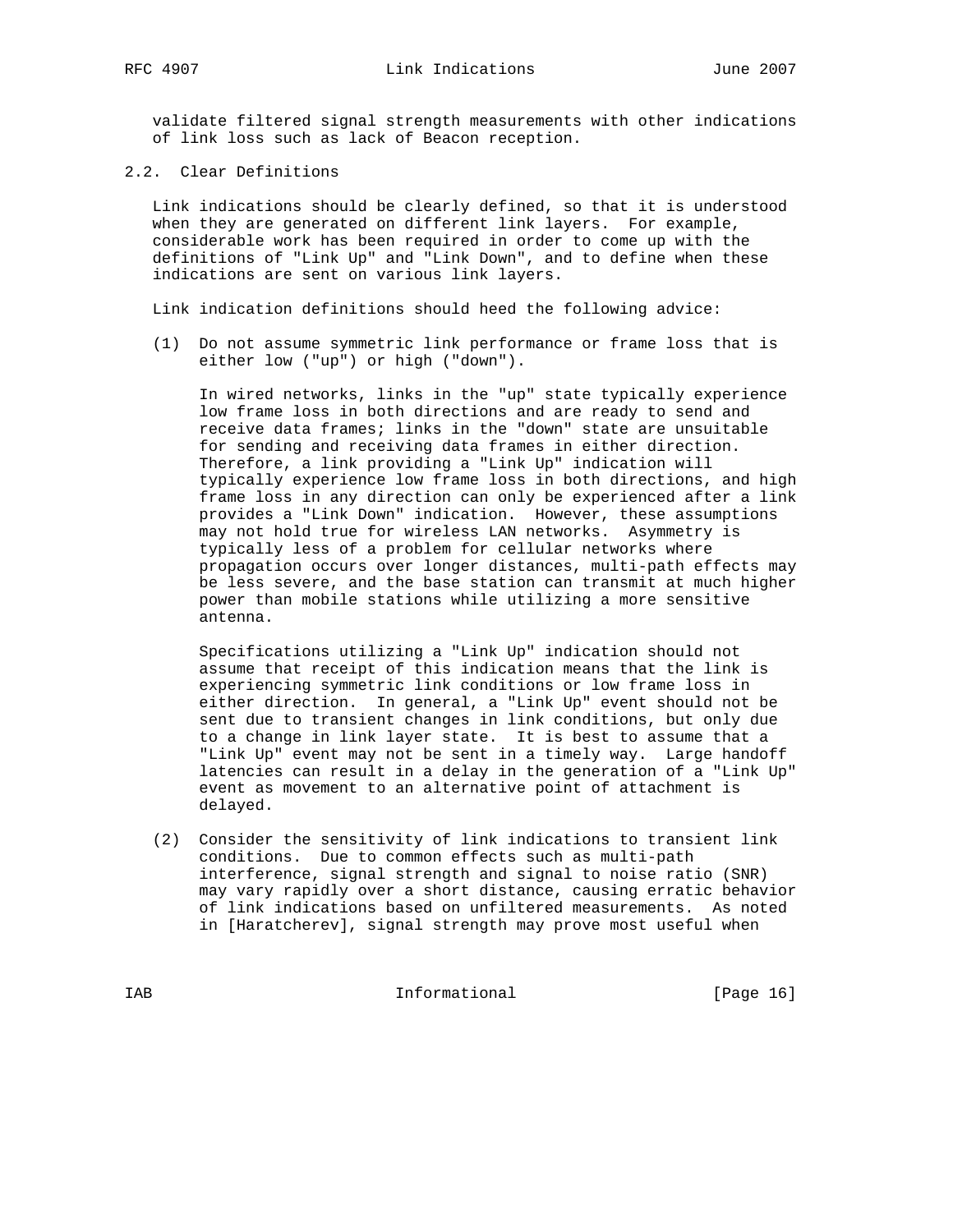utilized in combination with other measurements, such as frame loss.

- (3) Where possible, design link indications with built-in damping. By design, the "Link Up" and "Link Down" events relate to changes in the state of the link layer that make it able and unable to communicate IP packets. These changes are generated either by the link layer state machine based on link layer exchanges (e.g., completion of the IEEE 802.11i four-way handshake for "Link Up", or receipt of a PPP LCP-Terminate for "Link Down") or by protracted frame loss, so that the link layer concludes that the link is no longer usable. As a result, these link indications are typically less sensitive to changes in transient link conditions.
- (4) Do not assume that a "Link Down" event will be sent at all, or that, if sent, it will be received in a timely way. A good link layer implementation will both rapidly detect connectivity failure (such as by tracking missing Beacons) while sending a "Link Down" event only when it concludes the link is unusable, not due to transient frame loss.

 However, existing wireless LAN implementations often do not do a good job of detecting link failure. During a lengthy detection phase, a "Link Down" event is not sent by the link layer, yet IP packets cannot be transmitted or received on the link. Initiation of a scan may be delayed so that the station cannot find another point of attachment. This can result in inappropriate backoff of retransmission timers within the transport layer, among other problems. This is not as much of a problem for cellular networks that utilize transmit power adjustment.

#### 2.3. Robustness

 Link indication proposals must demonstrate robustness against misleading indications. Elements to consider include:

 Implementation variation Recovery from invalid indications Damping and hysteresis

#### 2.3.1. Implementation Variation

 Variations in link layer implementations may have a substantial impact on the behavior of link indications. These variations need to be taken into account in evaluating the performance of proposals. For example, radio propagation and implementation differences can impact the reliability of link indications.

IAB Informational [Page 17]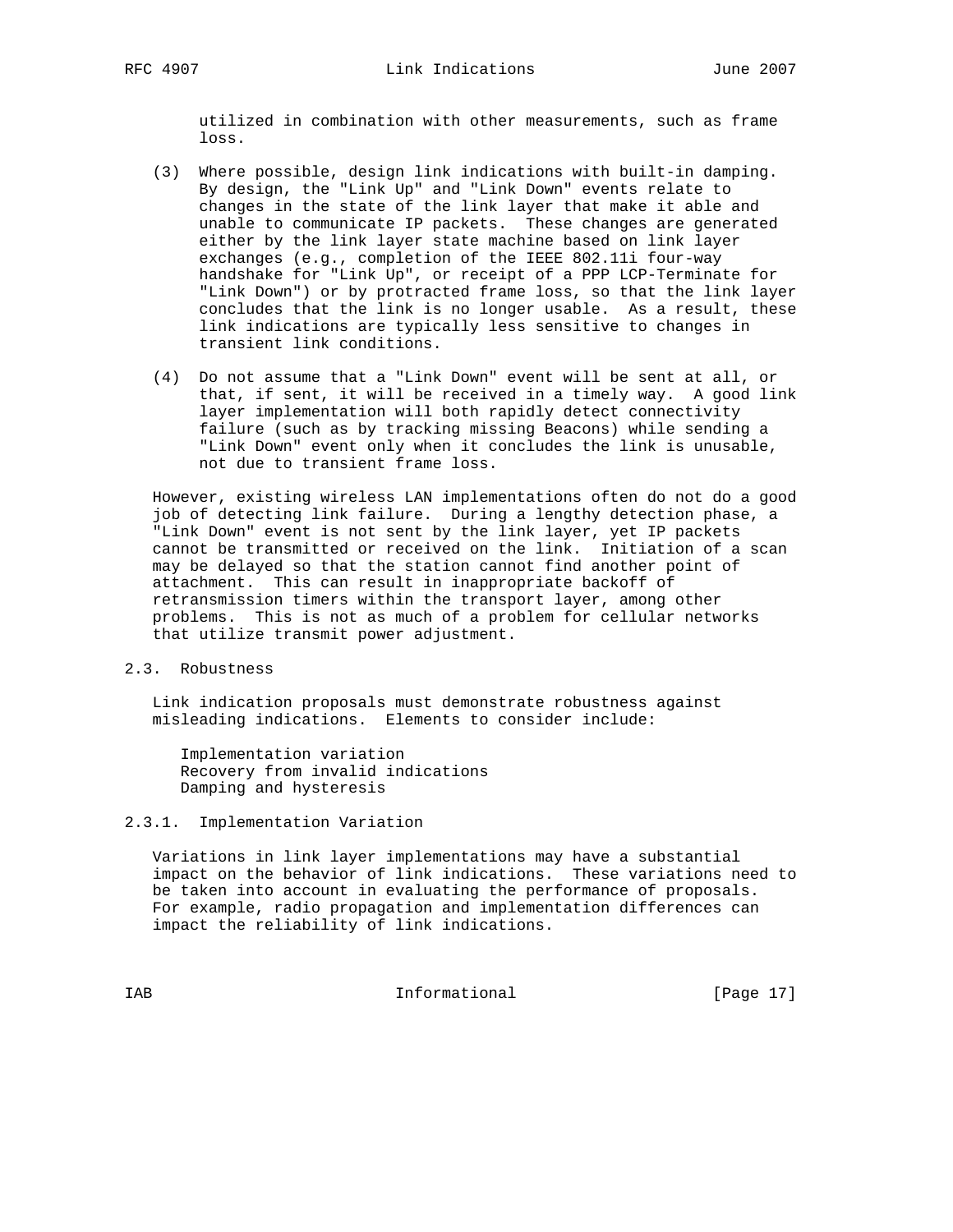In "Link-level Measurements from an 802.11b Mesh Network" [Aguayo], the authors analyze the cause of frame loss in a 38-node urban multi-hop IEEE 802.11 ad-hoc network. In most cases, links that are very bad in one direction tend to be bad in both directions, and links that are very good in one direction tend to be good in both directions. However, 30 percent of links exhibited loss rates differing substantially in each direction.

 As described in [Aguayo], wireless LAN links often exhibit loss rates intermediate between "up" (low loss) and "down" (high loss) states, as well as substantial asymmetry. As a result, receipt of a "Link Up" indication may not necessarily indicate bidirectional reachability, since it could have been generated after exchange of small frames at low rates, which might not imply bidirectional connectivity for large frames exchanged at higher rates.

 Where multi-path interference or hidden nodes are encountered, signal strength may vary widely over a short distance. Several techniques may be used to reduce potential disruptions. Multiple transmitting and receiving antennas may be used to reduce multi-path effects; transmission rate adaptation can be used to find a more satisfactory transmission rate; transmit power adjustment can be used to improve signal quality and reduce interference; Request-to-Send/Clear-to-Send (RTS/CTS) signaling can be used to reduce hidden node problems. These techniques may not be completely effective, so that high frame loss may be encountered, causing the link to cycle between "up" and "down" states.

 To improve robustness against spurious link indications, it is recommended that upper layers treat the indication as a "hint" (advisory in nature), rather than a "trigger" dictating a particular action. Upper layers may then attempt to validate the hint.

 In [RFC4436], "Link Up" indications are rate limited, and IP configuration is confirmed using bidirectional reachability tests carried out coincident with a request for configuration via DHCP. As a result, bidirectional reachability is confirmed prior to activation of an IP configuration. However, where a link exhibits an intermediate loss rate, demonstration of bidirectional reachability may not necessarily indicate that the link is suitable for carrying IP data packets.

 Another example of validation occurs in IPv4 Link-Local address configuration [RFC3927]. Prior to configuration of an IPv4 Link- Local address, it is necessary to run a claim-and-defend protocol. Since a host needs to be present to defend its address against another claimant, and address conflicts are relatively likely, a host returning from sleep mode or receiving a "Link Up" indication could

IAB Informational [Page 18]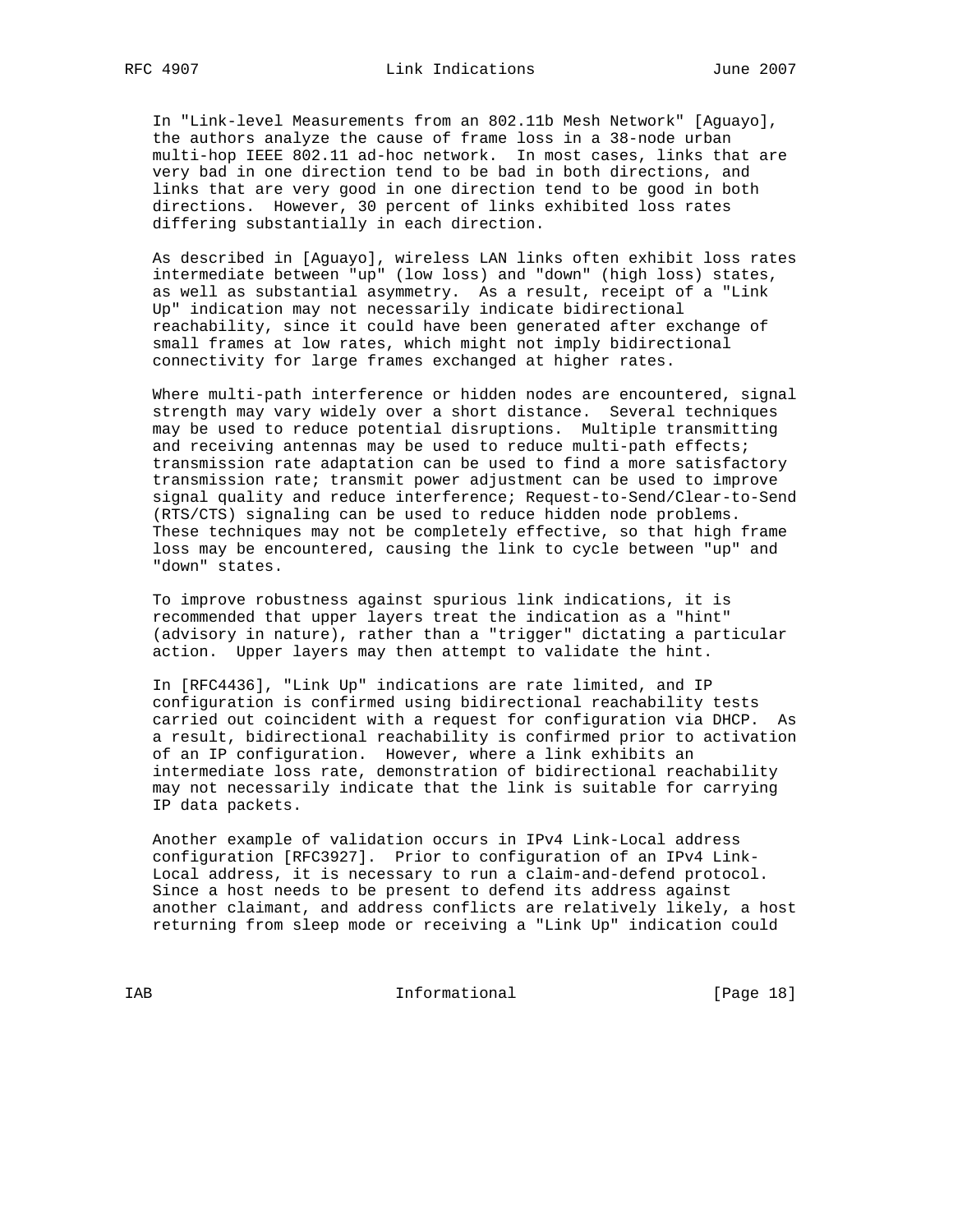encounter an address conflict were it to utilize a formerly configured IPv4 Link-Local address without rerunning claim and defend.

2.3.2. Recovery from Invalid Indications

 In some situations, improper use of link indications can result in operational malfunctions. It is recommended that upper layers utilize a timely recovery step so as to limit the potential damage from link indications determined to be invalid after they have been acted on.

 In Detecting Network Attachment in IPv4 (DNAv4) [RFC4436], reachability tests are carried out coincident with a request for configuration via DHCP. Therefore, if the bidirectional reachability test times out, the host can still obtain an IP configuration via DHCP, and if that fails, the host can still continue to use an existing valid address if it has one.

 Where a proposal involves recovery at the transport layer, the recovered transport parameters (such as the Maximum Segment Size (MSS), RoundTrip Time (RTT), Retransmission TimeOut (RTO), Bandwidth (bw), congestion window (cwnd), etc.) should be demonstrated to remain valid. Congestion window validation is discussed in "TCP Congestion Window Validation" [RFC2861].

 Where timely recovery is not supported, unexpected consequences may result. As described in [RFC3927], early IPv4 Link-Local implementations would wait five minutes before attempting to obtain a routable address after assigning an IPv4 Link-Local address. In one implementation, it was observed that where mobile hosts changed their point of attachment more frequently than every five minutes, they would never obtain a routable address. The problem was caused by an invalid link indication (signaling of "Link Up" prior to completion of link layer authentication), resulting in an initial failure to obtain a routable address using DHCP. As a result, [RFC3927] recommends against modification of the maximum retransmission timeout (64 seconds) provided in [RFC2131].

2.3.3. Damping and Hysteresis

 Damping and hysteresis can be utilized to limit damage from unstable link indications. This may include damping unstable indications or placing constraints on the frequency of link indication-induced actions within a time period.

IAB 188 Informational [Page 19]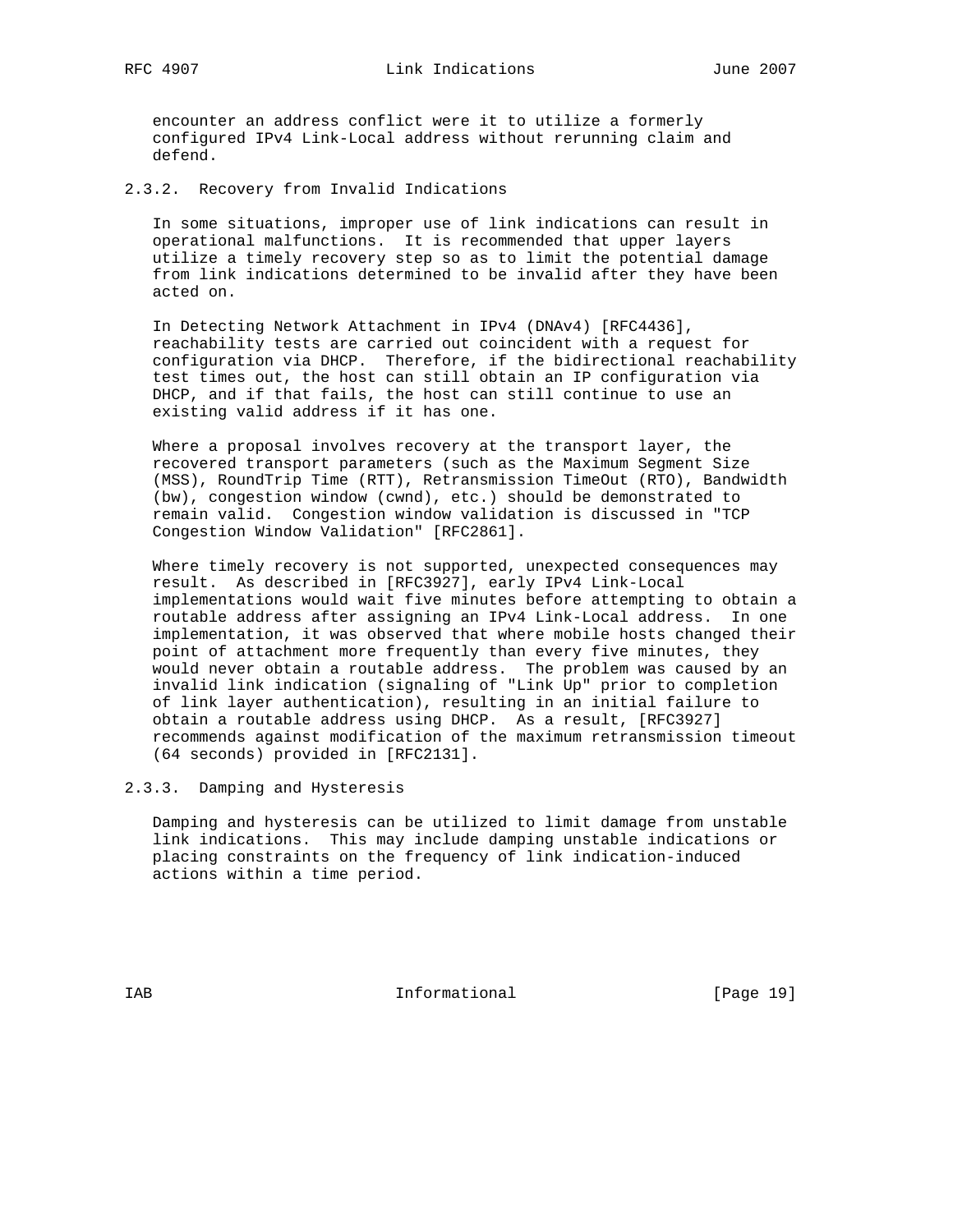While [Aguayo] found that frame loss was relatively stable for stationary stations, obstacles to radio propagation and multi-path interference can result in rapid changes in signal strength for a mobile station. As a result, it is possible for mobile stations to encounter rapid changes in link characteristics, including changes in transmission rate, throughput, frame loss, and even "Link Up"/"Link Down" indications.

 Where link-aware routing metrics are implemented, this can result in rapid metric changes, potentially resulting in frequent changes in the outgoing interface for Weak End System implementations. As a result, it may be necessary to introduce route flap dampening.

 However, the benefits of damping need to be weighed against the additional latency that can be introduced. For example, in order to filter out spurious "Link Down" indications, these indications may be delayed until it can be determined that a "Link Up" indication will not follow shortly thereafter. However, in situations where multiple Beacons are missed such a delay may not be needed, since there is no evidence of a suitable point of attachment in the vicinity.

 In some cases, it is desirable to ignore link indications entirely. Since it is possible for a host to transition from an ad-hoc network to a network with centralized address management, a host receiving a "Link Up" indication cannot necessarily conclude that it is appropriate to configure an IPv4 Link-Local address prior to determining whether a DHCP server is available [RFC3927] or an operable configuration is valid [RFC4436].

 As noted in Section 1.4, the transport layer does not utilize "Link Up" and "Link Down" indications for the purposes of connection management.

#### 2.4. Congestion Control

 Link indication proposals must demonstrate that effective congestion control is maintained [RFC2914]. One or more of the following techniques may be utilized:

 Rate limiting. Packets generated based on receipt of link indications can be rate limited (e.g., a limit of one packet per end-to-end path RTO).

 Utilization of upper-layer indications. Applications should depend on upper-layer indications such as IP address configuration/change notification, rather than utilizing link indications such as "Link Up".

IAB Informational [Page 20]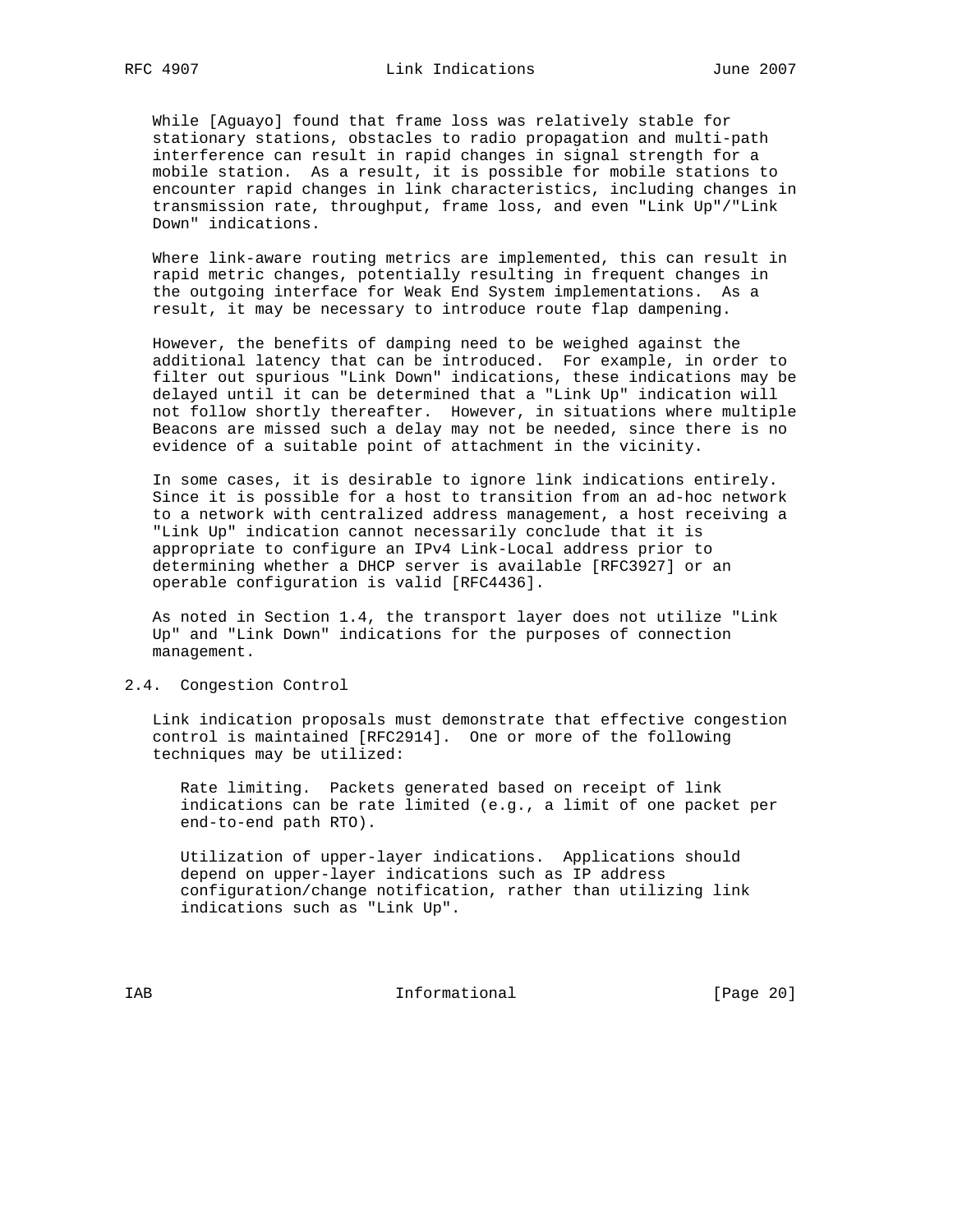Keepalives. In order to improve robustness against spurious link indications, an application keepalive or transport layer indication (such as connection teardown) can be used instead of consuming "Link Down" indications.

 Conservation of resources. Proposals must demonstrate that they are not vulnerable to congestive collapse.

 As noted in "Robust Rate Adaptation for 802.11 Wireless Networks" [Robust], decreasing transmission rate in response to frame loss increases contention, potentially leading to congestive collapse. To avoid this, the link layer needs to distinguish frame loss due to congestion from loss due to channel conditions. Only frame loss due to deterioration in channel conditions can be used as a basis for decreasing transmission rate.

 Consider a proposal where a "Link Up" indication is used by a host to trigger retransmission of the last previously sent packet, in order to enable ACK reception prior to expiration of the host's retransmission timer. On a rapidly moving mobile node where "Link Up" indications follow in rapid succession, this could result in a burst of retransmitted packets, violating the principle of "conservation of packets".

 At the application layer, link indications have been utilized by applications such as Presence [RFC2778] in order to optimize registration and user interface update operations. For example, implementations may attempt presence registration on receipt of a "Link Up" indication, and presence de-registration by a surrogate receiving a "Link Down" indication. Presence implementations using "Link Up"/"Link Down" indications this way violate the principle of "conservation of packets" since link indications can be generated on a time scale less than the end-to-end path RTO. The problem is magnified since for each presence update, notifications can be delivered to many watchers. In addition, use of a "Link Up" indication in this manner is unwise since the interface may not yet even have an operable Internet layer configuration. Instead, an "IP address configured" indication may be utilized.

#### 2.5. Effectiveness

 Proposals must demonstrate the effectiveness of proposed optimizations. Since optimizations typically increase complexity, substantial performance improvement is required in order to make a compelling case.

IAB 188 Informational [Page 21]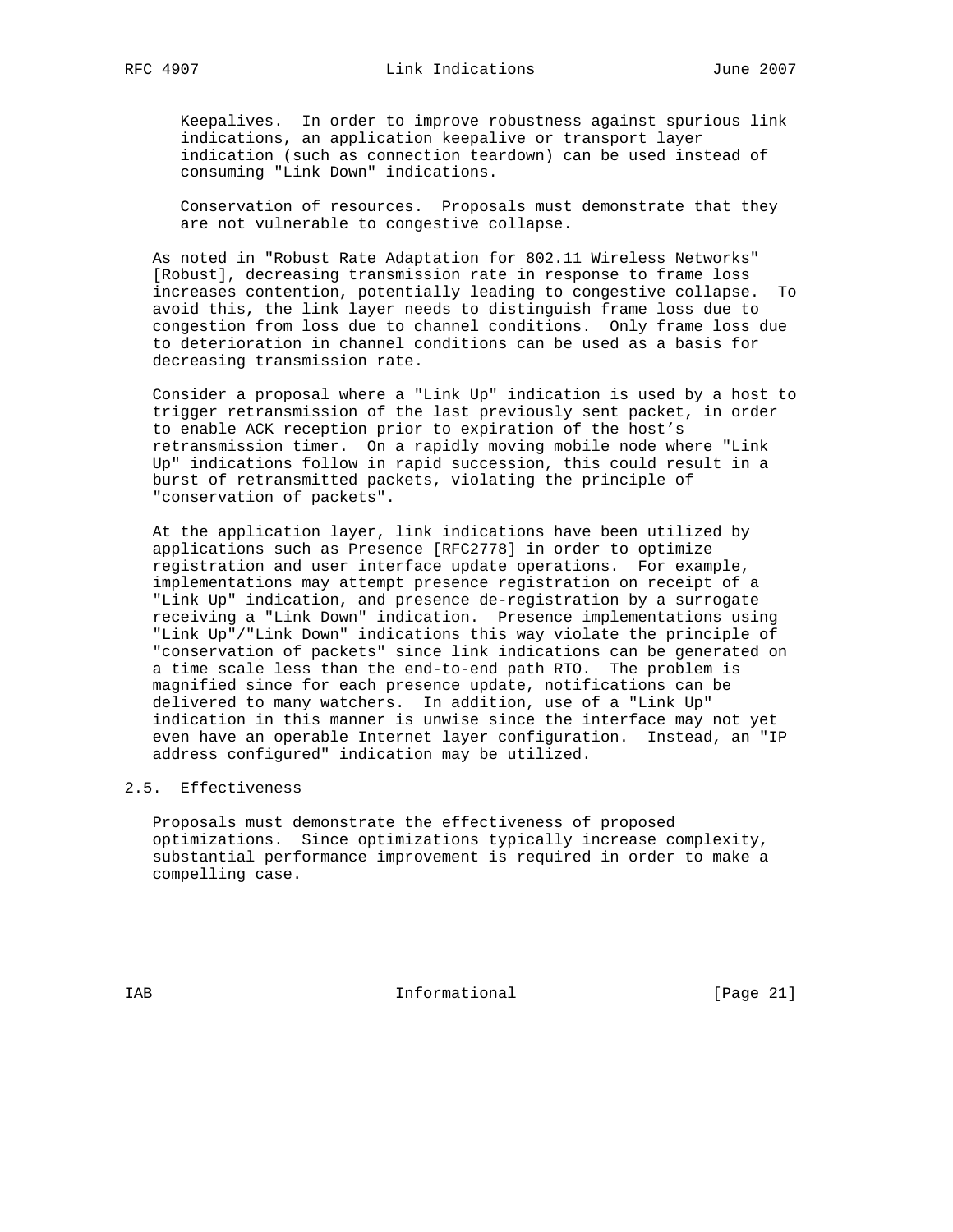In the face of unreliable link indications, effectiveness may depend on the penalty for false positives and false negatives. In the case of DNAv4 [RFC4436], the benefits of successful optimization are modest, but the penalty for being unable to confirm an operable configuration is a lengthy timeout. As a result, the recommended strategy is to test multiple potential configurations in parallel in addition to attempting configuration via DHCP. This virtually guarantees that DNAv4 will always result in performance equal to or better than use of DHCP alone.

#### 2.6. Interoperability

 While link indications can be utilized where available, they should not be required by upper layers, in order to maintain link layer independence. For example, if information on supported prefixes is provided at the link layer, hosts not understanding those hints must still be able to obtain an IP address.

 Where link indications are proposed to optimize Internet layer configuration, proposals must demonstrate that they do not compromise robustness by interfering with address assignment or routing protocol behavior, making address collisions more likely, or compromising Duplicate Address Detection (DAD) [RFC4429].

 To avoid compromising interoperability in the pursuit of performance optimization, proposals must demonstrate that interoperability remains possible (potentially with degraded performance) even if one or more participants do not implement the proposal.

#### 2.7. Race Conditions

 Link indication proposals should avoid race conditions, which can occur where link indications are utilized directly by multiple layers of the stack.

 Link indications are useful for optimization of Internet Protocol layer addressing and configuration as well as routing. Although "The BU-trigger method for improving TCP performance over Mobile IPv6" [Kim] describes situations in which link indications are first processed by the Internet Protocol layer (e.g., MIPv6) before being utilized by the transport layer, for the purposes of parameter estimation, it may be desirable for the transport layer to utilize link indications directly.

 In situations where the Weak End System model is implemented, a change of outgoing interface may occur at the same time the transport layer is modifying transport parameters based on other link

IAB Informational [Page 22]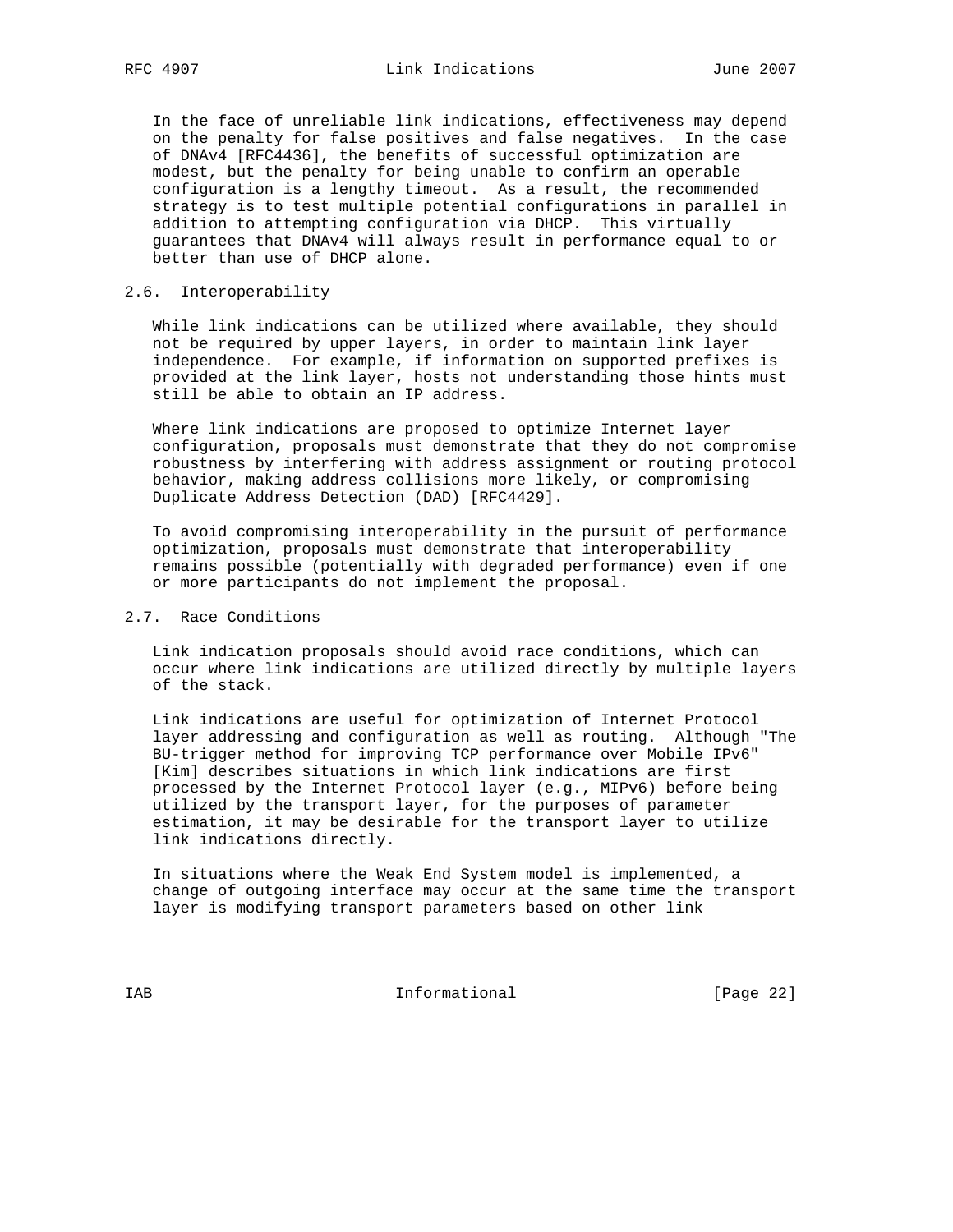indications. As a result, transport behavior may differ depending on the order in which the link indications are processed.

 Where a multi-homed host experiences increasing frame loss or decreased rate on one of its interfaces, a routing metric taking these effects into account will increase, potentially causing a change in the outgoing interface for one or more transport connections. This may trigger Mobile IP signaling so as to cause a change in the incoming path as well. As a result, the transport parameters estimated for the original outgoing and incoming paths (congestion state, Maximum Segment Size (MSS) derived from the link maximum transmission unit (MTU) or Path MTU) may no longer be valid for the new outgoing and incoming paths.

To avoid race conditions, the following measures are recommended:

 Path change re-estimation Layering Metric consistency

#### 2.7.1. Path Change Re-estimation

 When the Internet layer detects a path change, such as a major change in transmission rate, a change in the outgoing or incoming interface of the host or the incoming interface of a peer, or perhaps even a substantial change in the IPv4 TTL/IPv6 Hop Limit of received packets, it may be worth considering whether to reset transport parameters (RTT, RTO, cwnd, bw, MSS) to their initial values so as to allow them to be re-estimated. This ensures that estimates based on the former path do not persist after they have become invalid. Appendix A.3 summarizes the research on this topic.

#### 2.7.2. Layering

 Another technique to avoid race conditions is to rely on layering to damp transient link indications and provide greater link layer independence.

 The Internet layer is responsible for routing as well as IP configuration and mobility, providing higher layers with an abstraction that is independent of link layer technologies.

 In general, it is advisable for applications to utilize indications from the Internet or transport layers rather than consuming link indications directly.

IAB 18 Informational [Page 23]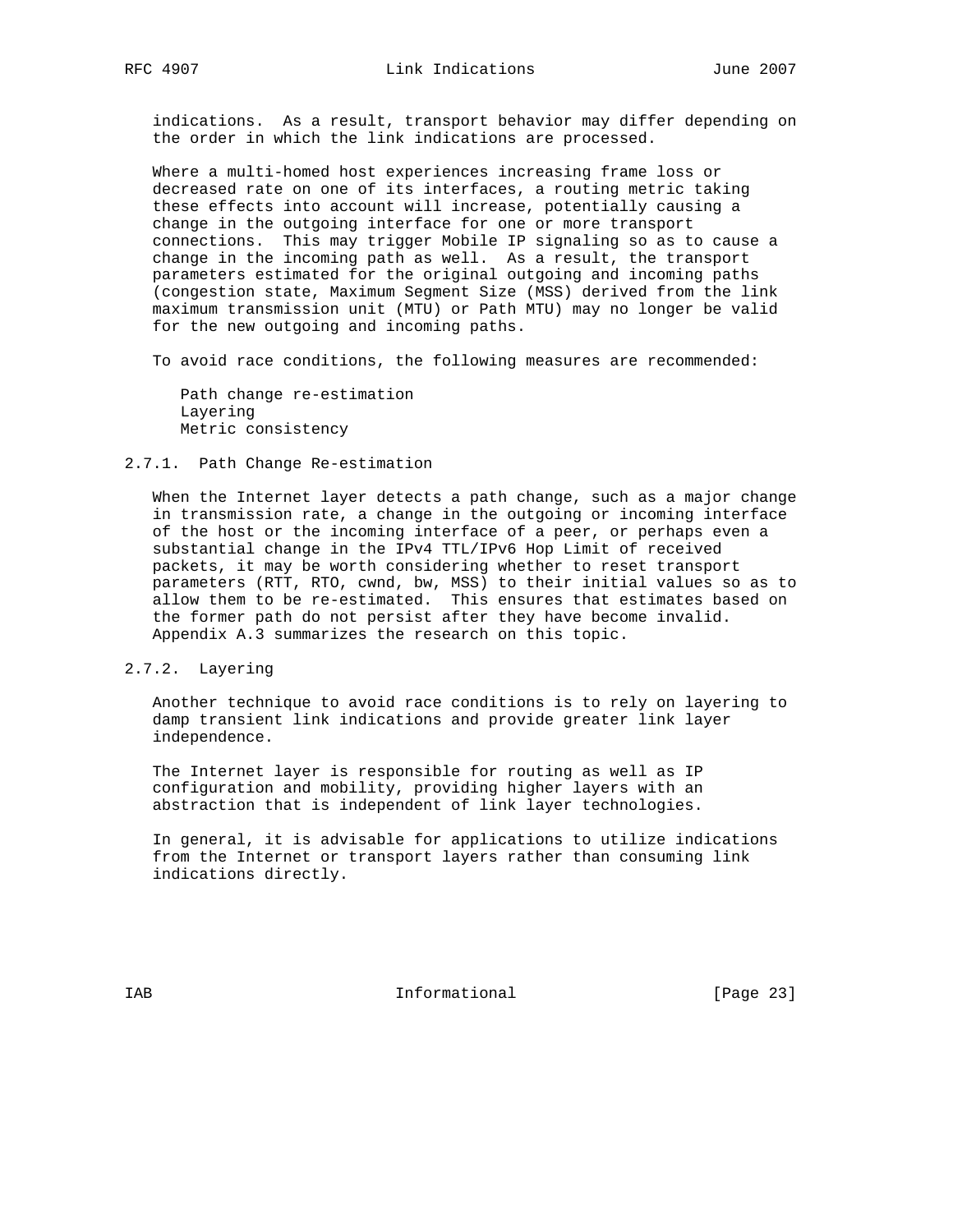## 2.7.3. Metric Consistency

 Proposals should avoid inconsistencies between link and routing layer metrics. Without careful design, potential differences between link indications used in routing and those used in roaming and/or link enablement can result in instability, particularly in multi-homed hosts.

 Once a link is in the "up" state, its effectiveness in transmission of data packets can be used to determine an appropriate routing metric. In situations where the transmission time represents a large portion of the total transit time, minimizing total transmission time is equivalent to maximizing effective throughput. "A High-Throughput Path Metric for Multi-Hop Wireless Routing" [ETX] describes a proposed routing metric based on the Expected Transmission Count (ETX). The authors demonstrate that ETX, based on link layer frame loss rates (prior to retransmission), enables the selection of routes maximizing effective throughput. Where the transmission rate is constant, the expected transmission time is proportional to ETX, so that minimizing ETX also minimizes expected transmission time.

 However, where the transmission rate may vary, ETX may not represent a good estimate of the estimated transmission time. In "Routing in multi-radio, multi-hop wireless mesh networks" [ETX-Rate], the authors define a new metric called Expected Transmission Time (ETT). This is described as a "bandwidth adjusted ETX" since ETT = ETX \* S/B where S is the size of the probe packet and B is the bandwidth of the link as measured by a packet pair [Morgan]. However, ETT assumes that the loss fraction of small probe frames sent at 1 Mbps data rate is indicative of the loss fraction of larger data frames at higher rates, which tends to underestimate the ETT at higher rates, where frame loss typically increases. In "A Radio Aware Routing Protocol for Wireless Mesh Networks" [ETX-Radio], the authors refine the ETT metric further by estimating the loss fraction as a function of transmission rate.

 However, prior to sending data packets over the link, the appropriate routing metric may not easily be predicted. As noted in [Shortest], a link that can successfully transmit the short frames utilized for control, management, or routing may not necessarily be able to reliably transport larger data packets.

 Therefore, it may be necessary to utilize alternative metrics (such as signal strength or Access Point load) in order to assist in attachment/handoff decisions. However, unless the new interface is the preferred route for one or more destination prefixes, a Weak End System implementation will not use the new interface for outgoing traffic. Where "idle timeout" functionality is implemented, the

IAB Informational [Page 24]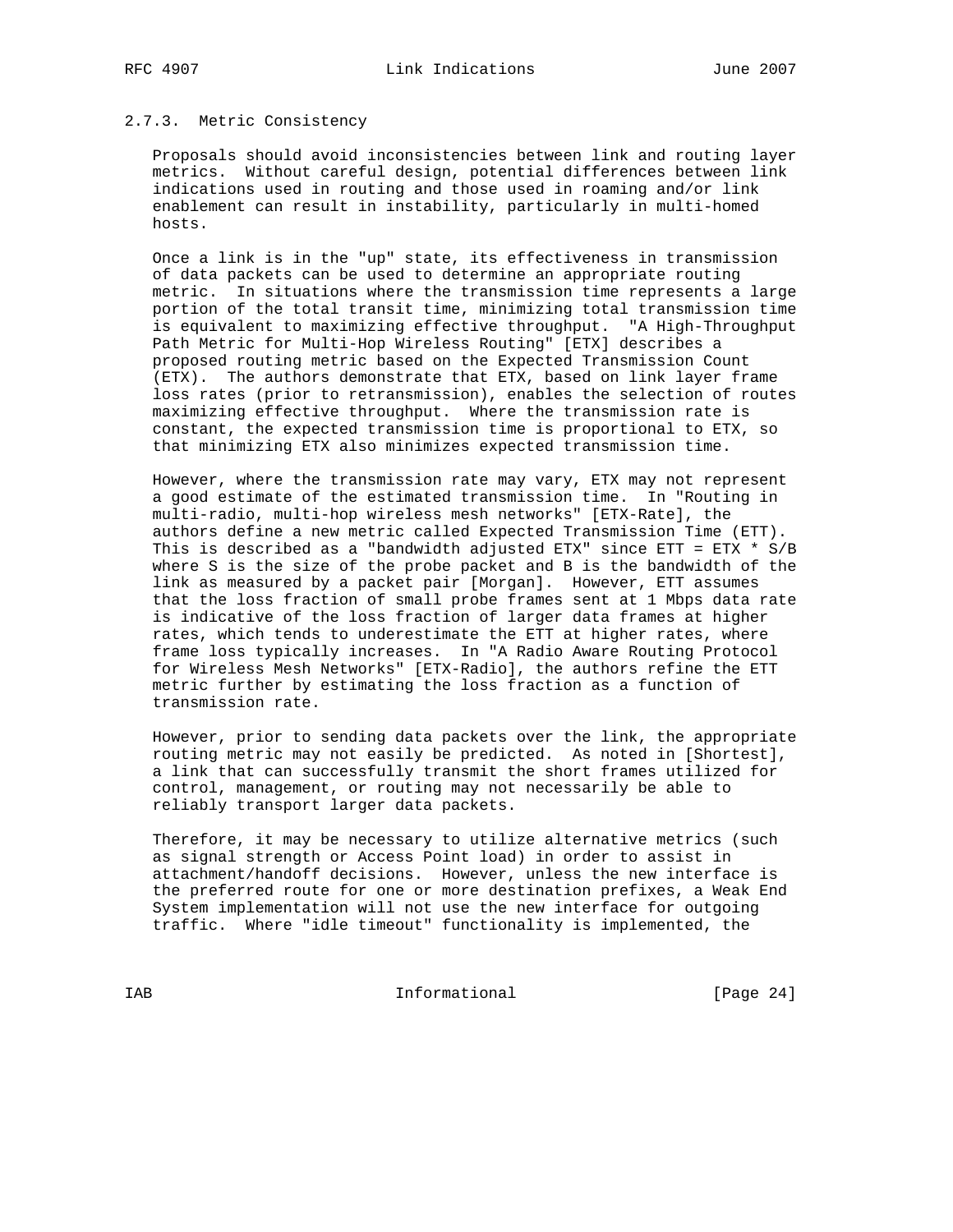unused interface will be brought down, only to be brought up again by the link enablement algorithm.

 Within the link layer, metrics such as signal strength and frame loss may be used to determine the transmission rate, as well as to determine when to select an alternative point of attachment. In order to enable stations to roam prior to encountering packet loss, studies such as "An experimental study of IEEE 802.11b handover performance and its effect on voice traffic" [Vatn] have suggested using signal strength as a mechanism to more rapidly detect loss of connectivity, rather than frame loss, as suggested in "Techniques to Reduce IEEE 802.11b MAC Layer Handover Time" [Velayos].

 [Aguayo] notes that signal strength and distance are not good predictors of frame loss or throughput, due to the potential effects of multi-path interference. As a result, a link brought up due to good signal strength may subsequently exhibit significant frame loss and a low throughput. Similarly, an Access Point (AP) demonstrating low utilization may not necessarily be the best choice, since utilization may be low due to hardware or software problems. "OSPF Optimized Multipath (OSPF-OMP)" [Villamizar] notes that link utilization-based routing metrics have a history of instability.

#### 2.8. Layer Compression

 In many situations, the exchanges required for a host to complete a handoff and reestablish connectivity are considerable, leading to proposals to combine exchanges occurring within multiple layers in order to reduce overhead. While overhead reduction is a laudable goal, proposals need to avoid compromising interoperability and introducing link layer dependencies into the Internet and transport layers.

 Exchanges required for handoff and connectivity reestablishment may include link layer scanning, authentication, and association establishment; Internet layer configuration, routing, and mobility exchanges; transport layer retransmission and recovery; security association reestablishment; application protocol re-authentication and re-registration exchanges, etc.

 Several proposals involve combining exchanges within the link layer. For example, in [EAPIKEv2], a link layer Extensible Authentication Protocol (EAP) [RFC3748] exchange may be used for the purpose of IP address assignment, potentially bypassing Internet layer configuration. Within [PEAP], it is proposed that a link layer EAP exchange be used for the purpose of carrying Mobile IPv6 Binding Updates. [MIPEAP] proposes that EAP exchanges be used for configuration of Mobile IPv6. Where link, Internet, or transport

IAB Informational [Page 25]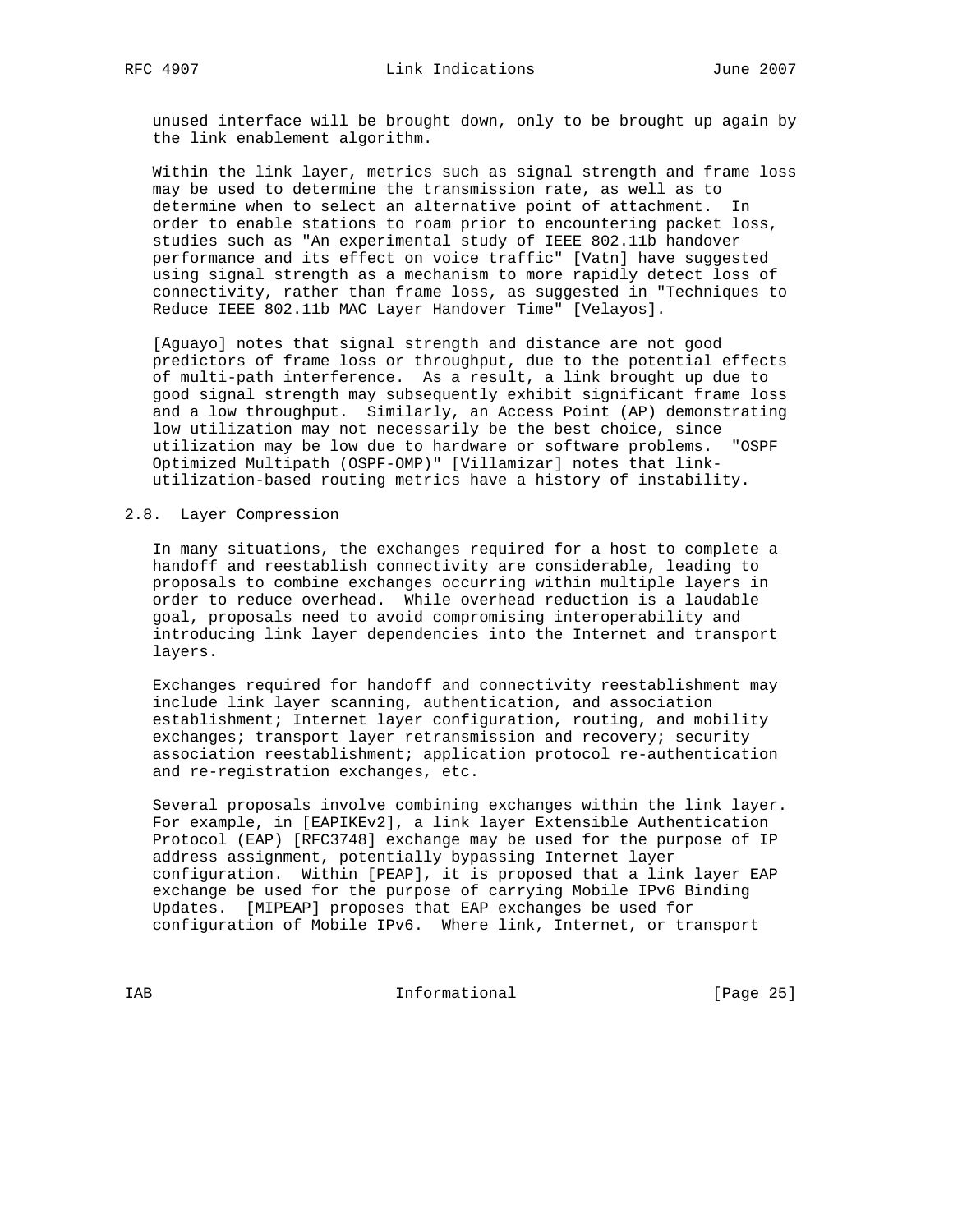layer mechanisms are combined, hosts need to maintain backward compatibility to permit operation on networks where compression schemes are not available.

 Layer compression schemes may also negatively impact robustness. For example, in order to optimize IP address assignment, it has been proposed that prefixes be advertised at the link layer, such as within the 802.11 Beacon and Probe Response frames. However, [IEEE-802.1X] enables the Virtual LAN Identifier (VLANID) to be assigned dynamically, so that prefix(es) advertised within the Beacon and/or Probe Response may not correspond to the prefix(es) configured by the Internet layer after the host completes link layer authentication. Were the host to handle IP configuration at the link layer rather than within the Internet layer, the host might be unable to communicate due to assignment of the wrong IP address.

#### 2.9. Transport of Link Indications

 Proposals for the transport of link indications need to carefully consider the layering, security, and transport implications.

 As noted earlier, the transport layer may take the state of the local routing table into account in improving the quality of transport parameter estimates. While absence of positive feedback that the path is sending data end-to-end must be heeded, where a route that had previously been absent is recovered, this may be used to trigger congestion control probing. While this enables transported link indications that affect the local routing table to improve the quality of transport parameter estimates, security and interoperability considerations relating to routing protocols still apply.

 Proposals involving transport of link indications need to demonstrate the following:

- (a) Superiority to implicit signals. In general, implicit signals are preferred to explicit transport of link indications since they do not require participation in the routing mesh, add no new packets in times of network distress, operate more reliably in the presence of middle boxes such as NA(P)Ts, are more likely to be backward compatible, and are less likely to result in security vulnerabilities. As a result, explicit signaling proposals must prove that implicit signals are inadequate.
- (b) Mitigation of security vulnerabilities. Transported link indications should not introduce new security vulnerabilities. Link indications that result in modifications to the local routing table represent a routing protocol, so that the

IAB Informational [Page 26]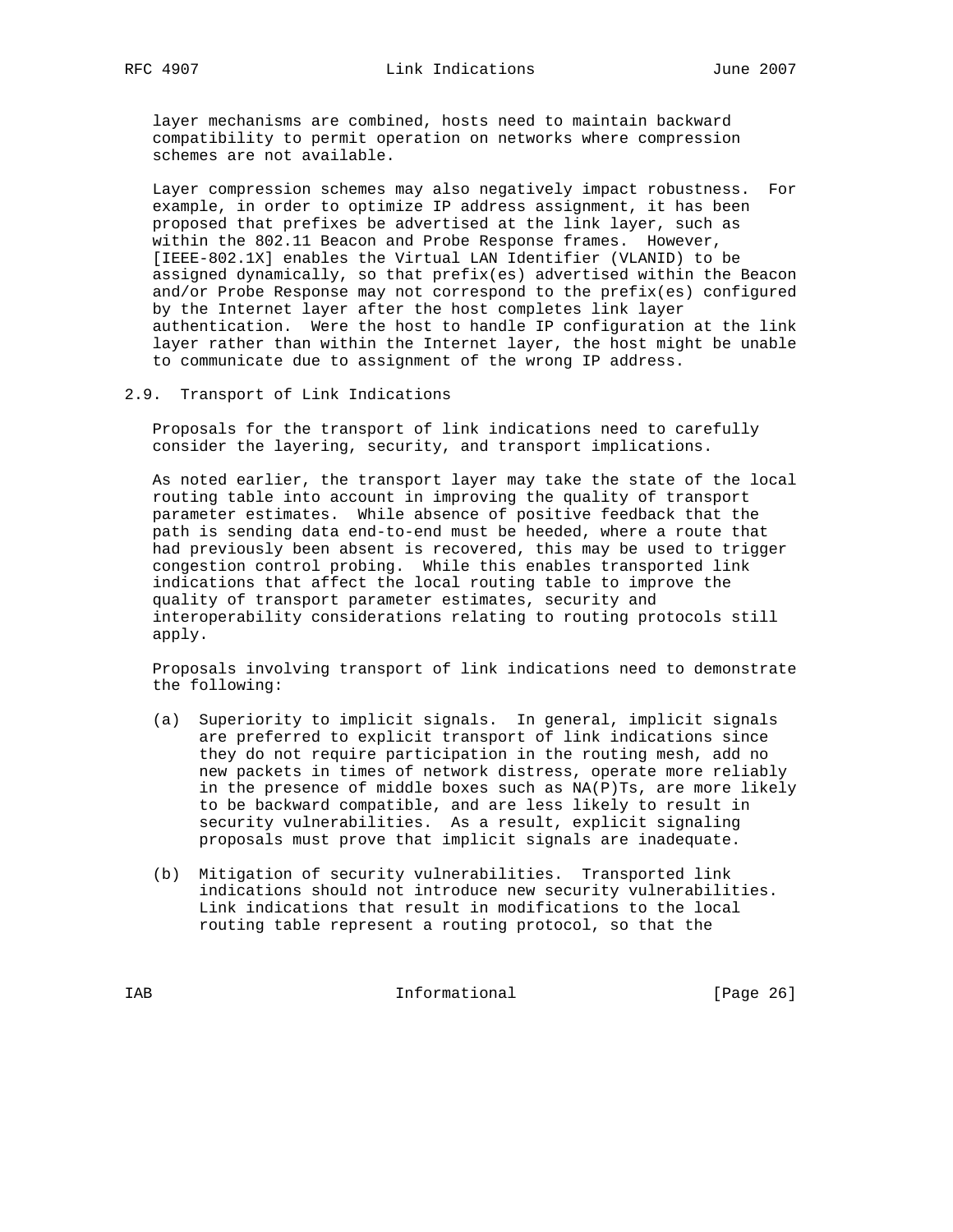vulnerabilities associated with unsecured routing protocols apply, including spoofing by off-link attackers. While mechanisms such as "SEcure Neighbor Discovery (SEND)" [RFC3971] may enable authentication and integrity protection of router originated messages, protecting against forgery of transported link indications, they are not yet widely deployed.

- (c) Validation of transported indications. Even if a transported link indication can be integrity protected and authenticated, if the indication is sent by a host off the local link, it may not be clear that the sender is on the actual path in use, or which transport connection(s) the indication relates to. Proposals need to describe how the receiving host can validate the transported link indication.
- (d) Mapping of Identifiers. When link indications are transported, it is generally for the purposes of providing information about Internet, transport, or application layer operations at a remote element. However, application layer sessions or transport connections may not be visible to the remote element due to factors such as load sharing between links, or use of IPsec, tunneling protocols, or nested headers. As a result, proposals need to demonstrate how the link indication can be mapped to the relevant higher-layer state. For example, on receipt of a link indication, the transport layer will need to identify the set of transport sessions (source address, destination address, source port, destination port, transport) that are affected. If a presence server is receiving remote indications of "Link Up"/"Link Down" status for a particular Media Access Control (MAC) address, the presence server will need to associate that MAC address with the identity of the user (pres:user@example.com) to whom that link status change is relevant.
- 3. Future Work

 Further work is needed in order to understand how link indications can be utilized by the Internet, transport, and application layers.

 More work is needed to understand the connection between link indications and routing metrics. For example, the introduction of block ACKs (supported in [IEEE-802.11e]) complicates the relationship between effective throughput and frame loss, which may necessitate the development of revised routing metrics for ad-hoc networks. More work is also needed to reconcile handoff metrics (e.g., signal strength and link utilization) with routing metrics based on link indications (e.g., frame error rate and negotiated rate).

IAB Informational [Page 27]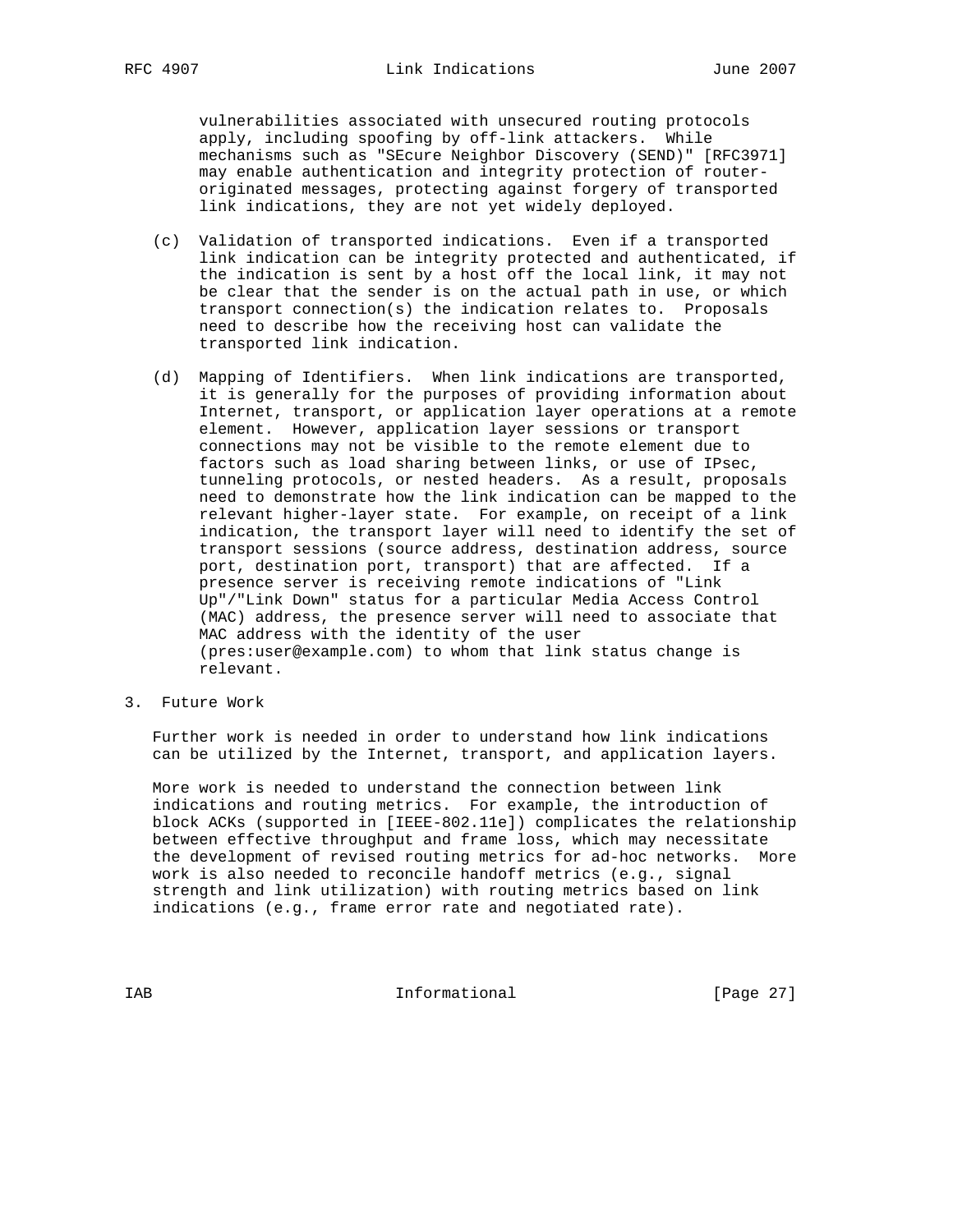A better understanding of the use of physical and link layer metrics in rate negotiation is required. For example, recent work [Robust][CARA] has suggested that frame loss due to contention (which would be exacerbated by rate reduction) can be distinguished from loss due to channel conditions (which may be improved via rate reduction).

 At the transport layer, more work is needed to determine the appropriate reaction to Internet layer indications such as routing table and path changes. More work is also needed in utilization of link layer indications in transport parameter estimation, including rate changes, "Link Up"/"Link Down" indications, link layer retransmissions, and frame loss of various types (due to contention or channel conditions).

 More work is also needed to determine how link layers may utilize information from the transport layer. For example, it is undesirable for a link layer to retransmit so aggressively that the link layer round-trip time approaches that of the end-to-end transport connection. Instead, it may make sense to do downward rate adjustment so as to decrease frame loss and improve latency. Also, in some cases, the transport layer may not require heroic efforts to avoid frame loss; timely delivery may be preferred instead.

4. Security Considerations

 Proposals for the utilization of link indications may introduce new security vulnerabilities. These include:

 Spoofing Indication validation Denial of service

#### 4.1. Spoofing

 Where link layer control frames are unprotected, they may be spoofed by an attacker. For example, PPP does not protect LCP frames such as LCP-Terminate, and [IEEE-802.11] does not protect management frames such as Associate/Reassociate, Disassociate, or Deauthenticate.

 Spoofing of link layer control traffic may enable attackers to exploit weaknesses in link indication proposals. For example, proposals that do not implement congestion avoidance can enable attackers to mount denial-of-service attacks.

 However, even where the link layer incorporates security, attacks may still be possible if the security model is not consistent. For example, wireless LANs implementing [IEEE-802.11i] do not enable

IAB Informational [Page 28]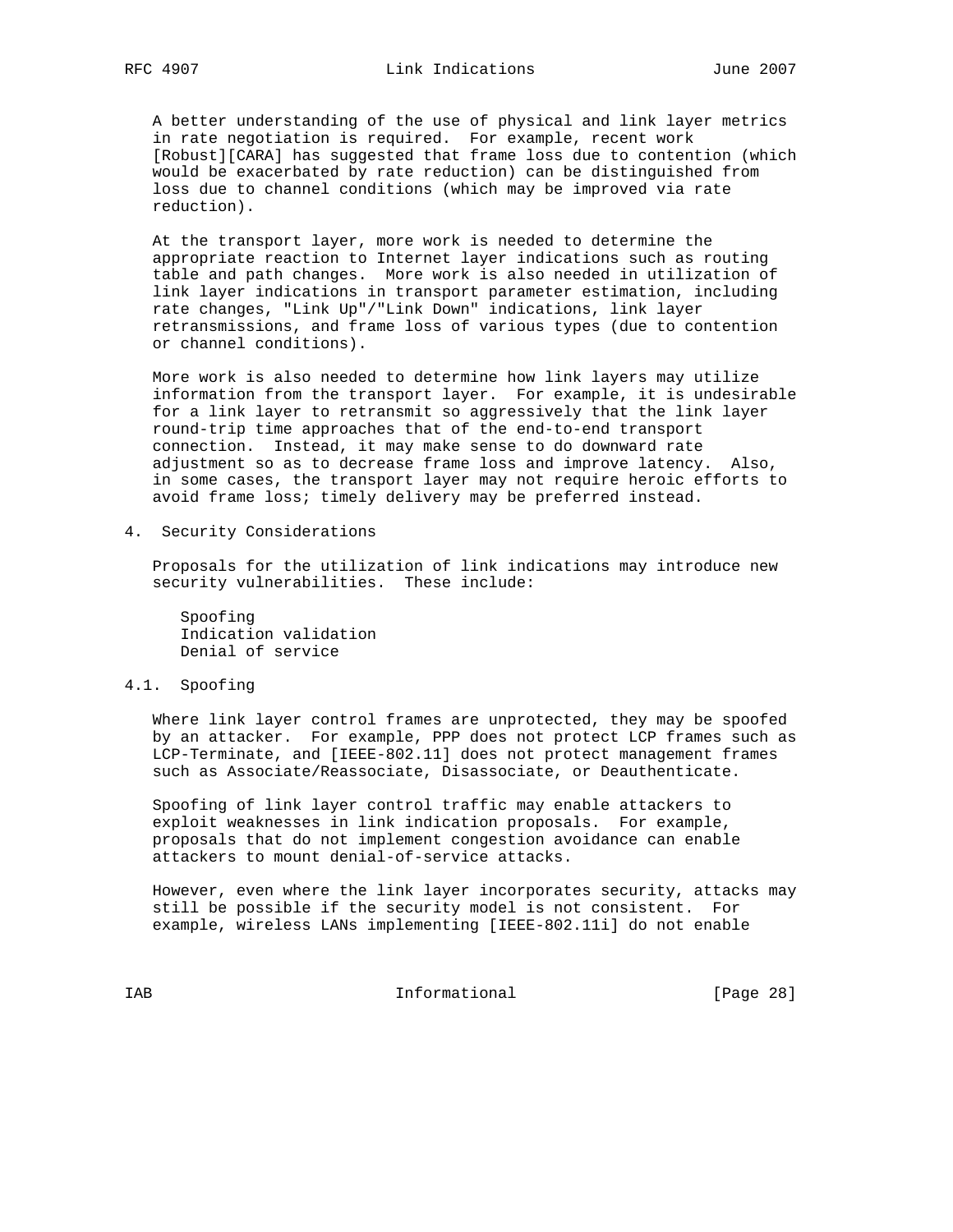stations to send or receive IP packets on the link until completion of an authenticated key exchange protocol known as the "4-way handshake". As a result, a link implementing [IEEE-802.11i] cannot be considered usable at the Internet layer ("Link Up") until completion of the authenticated key exchange.

 However, while [IEEE-802.11i] requires sending of authenticated frames in order to obtain a "Link Up" indication, it does not support management frame authentication. This weakness can be exploited by attackers to enable denial-of-service attacks on stations attached to distant Access Points (APs).

 In [IEEE-802.11F], "Link Up" is considered to occur when an AP sends a Reassociation Response. At that point, the AP sends a spoofed frame with the station's source address to a multicast address, thereby causing switches within the Distribution System (DS) to learn the station's MAC address. While this enables forwarding of frames to the station at the new point of attachment, it also permits an attacker to disassociate a station located anywhere within the ESS, by sending an unauthenticated Reassociation Request frame.

#### 4.2. Indication Validation

 "Fault Isolation and Recovery" [RFC816], Section 3, describes how hosts interact with routers for the purpose of fault recovery:

 Since the gateways always attempt to have a consistent and correct model of the internetwork topology, the host strategy for fault recovery is very simple. Whenever the host feels that something is wrong, it asks the gateway for advice, and, assuming the advice is forthcoming, it believes the advice completely. The advice will be wrong only during the transient period of negotiation, which immediately follows an outage, but will otherwise be reliably correct.

 In fact, it is never necessary for a host to explicitly ask a gateway for advice, because the gateway will provide it as appropriate. When a host sends a datagram to some distant net, the host should be prepared to receive back either of two advisory messages which the gateway may send. The ICMP "redirect" message indicates that the gateway to which the host sent the datagram is no longer the best gateway to reach the net in question. The gateway will have forwarded the datagram, but the host should revise its routing table to have a different immediate address for this net. The ICMP "destination unreachable" message indicates that as a result of an outage, it is currently impossible to reach the addressed net or host

IAB Informational [Page 29]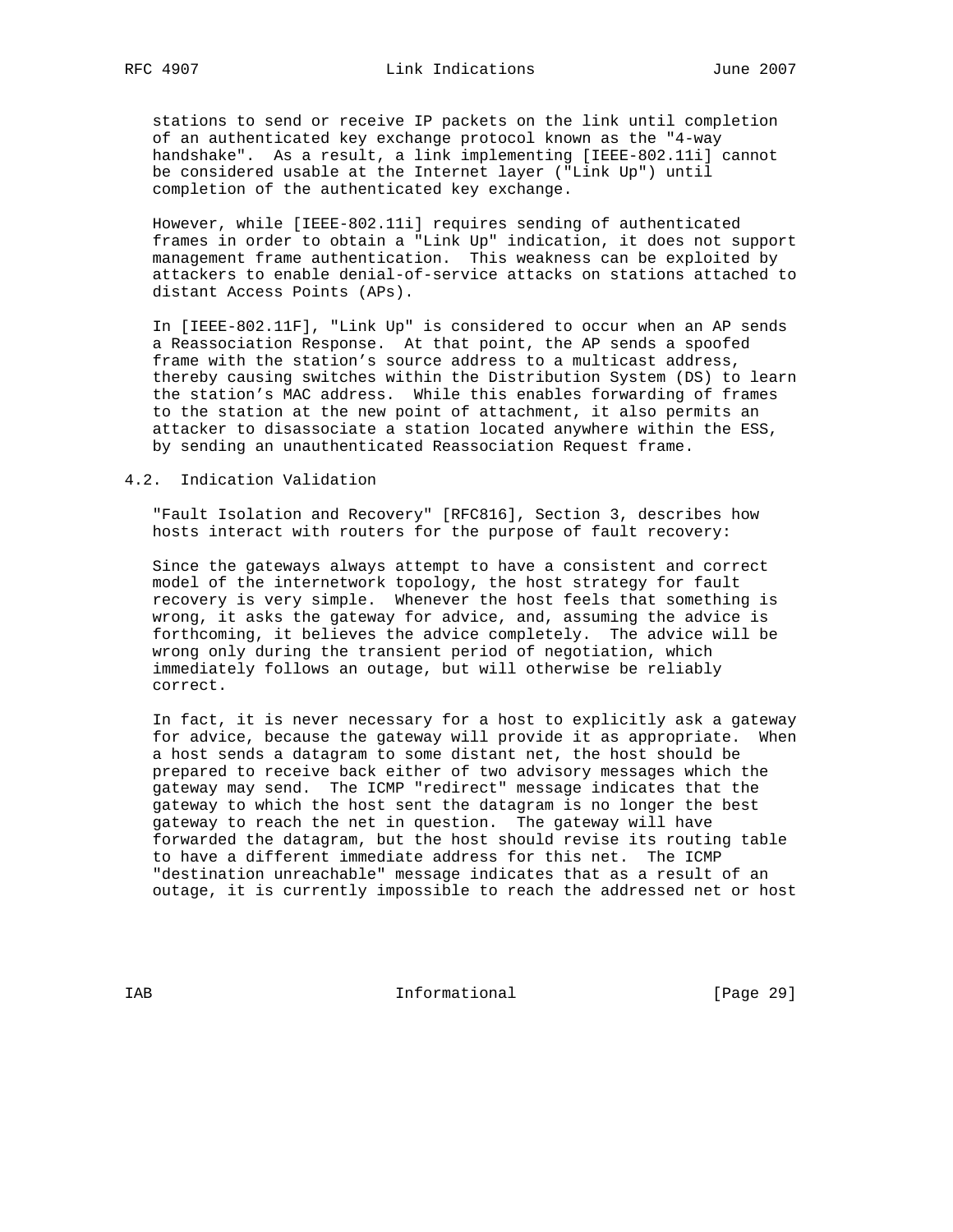in any manner. On receipt of this message, a host can either abandon the connection immediately without any further retransmission, or resend slowly to see if the fault is corrected in reasonable time.

 Given today's security environment, it is inadvisable for hosts to act on indications provided by routers without careful consideration. As noted in "ICMP attacks against TCP" [Gont], existing ICMP error messages may be exploited by attackers in order to abort connections in progress, prevent setup of new connections, or reduce throughput of ongoing connections. Similar attacks may also be launched against the Internet layer via forging of ICMP redirects.

 Proposals for transported link indications need to demonstrate that they will not add a new set of similar vulnerabilities. Since transported link indications are typically unauthenticated, hosts receiving them may not be able to determine whether they are authentic, or even plausible.

 Where link indication proposals may respond to unauthenticated link layer frames, they should utilize upper-layer security mechanisms, where possible. For example, even though a host might utilize an unauthenticated link layer control frame to conclude that a link has become operational, it can use SEND [RFC3971] or authenticated DHCP [RFC3118] in order to obtain secure Internet layer configuration.

### 4.3. Denial of Service

 Link indication proposals need to be particularly careful to avoid enabling denial-of-service attacks that can be mounted at a distance. While wireless links are naturally vulnerable to interference, such attacks can only be perpetrated by an attacker capable of establishing radio contact with the target network. However, attacks that can be mounted from a distance, either by an attacker on another point of attachment within the same network or by an off-link attacker, expand the level of vulnerability.

 The transport of link indications can increase risk by enabling vulnerabilities exploitable only by attackers on the local link to be executed across the Internet. Similarly, by integrating link indications with upper layers, proposals may enable a spoofed link layer frame to consume more resources on the host than might otherwise be the case. As a result, while it is important for upper layers to validate link indications, they should not expend excessive resources in doing so.

 Congestion control is not only a transport issue, it is also a security issue. In order to not provide leverage to an attacker, a single forged link layer frame should not elicit a magnified response

IAB Informational [Page 30]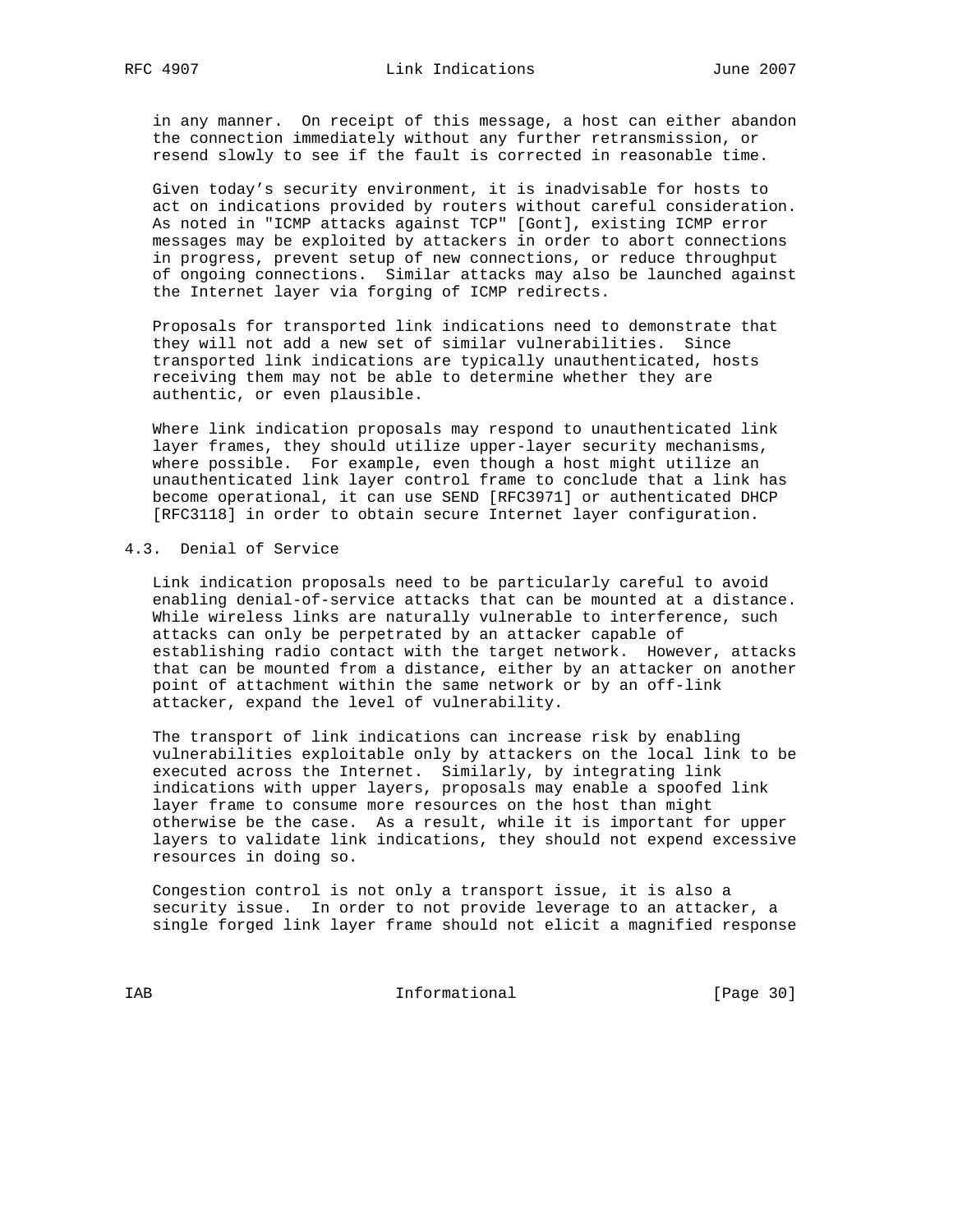from one or more hosts, by generating either multiple responses or a single larger response. For example, proposals should not enable multiple hosts to respond to a frame with a multicast destination address.

- 5. References
- 5.1. Normative References

 [RFC2119] Bradner, S., "Key words for use in RFCs to Indicate Requirement Levels", BCP 14, RFC 2119, March 1997.

- 5.2. Informative References
	- [RFC816] Clark, D., "Fault Isolation and Recovery", RFC 816, July 1982. [RFC1058] Hedrick, C., "Routing Information Protocol", RFC 1058, June 1988. [RFC1122] Braden, R., "Requirements for Internet Hosts -- Communication Layers", STD 3, RFC 1122, October 1989. [RFC1131] Moy, J., "The OSPF Specification", RFC 1131, October 1989. [RFC1191] Mogul, J. and S. Deering, "Path MTU discovery", RFC 1191, November 1990. [RFC1256] Deering, S., "ICMP Router Discovery Messages", RFC 1256, September 1991. [RFC1305] Mills, D., "Network Time Protocol (Version 3) Specification, Implementation and Analysis", RFC 1305, March 1992. [RFC1307] Young, J. and A. Nicholson, "Dynamically Switched Link Control Protocol", RFC 1307, March 1992. [RFC1661] Simpson, W., "The Point-to-Point Protocol (PPP)", STD 51, RFC 1661, July 1994. [RFC1812] Baker, F., "Requirements for IP Version 4 Routers", RFC 1812, June 1995. [RFC1918] Rekhter, Y., Moskowitz, B., Karrenberg, D., de Groot, D., and E. Lear, "Address Allocation for Private Internets", BCP 5, RFC 1918, February 1996.

IAB 188 Informational [Page 31]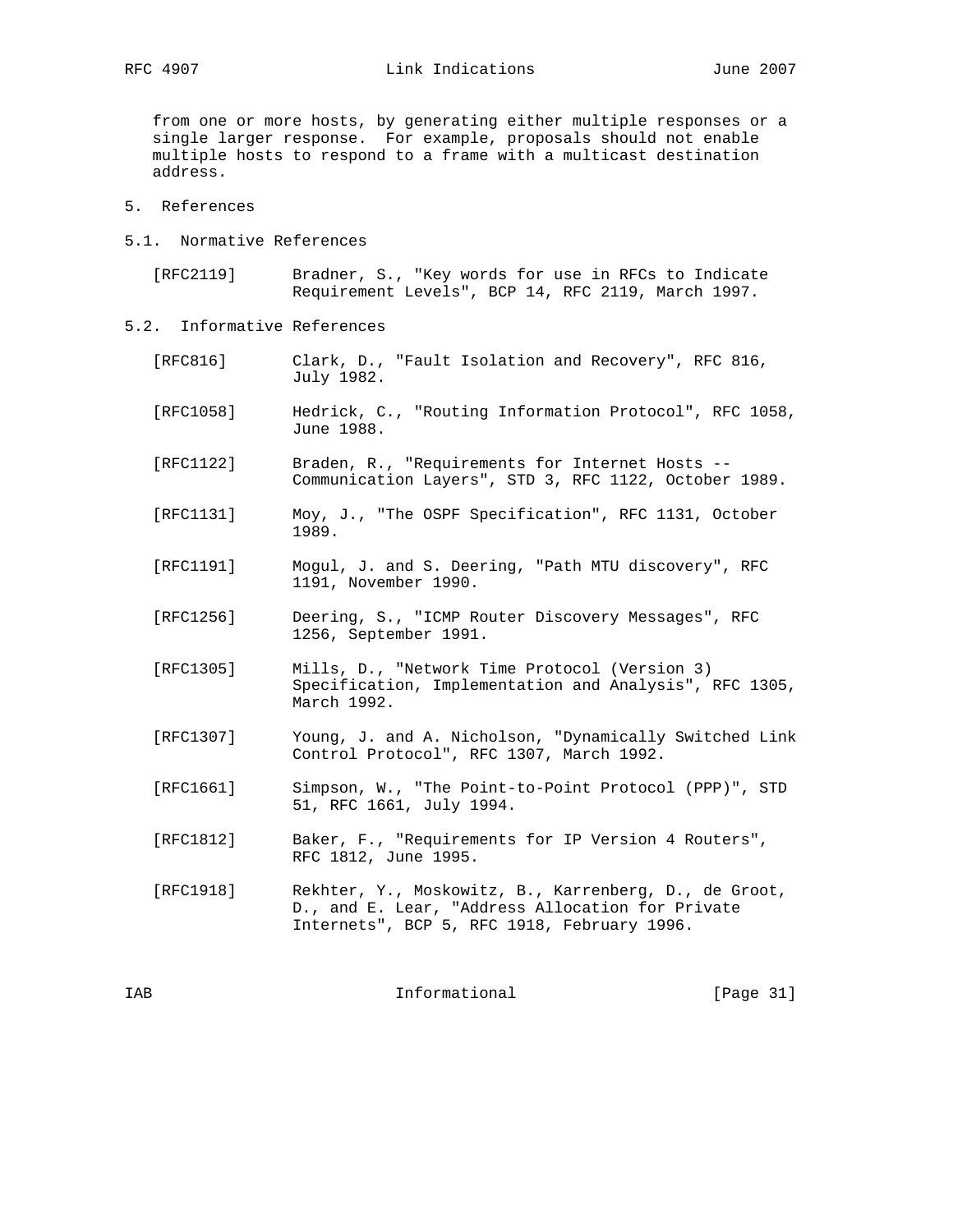- [RFC1981] McCann, J., Deering, S. and J. Mogul, "Path MTU Discovery for IP version 6", RFC 1981, June 1996.
- [RFC2131] Droms, R., "Dynamic Host Configuration Protocol", RFC 2131, March 1997.
- [RFC2328] Moy, J., "OSPF Version 2", STD 54, RFC 2328, April 1998.
- [RFC2461] Narten, T., Nordmark, E., and W. Simpson, "Neighbor Discovery for IP Version 6 (IPv6)", RFC 2461, December 1998.
- [RFC2778] Day, M., Rosenberg, J., and H. Sugano, "A Model for Presence and Instant Messaging", RFC 2778, February 2000.
- [RFC2861] Handley, M., Padhye, J., and S. Floyd, "TCP Congestion Window Validation", RFC 2861, June 2000.
- [RFC2914] Floyd, S., "Congestion Control Principles", RFC 2914, BCP 41, September 2000.
- [RFC2923] Lahey, K., "TCP Problems with Path MTU Discovery", RFC 2923, September 2000.
- [RFC2960] Stewart, R., Xie, Q., Morneault, K., Sharp, C., Schwarzbauer, H. Taylor, T., Rytina, I., Kalla, M., Zhang, L., and V. Paxson, "Stream Control Transmission Protocol" RFC 2960, October 2000.
- [RFC3118] Droms, R. and B. Arbaugh, "Authentication for DHCP Messages", RFC 3118, June 2001.
- [RFC3315] Droms, R., Bound, J., Volz, B., Lemon, T., Perkins, C., and M. Carney, "Dynamic Host Configuration Protocol for IPv6 (DHCPv6)", RFC 3315, July 2003.
- [RFC3366] Fairhurst, G. and L. Wood, "Advice to link designers on link Automatic Repeat reQuest (ARQ)", BCP 62, RFC 3366, August 2002.
- [RFC3428] Campbell, B., Rosenberg, J., Schulzrinne, H., Huitema, C., and D. Gurle, "Session Initiation Protocol (SIP) Extension for Instant Messaging", RFC 3428, December 2002.

IAB Informational [Page 32]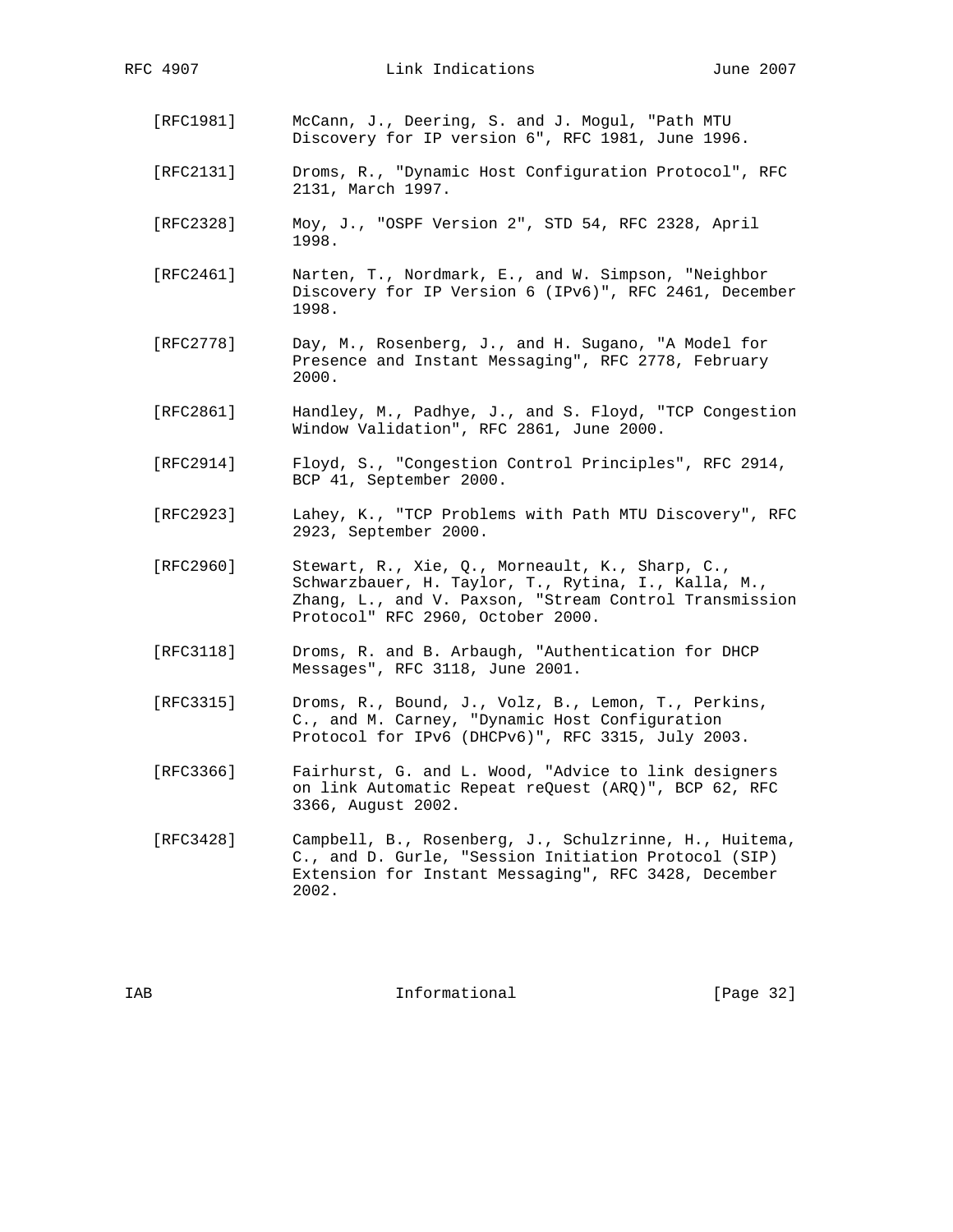- [RFC3748] Aboba, B., Blunk, L., Vollbrecht, J., Carlson, J., and H. Levkowetz, "Extensible Authentication Protocol (EAP)", RFC 3748, June 2004.
- [RFC3775] Johnson, D., Perkins, C., and J. Arkko, "Mobility Support in IPv6", RFC 3775, June 2004.
- [RFC3921] Saint-Andre, P., "Extensible Messaging and Presence protocol (XMPP): Instant Messaging and Presence", RFC 3921, October 2004.
- [RFC3927] Cheshire, S., Aboba, B., and E. Guttman, "Dynamic Configuration of Link-Local IPv4 Addresses", RFC 3927, May 2005.
- [RFC3971] Arkko, J., Kempf, J., Zill, B., and P. Nikander, "SEcure Neighbor Discovery (SEND)", RFC 3971, March 2005.
- [RFC4340] Kohler, E., Handley, M., and S. Floyd, "Datagram Congestion Control Protocol (DCCP)", RFC 4340, March 2006.
- [RFC4423] Moskowitz, R. and P. Nikander, "Host Identity Protocol (HIP) Architecture", RFC 4423, May 2006.
- [RFC4429] Moore, N., "Optimistic Duplicate Address Detection (DAD) for IPv6", RFC 4429, April 2006.
- [RFC4436] Aboba, B., Carlson, J., and S. Cheshire, "Detecting Network Attachment in IPv4 (DNAv4)", RFC 4436, March 2006.
- [RFC4821] Mathis, M. and J. Heffner, "Packetization Layer Path MTU Discovery", RFC 4821, March 2007.
- [Alimian] Alimian, A., "Roaming Interval Measurements", 11-04-0378-00-roaming-intervals-measurements.ppt, IEEE 802.11 submission (work in progress), March 2004.
- [Aguayo] Aguayo, D., Bicket, J., Biswas, S., Judd, G., and R. Morris, "Link-level Measurements from an 802.11b Mesh Network", SIGCOMM '04, September 2004, Portland, Oregon.

IAB 188 and 100 Informational 188 and 1980 Informational 188 and 1891 1892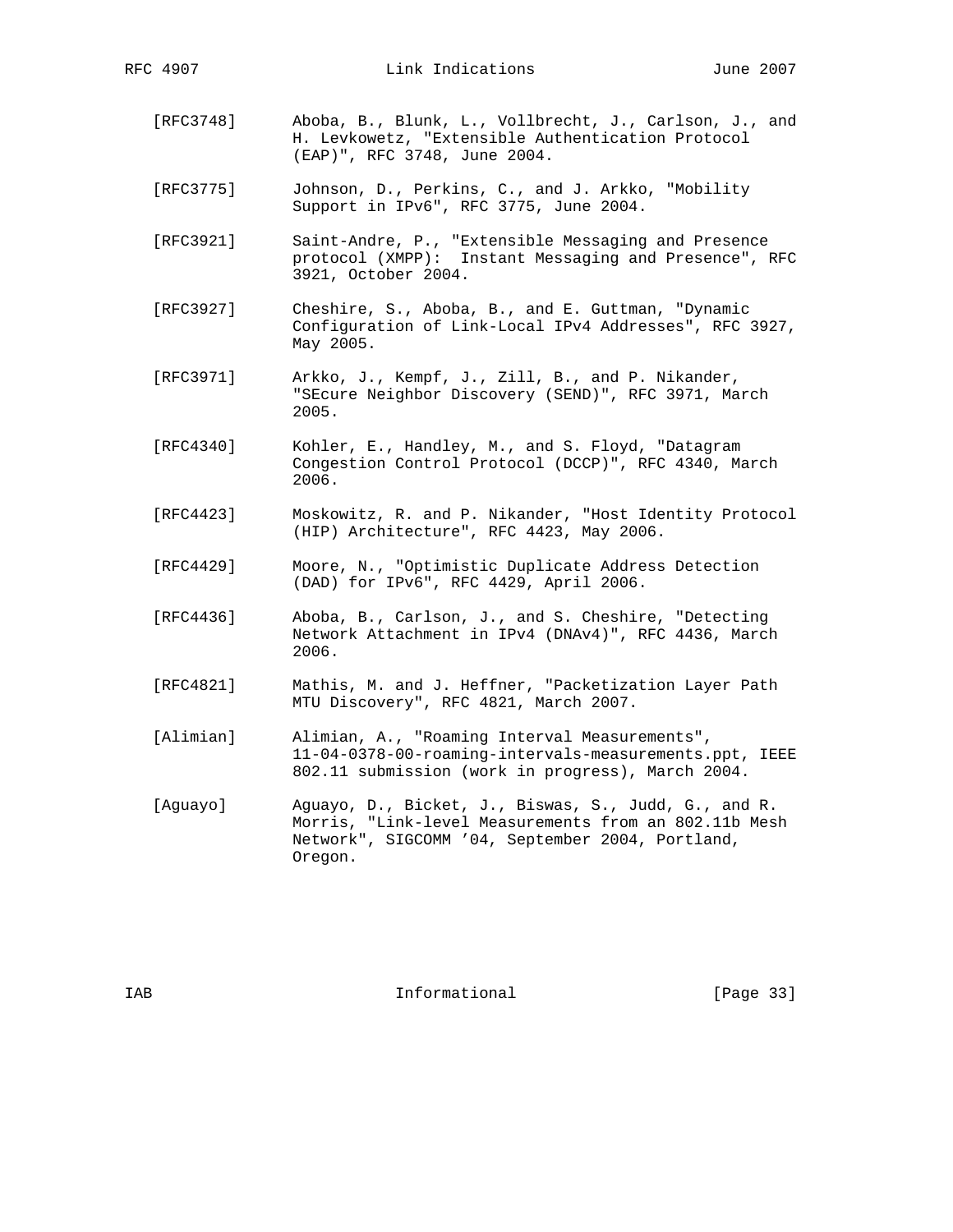- [Bakshi] Bakshi, B., Krishna, P., Vadiya, N., and D.Pradhan, "Improving Performance of TCP over Wireless Networks", Proceedings of the 1997 International Conference on Distributed Computer Systems, Baltimore, May 1997.
- [BFD] Katz, D. and D. Ward, "Bidirectional Forwarding Detection", Work in Progress, March 2007.
- [Biaz] Biaz, S. and N. Vaidya, "Discriminating Congestion Losses from Wireless Losses Using Interarrival Times at the Receiver", Proceedings of the IEEE Symposium on Application-Specific Systems and Software Engineering and Technology, Richardson, TX, Mar 1999.
- [CARA] Kim, J., Kim, S., and S. Choi, "CARA: Collision-Aware Rate Adaptation for IEEE 802.11 WLANs", Korean Institute of Communication Sciences (KICS) Journal, Feb. 2006
- [Chandran] Chandran, K., Raghunathan, S., Venkatesan, S., and R. Prakash, "A Feedback-Based Scheme for Improving TCP Performance in Ad-Hoc Wireless Networks", Proceedings of the 18th International Conference on Distributed Computing Systems (ICDCS), Amsterdam, May 1998.
- [DNAv6] Narayanan, S., "Detecting Network Attachment in IPv6 (DNAv6)", Work in Progress, March 2007.
- [E2ELinkup] Dawkins, S. and C. Williams, "End-to-end, Implicit 'Link-Up' Notification", Work in Progress, October 2003.
- [EAPIKEv2] Tschofenig, H., Kroeselberg, D., Pashalidis, A., Ohba, Y., and F. Bersani, "EAP IKEv2 Method", Work in Progress, March 2007.
- [Eckhardt] Eckhardt, D. and P. Steenkiste, "Measurement and Analysis of the Error Characteristics of an In- Building Wireless Network", SIGCOMM '96, August 1996, Stanford, CA.
- [Eddy] Eddy, W. and Y. Swami, "Adapting End Host Congestion Control for Mobility", Technical Report CR-2005- 213838, NASA Glenn Research Center, July 2005.

IAB 188 CHA Informational The Informational (Page 34)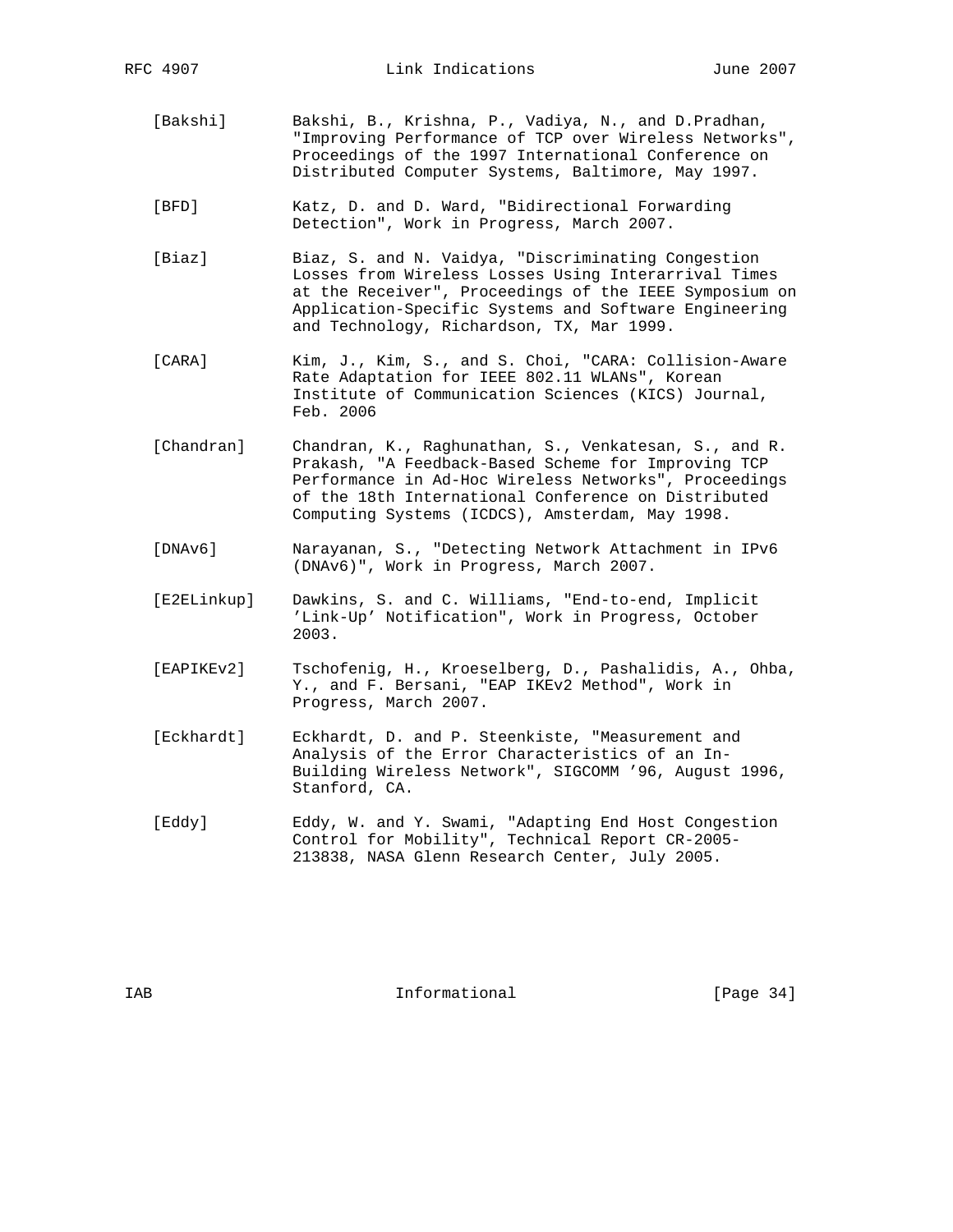[EfficientEthernet]

- Gunaratne, C. and K. Christensen, "Ethernet Adaptive Link Rate: System Design and Performance Evaluation", Proceedings of the IEEE Conference on Local Computer Networks, pp. 28-35, November 2006.
- [Eggert] Eggert, L., Schuetz, S., and S. Schmid, "TCP Extensions for Immediate Retransmissions", Work in Progress, June 2005.
- [Eggert2] Eggert, L. and W. Eddy, "Towards More Expressive Transport-Layer Interfaces", MobiArch '06, San Francisco, CA.
- [ETX] Douglas S. J. De Couto, Daniel Aguayo, John Bicket, and Robert Morris, "A High-Throughput Path Metric for Multi-Hop Wireless Routing", Proceedings of the 9th ACM International Conference on Mobile Computing and Networking (MobiCom '03), San Diego, California, September 2003.
- [ETX-Rate] Padhye, J., Draves, R. and B. Zill, "Routing in multi-radio, multi-hop wireless mesh networks", Proceedings of ACM MobiCom Conference, September 2003.
- [ETX-Radio] Kulkarni, G., Nandan, A., Gerla, M., and M. Srivastava, "A Radio Aware Routing Protocol for Wireless Mesh Networks", UCLA Computer Science Department, Los Angeles, CA.
- [GenTrig] Gupta, V. and D. Johnston, "A Generalized Model for Link Layer Triggers", submission to IEEE 802.21 (work in progress), March 2004, available at: <http://www.ieee802.org/handoff/march04\_meeting\_docs/ Generalized\_triggers-02.pdf>.
- [Goel] Goel, S. and D. Sanghi, "Improving TCP Performance over Wireless Links", Proceedings of TENCON'98, pages 332-335. IEEE, December 1998.
- [Gont] Gont, F., "ICMP attacks against TCP", Work in Progress, October 2006.
- [Gurtov] Gurtov, A. and J. Korhonen, "Effect of Vertical Handovers on Performance of TCP-Friendly Rate Control", to appear in ACM MCCR, 2004.

IAB 188 and 100 Informational 188 and 1980 Informational 188 and 1891 1892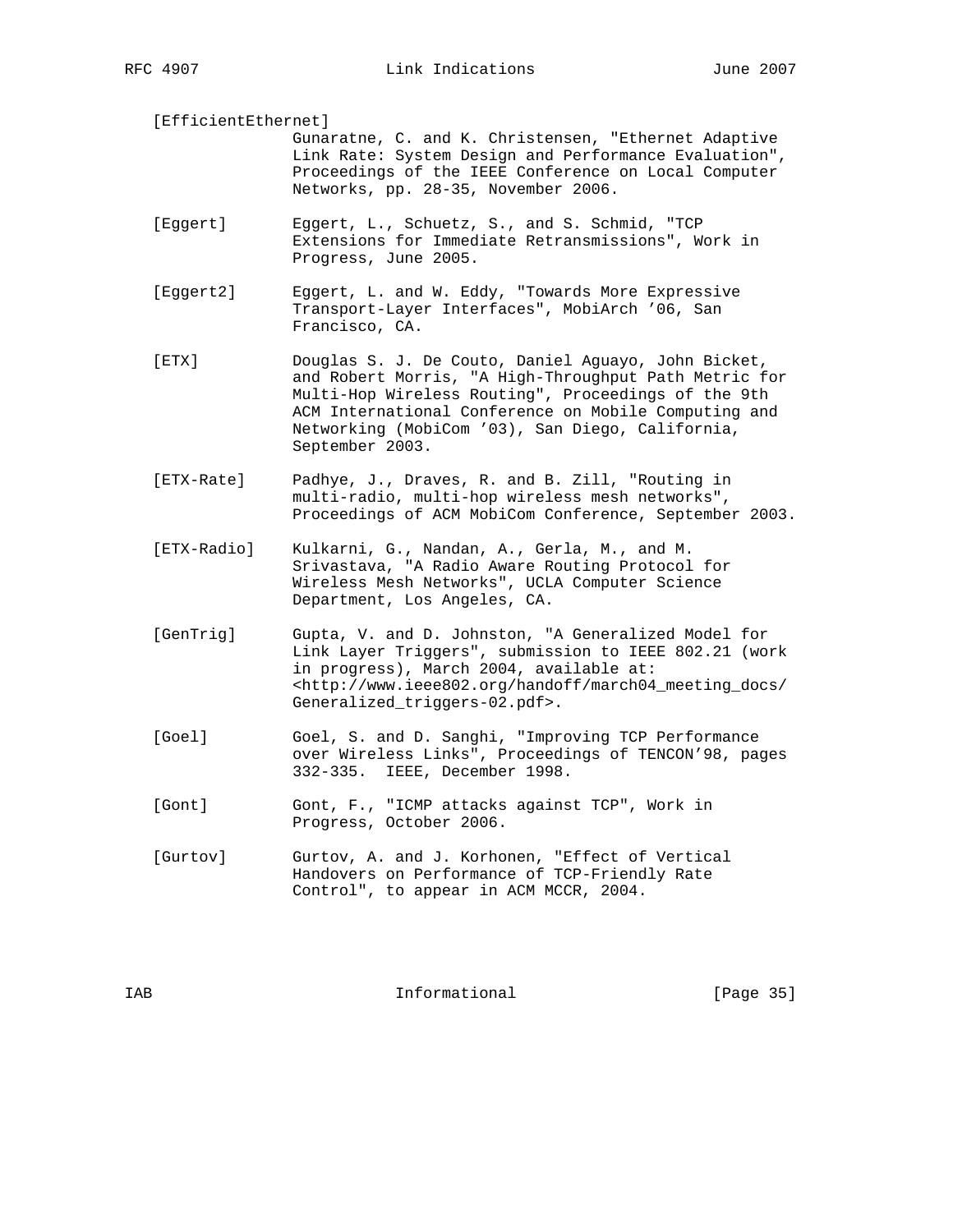- [GurtovFloyd] Gurtov, A. and S. Floyd, "Modeling Wireless Links for Transport Protocols", Computer Communications Review (CCR) 34, 2 (2003).
- [Haratcherev] Haratcherev, I., Lagendijk, R., Langendoen, K., and H. Sips, "Hybrid Rate Control for IEEE 802.11", MobiWac '04, October 1, 2004, Philadelphia, Pennsylvania, USA.
- [Haratcherev2] Haratcherev, I., "Application-oriented Link Adaptation for IEEE 802.11", Ph.D. Thesis, Technical University of Delft, Netherlands, ISBN-10:90-9020513-6, ISBN- 13:978-90-9020513-7, March 2006.
- [HMP] Lee, S., Cho, J., and A. Campbell, "Hotspot Mitigation Protocol (HMP)", Work in Progress, October 2003.
- [Holland] Holland, G. and N. Vaidya, "Analysis of TCP Performance over Mobile Ad Hoc Networks", Proceedings of the Fifth International Conference on Mobile Computing and Networking, pages 219-230. ACM/IEEE, Seattle, August 1999.
- [Iannaccone] Iannaccone, G., Chuah, C., Mortier, R., Bhattacharyya, S., and C. Diot, "Analysis of link failures in an IP backbone", Proc. of ACM Sigcomm Internet Measurement Workshop, November, 2002.
- [IEEE-802.1X] Institute of Electrical and Electronics Engineers, "Local and Metropolitan Area Networks: Port-Based Network Access Control", IEEE Standard 802.1X, December 2004.
- [IEEE-802.11] Institute of Electrical and Electronics Engineers, "Wireless LAN Medium Access Control (MAC) and Physical Layer (PHY) Specifications", IEEE Standard 802.11, 2003.
- [IEEE-802.11e] Institute of Electrical and Electronics Engineers, "Standard for Telecommunications and Information Exchange Between Systems - LAN/MAN Specific Requirements - Part 11: Wireless LAN Medium Access Control (MAC) and Physical Layer (PHY) Specifications - Amendment 8: Medium Access Control (MAC) Quality of Service Enhancements", IEEE 802.11e, November 2005.

IAB 188 and 100 Informational 188 and 1980 Informational 188 and 1890 Interventional 1890 Interventional 1890 Interventional 1890 Interventional 1890 Interventional 1890 Interventional 1890 Interventional 1890 Intervention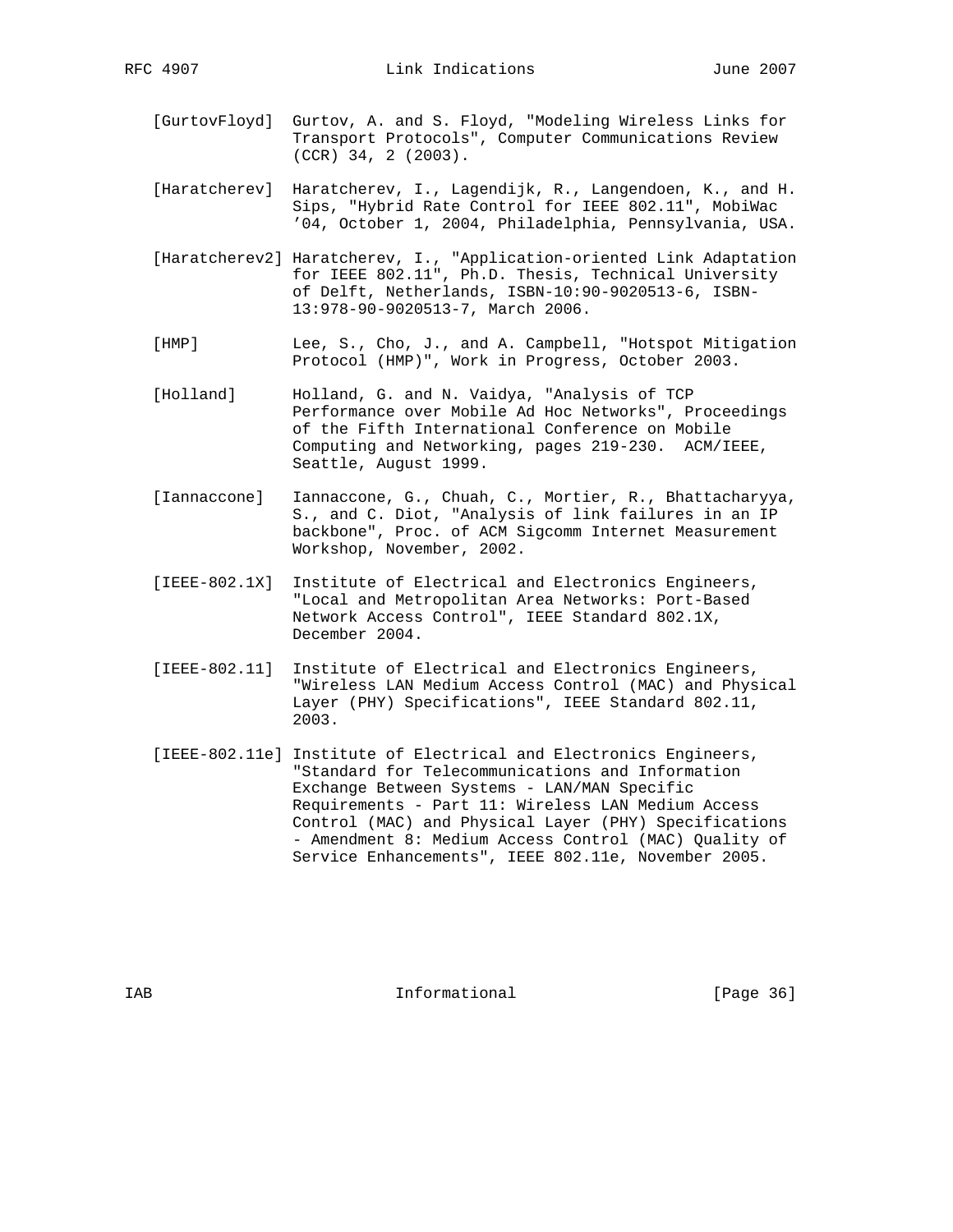- [IEEE-802.11F] Institute of Electrical and Electronics Engineers, "IEEE Trial-Use Recommended Practice for Multi-Vendor Access Point Interoperability via an Inter-Access Point Protocol Across Distribution Systems Supporting IEEE 802.11 Operation", IEEE 802.11F, June 2003 (now deprecated).
- [IEEE-802.11i] Institute of Electrical and Electronics Engineers, "Supplement to Standard for Telecommunications and Information Exchange Between Systems - LAN/MAN Specific Requirements - Part 11: Wireless LAN Medium Access Control (MAC) and Physical Layer (PHY) Specifications: Specification for Enhanced Security", IEEE 802.11i, July 2004.
- [IEEE-802.11k] Institute of Electrical and Electronics Engineers, "Draft Amendment to Telecommunications and Information Exchange Between Systems - LAN/MAN Specific Requirements - Part 11: Wireless LAN Medium Access Control (MAC) and Physical Layer (PHY) Specifications - Amendment 7: Radio Resource Management", IEEE 802.11k/D7.0, January 2007.
- [IEEE-802.21] Institute of Electrical and Electronics Engineers, "Draft Standard for Telecommunications and Information Exchange Between Systems - LAN/MAN Specific Requirements - Part 21: Media Independent Handover", IEEE 802.21D0, June 2005.
- [Kamerman] Kamerman, A. and L. Monteban, "WaveLAN II: A High- Performance Wireless LAN for the Unlicensed Band", Bell Labs Technical Journal, Summer 1997.
- [Kim] Kim, K., Park, Y., Suh, K., and Y. Park, "The BU trigger method for improving TCP performance over Mobile IPv6", Work in Progress, August 2004.
- [Kotz] Kotz, D., Newport, C., and C. Elliot, "The mistaken axioms of wireless-network research", Dartmouth College Computer Science Technical Report TR2003-467, July 2003.
- [Krishnan] Krishnan, R., Sterbenz, J., Eddy, W., Partridge, C., and M. Allman, "Explicit Transport Error Notification (ETEN) for Error-Prone Wireless and Satellite Networks", Computer Networks, 46 (3), October 2004.

IAB 188 CHA Informational The Informational (Page 37)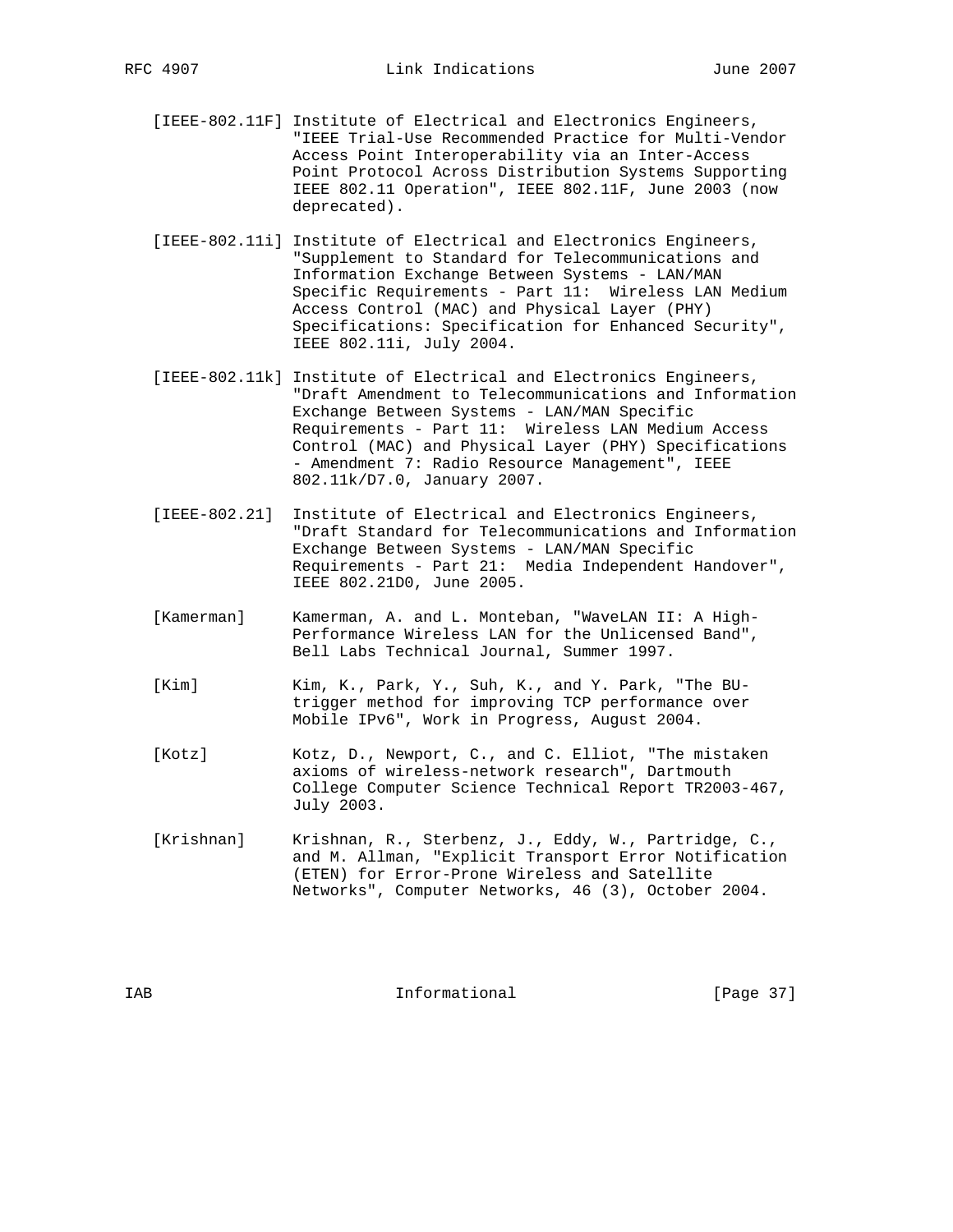- [Lacage] Lacage, M., Manshaei, M., and T. Turletti, "IEEE 802.11 Rate Adaptation: A Practical Approach", MSWiM '04, October 4-6, 2004, Venezia, Italy.
- [Lee] Park, S., Lee, M., and J. Korhonen, "Link Characteristics Information for Mobile IP", Work in Progress, January 2007.
- [Ludwig] Ludwig, R. and B. Rathonyi, "Link-layer Enhancements for TCP/IP over GSM", Proceedings of IEEE Infocom '99, March 1999.
- [MIPEAP] Giaretta, C., Guardini, I., Demaria, E., Bournelle, J., and M. Laurent-Maknavicius, "MIPv6 Authorization and Configuration based on EAP", Work in Progress, October 2006.
- [Mishra] Mitra, A., Shin, M., and W. Arbaugh, "An Empirical Analysis of the IEEE 802.11 MAC Layer Handoff Process", CS-TR-4395, University of Maryland Department of Computer Science, September 2002.
- [Morgan] Morgan, S. and S. Keshav, "Packet-Pair Rate Control Buffer Requirements and Overload Performance", Technical Memorandum, AT&T Bell Laboratories, October 1994.
- [Mun] Mun, Y. and J. Park, "Layer 2 Handoff for Mobile-IPv4 with 802.11", Work in Progress, March 2004.
- [ONOE] Onoe Rate Control, <http://madwifi.org/browser/trunk/ath\_rate/onoe>.
- [Park] Park, S., Njedjou, E., and N. Montavont, "L2 Triggers Optimized Mobile IPv6 Vertical Handover: The 802.11/GPRS Example", Work in Progress, July 2004.
- [Pavon] Pavon, J. and S. Choi, "Link adaptation strategy for IEEE802.11 WLAN via received signal strength measurement", IEEE International Conference on Communications, 2003 (ICC '03), volume 2, pages 1108- 1113, Anchorage, Alaska, USA, May 2003.
- [PEAP] Palekar, A., Simon, D., Salowey, J., Zhou, H., Zorn, G., and S. Josefsson, "Protected EAP Protocol (PEAP) Version 2", Work in Progress, October 2004.

IAB 188 CHA Informational The Informational The IPage 38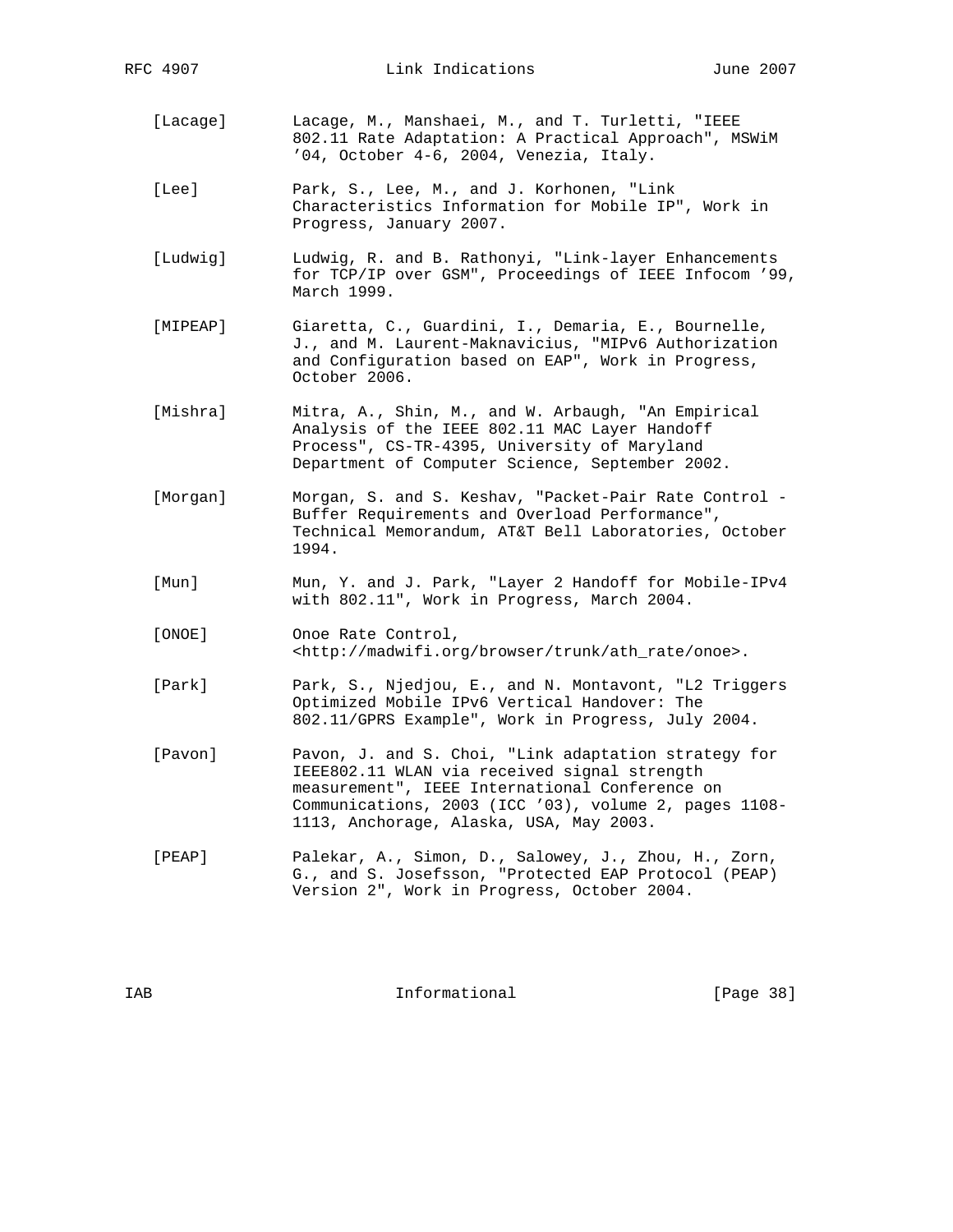- [PRNET] Jubin, J. and J. Tornow, "The DARPA packet radio network protocols", Proceedings of the IEEE, 75(1), January 1987.
- [Qiao]  $Qiao D., Choi, S., Jain, A., and Kang G. Shin, "Miser:$  An Optimal Low-Energy Transmission Strategy for IEEE 802.11 a/h", in Proc. ACM MobiCom'03, San Diego, CA, September 2003.
- [RBAR] Holland, G., Vaidya, N., and P. Bahl, "A Rate-Adaptive MAC Protocol for Multi-Hop Wireless Networks", Proceedings ACM MOBICOM, July 2001.
- [Ramani] Ramani, I. and S. Savage, "SyncScan: Practical Fast Handoff for 802.11 Infrastructure Networks", Proceedings of the IEEE InfoCon 2005, March 2005.
- [Robust] Wong, S., Yang, H ., Lu, S., and V. Bharghavan, "Robust Rate Adaptation for 802.11 Wireless Networks", ACM MobiCom'06, Los Angeles, CA, September 2006.
- [SampleRate] Bicket, J., "Bit-rate Selection in Wireless networks", MIT Master's Thesis, 2005.
- [Scott] Scott, J., Mapp, G., "Link Layer Based TCP Optimisation for Disconnecting Networks", ACM SIGCOMM Computer Communication Review, 33(5), October 2003.
- [Schuetz] Schutz, S., Eggert, L., Schmid, S., and M. Brunner, "Protocol Enhancements for Intermittently Connected Hosts", ACM SIGCOMM Computer Communications Review, Volume 35, Number 2, July 2005.
- [Shortest] Douglas S. J. De Couto, Daniel Aguayo, Benjamin A. Chambers and Robert Morris, "Performance of Multihop Wireless Networks: Shortest Path is Not Enough", Proceedings of the First Workshop on Hot Topics in Networking (HotNets-I), Princeton, New Jersey, October 2002.
- [TRIGTRAN] Dawkins, S., Williams, C., and A. Yegin, "Framework and Requirements for TRIGTRAN", Work in Progress, August 2003.
- [Vatn] Vatn, J., "An experimental study of IEEE 802.11b handover performance and its effect on voice traffic", TRITA-IMIT-TSLAB R 03:01, KTH Royal Institute of Technology, Stockholm, Sweden, July 2003.

IAB Informational [Page 39]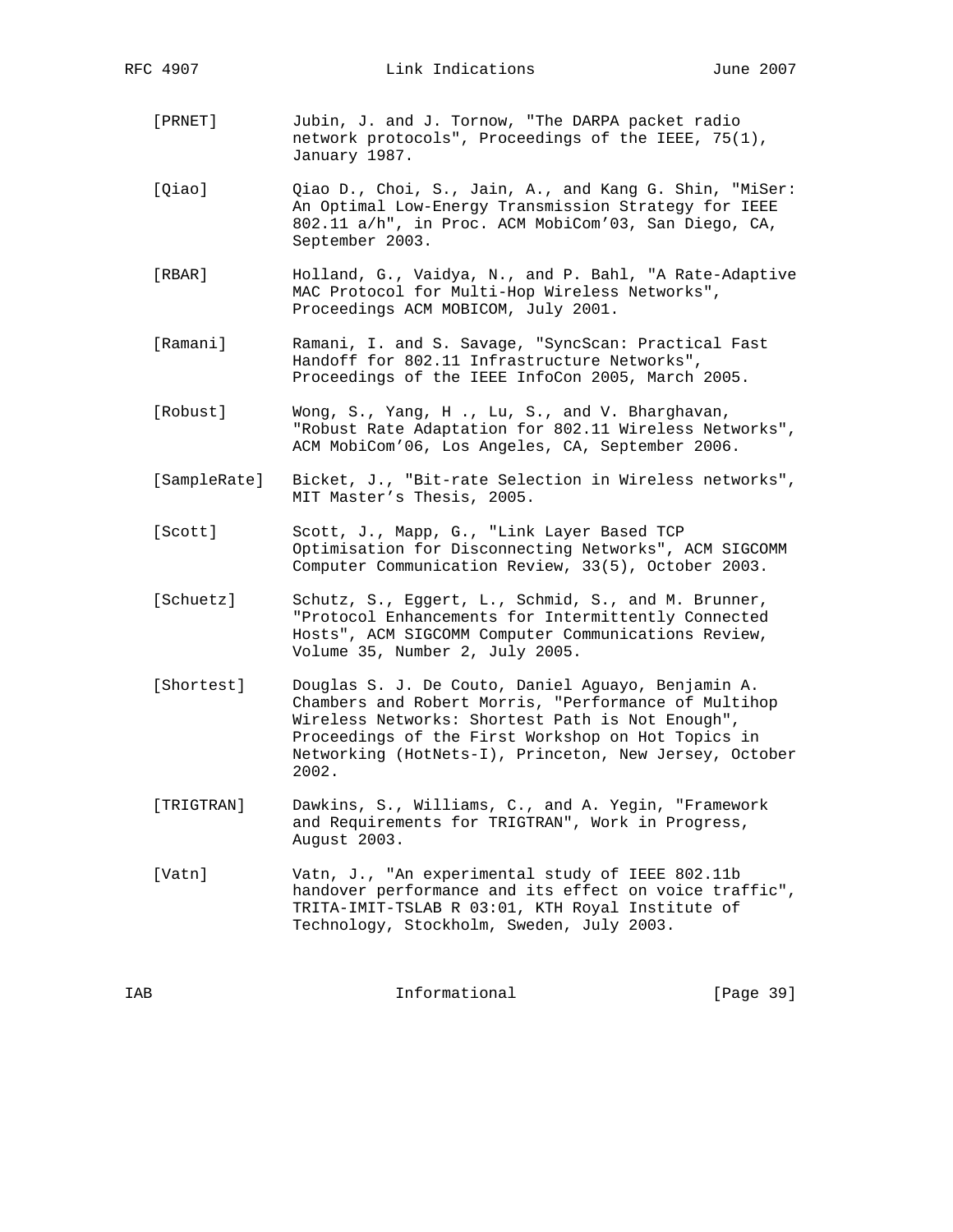- [Velayos] Velayos, H. and G. Karlsson, "Techniques to Reduce IEEE 802.11b MAC Layer Handover Time", TRITA-IMIT-LCN R 03:02, KTH Royal Institute of Technology, Stockholm, Sweden, April 2003.
- [Vertical] Zhang, Q., Guo, C., Guo, Z., and W. Zhu, "Efficient Mobility Management for Vertical Handoff between WWAN and WLAN", IEEE Communications Magazine, November 2003.
- [Villamizar] Villamizar, C., "OSPF Optimized Multipath (OSPF-OMP)", Work in Progress, February 1999.
- [Xylomenos] Xylomenos, G., "Multi Service Link Layers: An Approach to Enhancing Internet Performance over Wireless Links", Ph.D. thesis, University of California at San Diego, 1999.
- [Yegin] Yegin, A., "Link-layer Triggers Protocol", Work in Progress, June 2002.
- 6. Acknowledgments

 The authors would like to acknowledge James Kempf, Phil Roberts, Gorry Fairhurst, John Wroclawski, Aaron Falk, Sally Floyd, Pekka Savola, Pekka Nikander, Dave Thaler, Yogesh Swami, Wesley Eddy, and Janne Peisa for contributions to this document.

IAB 188 Informational [Page 40]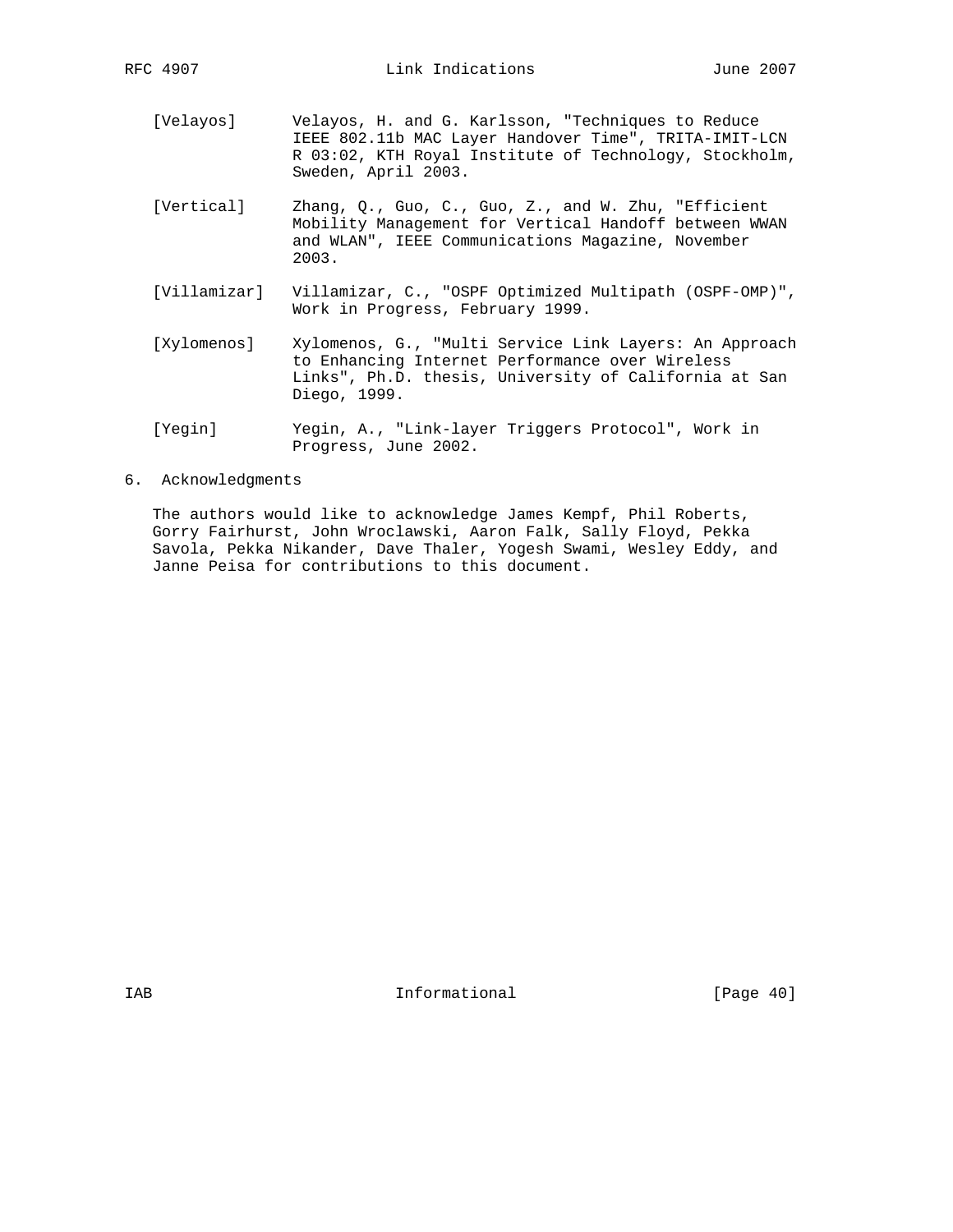## Appendix A. Literature Review

 This appendix summarizes the literature with respect to link indications on wireless local area networks.

#### A.1. Link Layer

 The characteristics of wireless links have been found to vary considerably depending on the environment.

 In "Performance of Multihop Wireless Networks: Shortest Path is Not Enough" [Shortest], the authors studied the performance of both an indoor and outdoor mesh network. By measuring inter-node throughput, the best path between nodes was computed. The throughput of the best path was compared with the throughput of the shortest path computed based on a hop-count metric. In almost all cases, the shortest path route offered considerably lower throughput than the best path.

 In examining link behavior, the authors found that rather than exhibiting a bi-modal distribution between "up" (low loss rate) and "down" (high loss rate), many links exhibited intermediate loss rates. Asymmetry was also common, with 30 percent of links demonstrating substantial differences in the loss rates in each direction. As a result, on wireless networks the measured throughput can differ substantially from the negotiated rate due to retransmissions, and successful delivery of routing packets is not necessarily an indication that the link is useful for delivery of data.

 In "Measurement and Analysis of the Error Characteristics of an In-Building Wireless Network" [Eckhardt], the authors characterize the performance of an AT&T Wavelan 2 Mbps in-building WLAN operating in Infrastructure mode on the Carnegie Mellon campus. In this study, very low frame loss was experienced. As a result, links could be assumed to operate either very well or not at all.

 In "Link-level Measurements from an 802.11b Mesh Network" [Aguayo], the authors analyze the causes of frame loss in a 38-node urban multi-hop 802.11 ad-hoc network. In most cases, links that are very bad in one direction tend to be bad in both directions, and links that are very good in one direction tend to be good in both directions. However, 30 percent of links exhibited loss rates differing substantially in each direction.

 Signal to noise ratio (SNR) and distance showed little value in predicting loss rates, and rather than exhibiting a step-function transition between "up" (low loss) or "down" (high loss) states, inter-node loss rates varied widely, demonstrating a nearly uniform

IAB Informational [Page 41]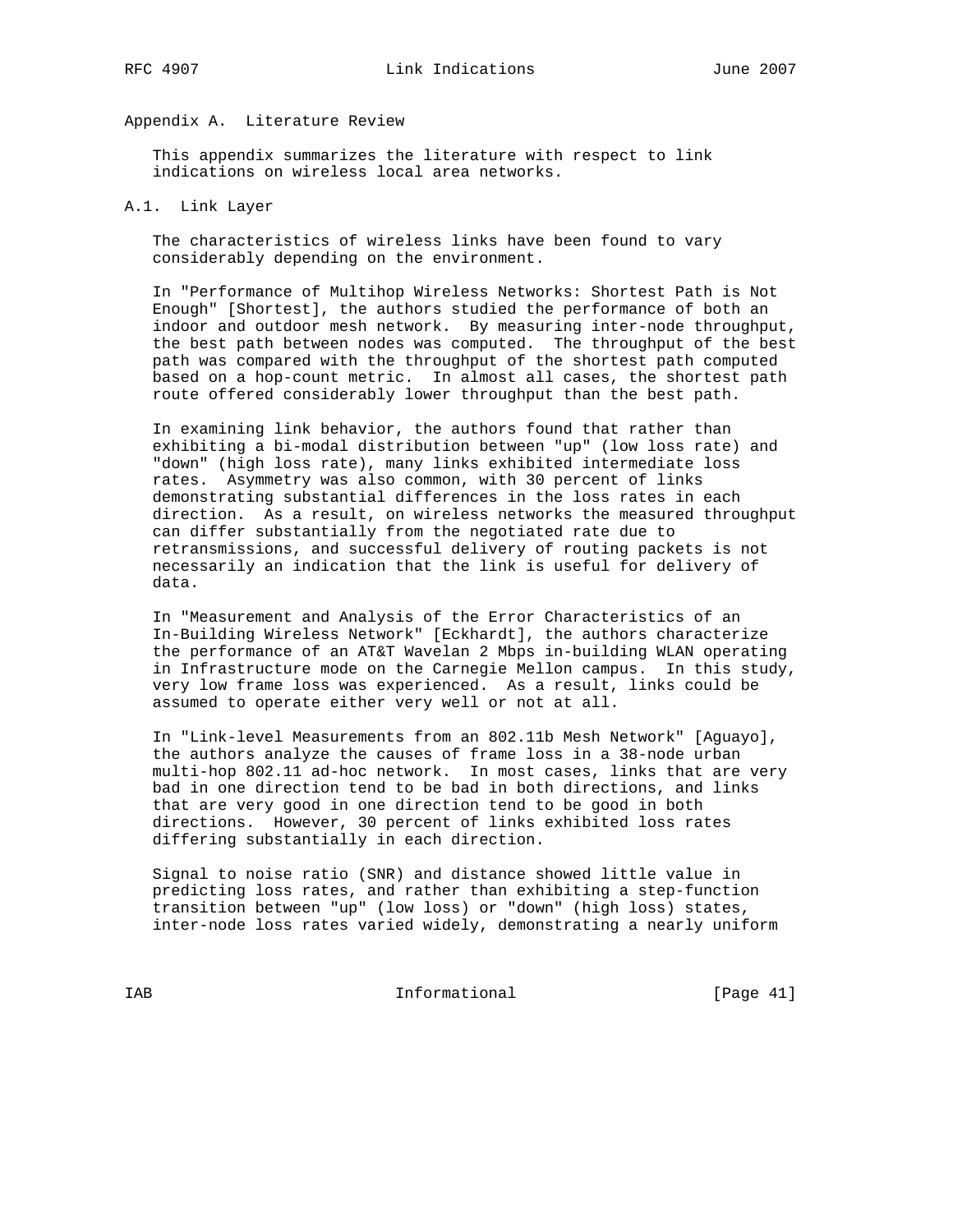distribution over the range at the lower rates. The authors attribute the observed effects to multi-path fading, rather than attenuation or interference.

 The findings of [Eckhardt] and [Aguayo] demonstrate the diversity of link conditions observed in practice. While for indoor infrastructure networks site surveys and careful measurement can assist in promoting ideal behavior, in ad-hoc/mesh networks node mobility and external factors such as weather may not be easily controlled.

 Considerable diversity in behavior is also observed due to implementation effects. "Techniques to reduce IEEE 802.11b MAC layer handover time" [Velayos] measured handover times for a stationary STA after the AP was turned off. This study divided handover times into detection (determination of disconnection from the existing point of attachment), search (discovery of alternative attachment points), and execution (connection to an alternative point of attachment) phases. These measurements indicated that the duration of the detection phase (the largest component of handoff delay) is determined by the number of non-acknowledged frames triggering the search phase and delays due to precursors such as RTS/CTS and rate adaptation.

 Detection behavior varied widely between implementations. For example, network interface cards (NICs) designed for desktops attempted more retransmissions prior to triggering search as compared with laptop designs, since they assumed that the AP was always in range, regardless of whether the Beacon was received.

 The study recommends that the duration of the detection phase be reduced by initiating the search phase as soon as collisions can be excluded as the cause of non-acknowledged transmissions; the authors recommend three consecutive transmission failures as the cutoff. This approach is both quicker and more immune to multi-path interference than monitoring of the SNR. Where the STA is not sending or receiving frames, it is recommended that Beacon reception be tracked in order to detect disconnection, and that Beacon spacing be reduced to 60 ms in order to reduce detection times. In order to compensate for more frequent triggering of the search phase, the authors recommend algorithms for wait time reduction, as well as interleaving of search and data frame transmission.

"An Empirical Analysis of the IEEE 802.11 MAC Layer Handoff Process" [Mishra] investigates handoff latencies obtained with three mobile STA implementations communicating with two APs. The study found that there is a large variation in handoff latency among STA and AP implementations and that implementations utilize different message sequences. For example, one STA sends a Reassociation Request prior

IAB Informational [Page 42]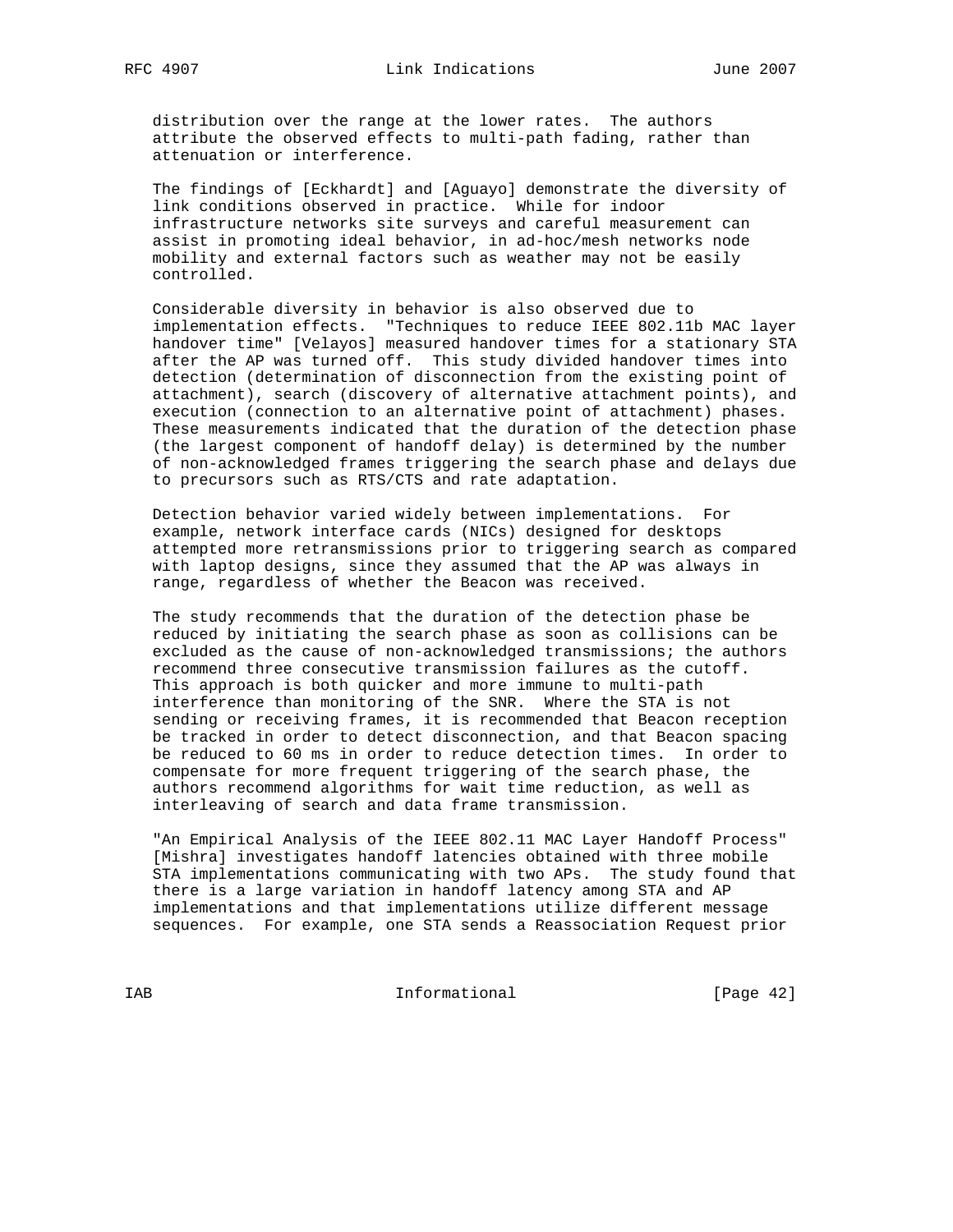to authentication, which results in receipt of a Deauthenticate message. The study divided handoff latency into discovery, authentication, and reassociation exchanges, concluding that the discovery phase was the dominant component of handoff delay. Latency in the detection phase was not investigated.

 "SyncScan: Practical Fast Handoff for 802.11 Infrastructure Networks" [Ramani] weighs the pros and cons of active versus passive scanning. The authors point out the advantages of timed Beacon reception, which had previously been incorporated into [IEEE-802.11k]. Timed Beacon reception allows the station to continually keep up to date on the signal to noise ratio of neighboring APs, allowing handoff to occur earlier. Since the station does not need to wait for initial and subsequent responses to a broadcast Probe Response (MinChannelTime and MaxChannelTime, respectively), performance is comparable to what is achievable with 802.11k Neighbor Reports and unicast Probe Requests.

 The authors measured the channel switching delay, the time it takes to switch to a new frequency and begin receiving frames. Measurements ranged from 5 ms to 19 ms per channel; where timed Beacon reception or interleaved active scanning is used, switching time contributes significantly to overall handoff latency. The authors propose deployment of APs with Beacons synchronized via Network Time Protocol (NTP) [RFC1305], enabling a driver implementing SyncScan to work with legacy APs without requiring implementation of new protocols. The authors measured the distribution of inter arrival times for stations implementing SyncScan, with excellent results.

 "Roaming Interval Measurements" [Alimian] presents data on the behavior of stationary STAs after the AP signal has been shut off. This study highlighted implementation differences in rate adaptation as well as detection, scanning, and handoff. As in [Velayos], performance varied widely between implementations, from half an order of magnitude variation in rate adaptation to an order of magnitude difference in detection times, two orders of magnitude in scanning, and one and a half orders of magnitude in handoff times.

 "An experimental study of IEEE 802.11b handoff performance and its effect on voice traffic" [Vatn] describes handover behavior observed when the signal from the AP is gradually attenuated, which is more representative of field experience than the shutoff techniques used in [Velayos]. Stations were configured to initiate handover when signal strength dipped below a threshold, rather than purely based on frame loss, so that they could begin handover while still connected to the current AP. It was noted that stations continued to receive data frames during the search phase. Station-initiated

IAB Informational [Page 43]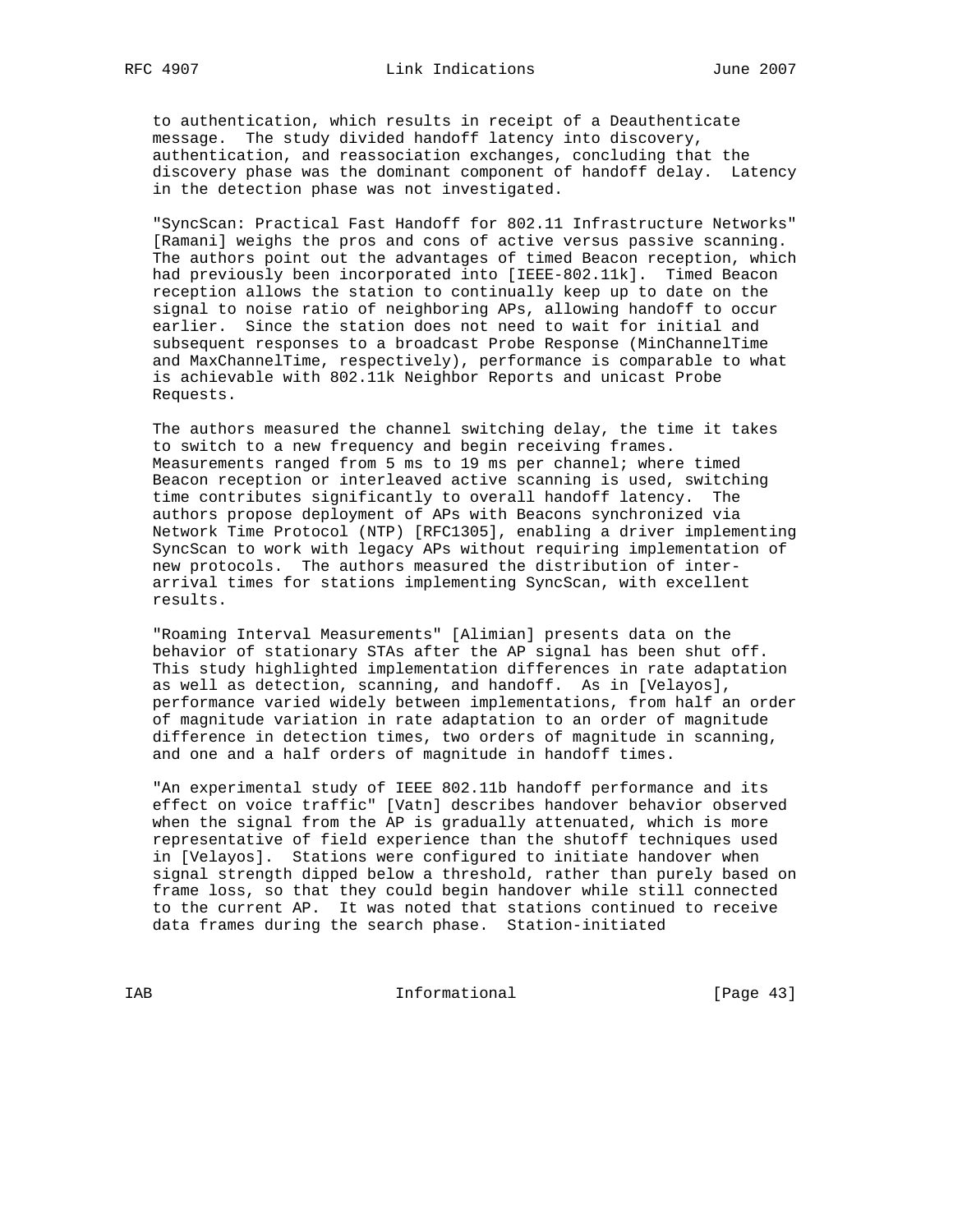Disassociation and pre-authentication were not observed in this study.

## A.1.1. Link Indications

 Within a link layer, the definition of "Link Up" and "Link Down" may vary according to the deployment scenario. For example, within PPP [RFC1661], either peer may send an LCP-Terminate frame in order to terminate the PPP link layer, and a link may only be assumed to be usable for sending network protocol packets once Network Control Protocol (NCP) negotiation has completed for that protocol.

 Unlike PPP, IEEE 802 does not include facilities for network layer configuration, and the definition of "Link Up" and "Link Down" varies by implementation. Empirical evidence suggests that the definition of "Link Up" and "Link Down" may depend on whether the station is mobile or stationary, whether infrastructure or ad-hoc mode is in use, and whether security and Inter-Access Point Protocol (IAPP) is implemented.

 Where a STA encounters a series of consecutive non-acknowledged frames while having missed one or more Beacons, the most likely cause is that the station has moved out of range of the AP. As a result, [Velayos] recommends that the station begin the search phase after collisions can be ruled out; since this approach does not take rate adaptation into account, it may be somewhat aggressive. Only when no alternative workable rate or point of attachment is found is a "Link Down" indication returned.

 In a stationary point-to-point installation, the most likely cause of an outage is that the link has become impaired, and alternative points of attachment may not be available. As a result, implementations configured to operate in this mode tend to be more persistent. For example, within 802.11 the short interframe space (SIFS) interval may be increased and MIB variables relating to timeouts (such as dot11AuthenticationResponseTimeout, dot11AssociationResponseTimeout, dot11ShortRetryLimit, and dot11LongRetryLimit) may be set to larger values. In addition, a "Link Down" indication may be returned later.

 In IEEE 802.11 ad-hoc mode with no security, reception of data frames is enabled in State 1 ("Unauthenticated" and "Unassociated"). As a result, reception of data frames is enabled at any time, and no explicit "Link Up" indication exists.

 In Infrastructure mode, IEEE 802.11-2003 enables reception of data frames only in State 3 ("Authenticated" and "Associated"). As a result, a transition to State 3 (e.g., completion of a successful

IAB Informational [Page 44]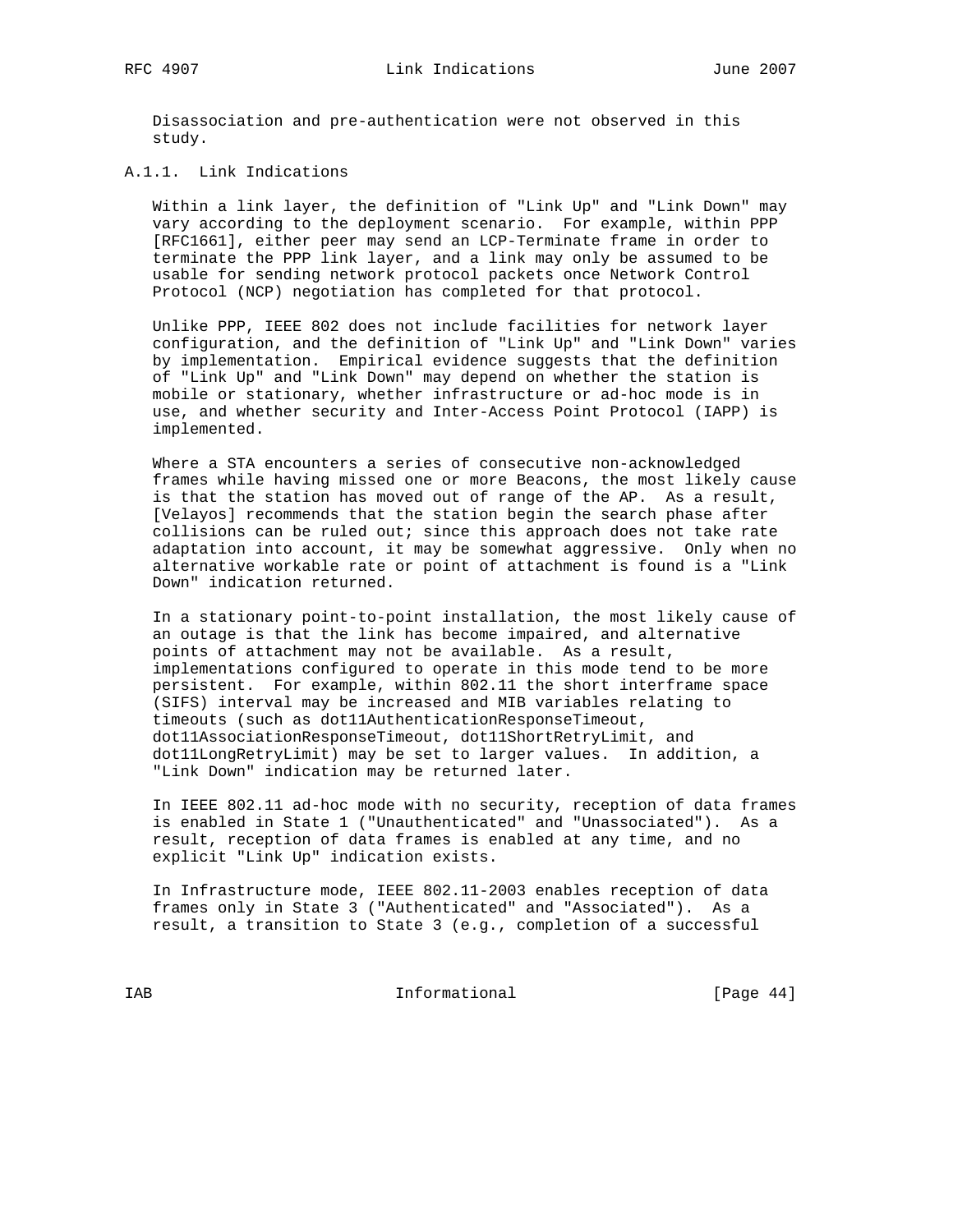Association or Reassociation exchange) enables sending and receiving of network protocol packets and a transition from State 3 to State 2 (reception of a "Disassociate" frame) or State 1 (reception of a "Deauthenticate" frame) disables sending and receiving of network protocol packets. As a result, IEEE 802.11 stations typically signal "Link Up" on receipt of a successful Association/Reassociation Response.

 As described within [IEEE-802.11F], after sending a Reassociation Response, an Access Point will send a frame with the station's source address to a multicast destination. This causes switches within the Distribution System (DS) to update their learning tables, readying the DS to forward frames to the station at its new point of attachment. Were the AP to not send this "spoofed" frame, the station's location would not be updated within the distribution system until it sends its first frame at the new location. Thus, the purpose of spoofing is to equalize uplink and downlink handover times. This enables an attacker to deny service to authenticated and associated stations by spoofing a Reassociation Request using the victim's MAC address, from anywhere within the ESS. Without spoofing, such an attack would only be able to disassociate stations on the AP to which the Reassociation Request was sent.

 The signaling of "Link Down" is considerably more complex. Even though a transition to State 2 or State 1 results in the station being unable to send or receive IP packets, this does not necessarily imply that such a transition should be considered a "Link Down" indication. In an infrastructure network, a station may have a choice of multiple Access Points offering connection to the same network. In such an environment, a station that is unable to reach State 3 with one Access Point may instead choose to attach to another Access Point. Rather than registering a "Link Down" indication with each move, the station may instead register a series of "Link Up" indications.

 In [IEEE-802.11i], forwarding of frames from the station to the distribution system is only feasible after the completion of the 4-way handshake and group-key handshake, so that entering State 3 is no longer sufficient. This has resulted in several observed problems. For example, where a "Link Up" indication is triggered on the station by receipt of an Association/Reassociation Response, DHCP [RFC2131] or Router Solicitation/Router Advertisement (RS/RA) may be triggered prior to when the link is usable by the Internet layer, resulting in configuration delays or failures. Similarly, transport layer connections will encounter packet loss, resulting in back-off of retransmission timers.

IAB Informational [Page 45]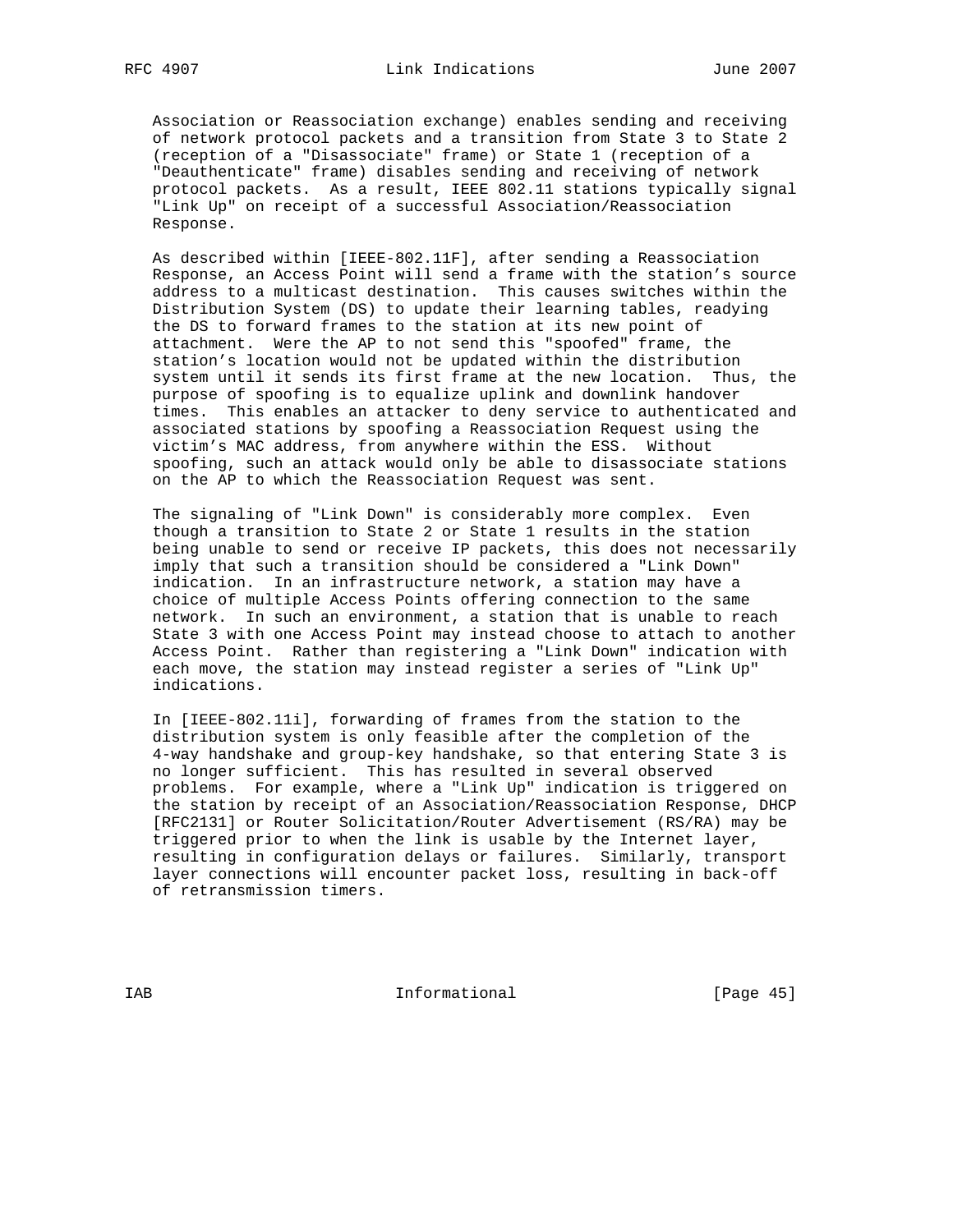#### A.1.2. Smart Link Layer Proposals

 In order to improve link layer performance, several studies have investigated "smart link layer" proposals.

 "Advice to link designers on link Automatic Repeat reQuest (ARQ)" [RFC3366] provides advice to the designers of digital communication equipment and link-layer protocols employing link-layer Automatic Repeat reQuest (ARQ) techniques for IP. It discusses the use of ARQ, timers, persistency in retransmission, and the challenges that arise from sharing links between multiple flows and from different transport requirements.

 In "Link-layer Enhancements for TCP/IP over GSM" [Ludwig], the authors describe how the Global System for Mobile Communications (GSM)-reliable and unreliable link layer modes can be simultaneously utilized without higher layer control. Where a reliable link layer protocol is required (where reliable transports such TCP and Stream Control Transmission Protocol (SCTP) [RFC2960] are used), the Radio Link Protocol (RLP) can be engaged; with delay-sensitive applications such as those based on UDP, the transparent mode (no RLP) can be used. The authors also describe how PPP negotiation can be optimized over high-latency GSM links using "Quickstart-PPP".

 In "Link Layer Based TCP Optimisation for Disconnecting Networks" [Scott], the authors describe performance problems that occur with reliable transport protocols facing periodic network disconnections, such as those due to signal fading or handoff. The authors define a disconnection as a period of connectivity loss that exceeds a retransmission timeout, but is shorter than the connection lifetime. One issue is that link-unaware senders continue to back off during periods of disconnection. The authors suggest that a link-aware reliable transport implementation halt retransmission after receiving a "Link Down" indication. Another issue is that on reconnection the lengthened retransmission times cause delays in utilizing the link.

 To improve performance, a "smart link layer" is proposed, which stores the first packet that was not successfully transmitted on a connection, then retransmits it upon receipt of a "Link Up" indication. Since a disconnection can result in hosts experiencing different network conditions upon reconnection, the authors do not advocate bypassing slow start or attempting to raise the congestion window. Where IPsec is used and connections cannot be differentiated because transport headers are not visible, the first untransmitted packet for a given sender and destination IP address can be retransmitted. In addition to looking at retransmission of a single packet per connection, the authors also examined other schemes such

IAB Informational [Page 46]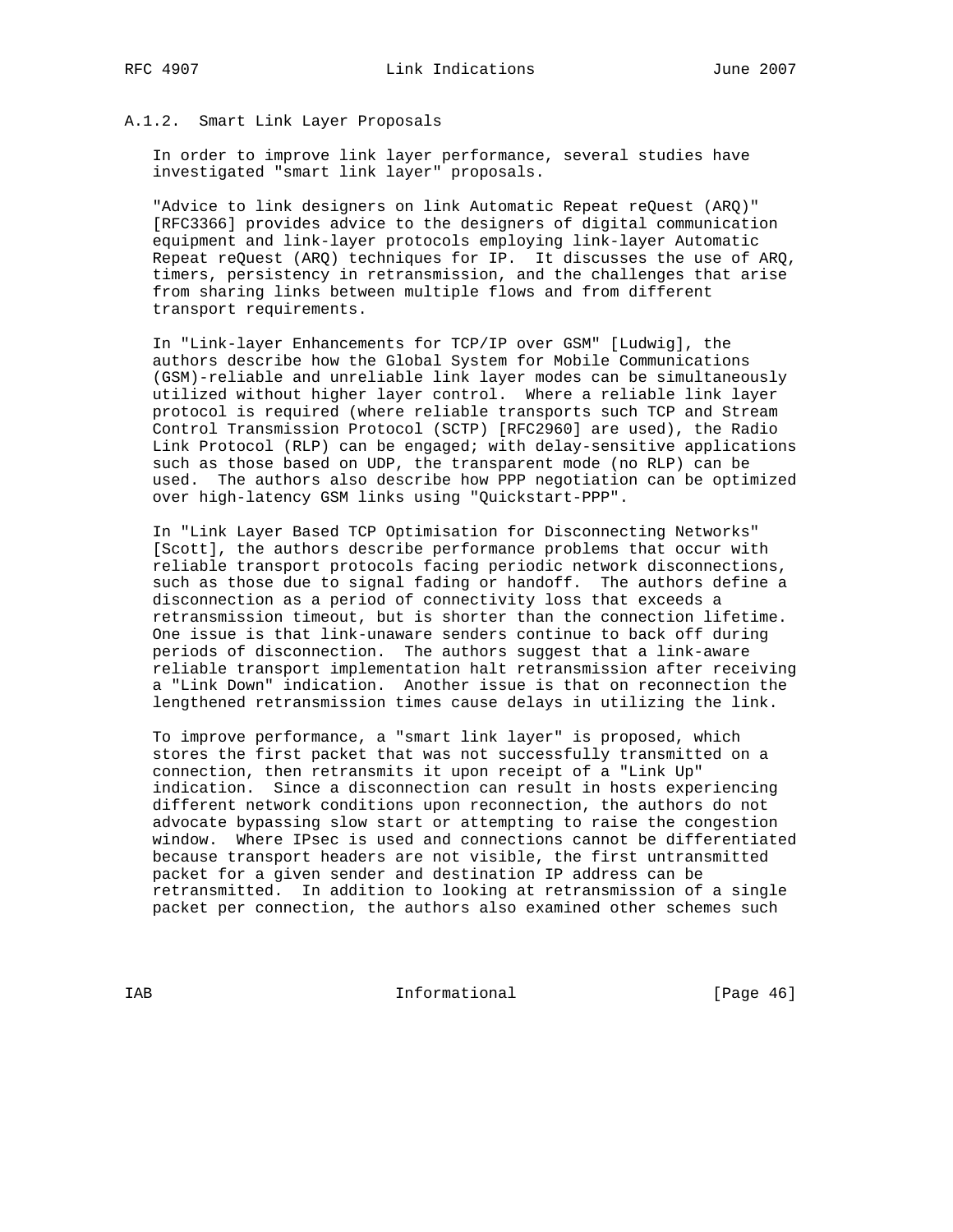as retransmission of multiple packets and simulated duplicate reception of single or multiple packets (known as rereception).

 In general, retransmission schemes were superior to rereception schemes, since rereception cannot stimulate fast retransmit after a timeout. Retransmission of multiple packets did not appreciably improve performance over retransmission of a single packet. Since the focus of the research was on disconnection rather than just lossy channels, a two-state Markov model was used, with the "up" state representing no loss, and the "down" state representing 100 percent loss.

 In "Multi Service Link Layers: An Approach to Enhancing Internet Performance over Wireless Links" [Xylomenos], the authors use ns-2 to simulate the performance of various link layer recovery schemes (raw link without retransmission, go back N, XOR-based FEC, selective repeat, Karn's RLP, out-of-sequence RLP, and Berkeley Snoop) in stand-alone file transfer, Web browsing, and continuous media distribution. While selective repeat and Karn's RLP provide the highest throughput for file transfer and Web browsing scenarios, continuous media distribution requires a combination of low delay and low loss and the out-of-sequence RLP performed best in this scenario. Since the results indicate that no single link layer recovery scheme is optimal for all applications, the authors propose that the link layer implement multiple recovery schemes. Simulations of the multi-service architecture showed that the combination of a low-error rate recovery scheme for TCP (such as Karn's RLP) and a low-delay scheme for UDP traffic (such as out-of-sequence RLP) provides for good performance in all scenarios. The authors then describe how a multi-service link layer can be integrated with Differentiated Services.

 In "WaveLAN-II: A High-Performance Wireless LAN for the Unlicensed Band" [Kamerman], the authors propose an open-loop rate adaptation algorithm known as Automatic Rate Fallback (ARF). In ARF, the sender adjusts the rate upwards after a fixed number of successful transmissions, and adjusts the rate downwards after one or two consecutive failures. If after an upwards rate adjustment the transmission fails, the rate is immediately readjusted downwards.

 In "A Rate-Adaptive MAC Protocol for Multi-Hop Wireless Networks" [RBAR], the authors propose a closed-loop rate adaptation approach that requires incompatible changes to the IEEE 802.11 MAC. In order to enable the sender to better determine the transmission rate, the receiver determines the packet length and signal to noise ratio (SNR) of a received RTS frame and calculates the corresponding rate based on a theoretical channel model, rather than channel usage statistics. The recommended rate is sent back in the CTS frame. This allows the

IAB Informational [Page 47]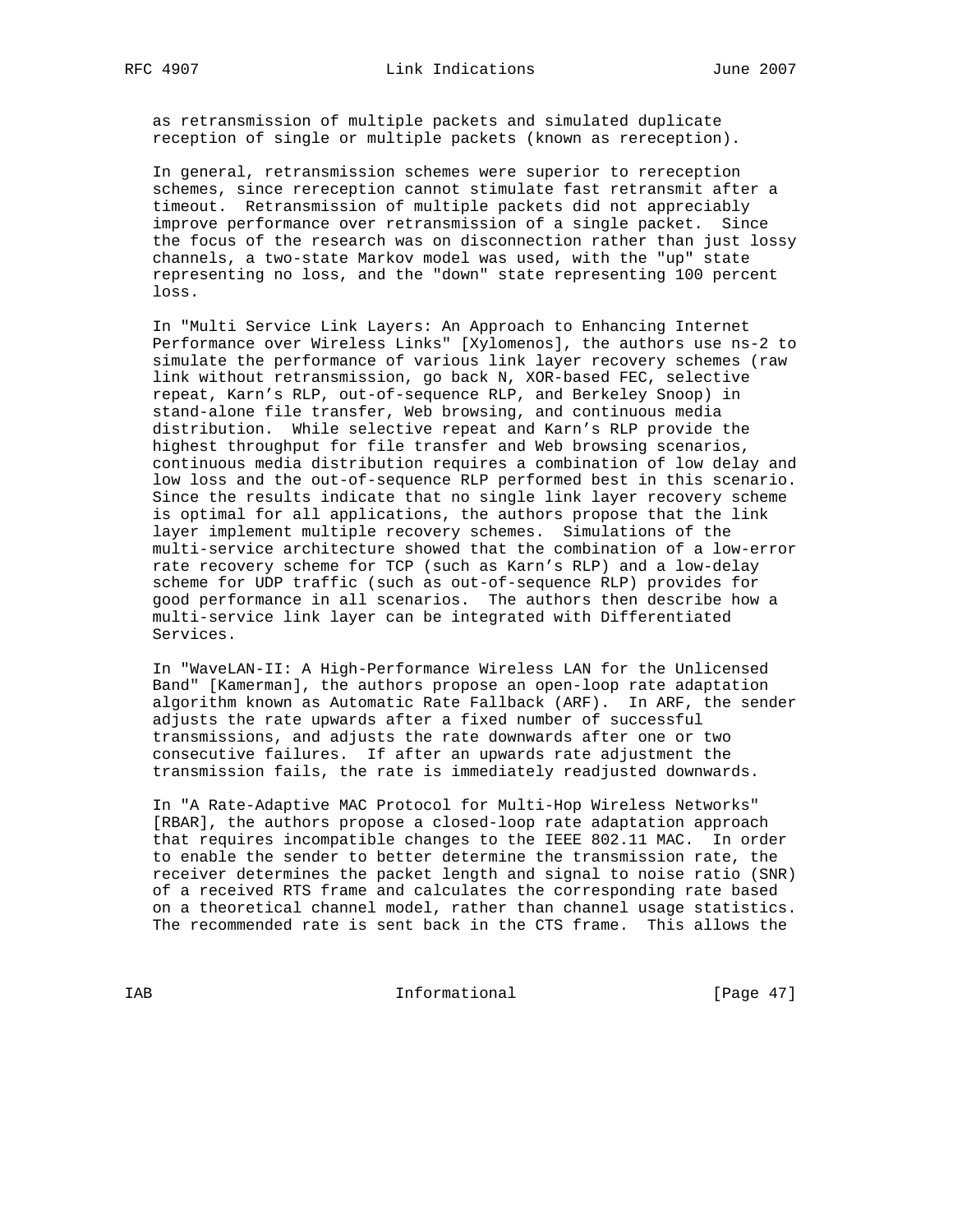rate (and potentially the transmit power) to be optimized on each transmission, albeit at the cost of requiring RTS/CTS for every frame transmission.

 In "MiSer: An Optimal Low-Energy Transmission Strategy for IEEE 802.11 a/h" [Qiao], the authors propose a scheme for optimizing transmit power. The proposal mandates the use of RTS/CTS in order to deal with hidden nodes, requiring that CTS and ACK frames be sent at full power. The authors utilize a theoretical channel model rather than one based on channel usage statistics.

 In "IEEE 802.11 Rate Adaptation: A Practical Approach" [Lacage], the authors distinguish between low-latency implementations, which enable per-packet rate decisions, and high-latency implementations, which do not. The former implementations typically include dedicated CPUs in their design, enabling them to meet real-time requirements. The latter implementations are typically based on highly integrated designs in which the upper MAC is implemented on the host. As a result, due to operating system latencies the information required to make per-packet rate decisions may not be available in time.

 The authors propose an Adaptive ARF (AARF) algorithm for use with low-latency implementations. This enables rapid downward rate negotiation on failure to receive an ACK, while increasing the number of successful transmissions required for upward rate negotiation. The AARF algorithm is therefore highly stable in situations where channel properties are changing slowly, but slow to adapt upwards when channel conditions improve. In order to test the algorithm, the authors utilized ns-2 simulations as well as implementing a version of AARF adapted to a high-latency implementation, the AR 5212 chipset. The Multiband Atheros Driver for WiFi (MadWiFi) driver enables a fixed schedule of rates and retries to be provided when a frame is queued for transmission. The adapted algorithm, known as the Adaptive Multi Rate Retry (AMRR), requests only one transmission at each of three rates, the last of which is the minimum available rate. This enables adaptation to short-term fluctuations in the channel with minimal latency. The AMRR algorithm provides performance considerably better than the existing MadWifi driver.

 In "Link Adaptation Strategy for IEEE 802.11 WLAN via Received Signal Strength Measurement" [Pavon], the authors propose an algorithm by which a STA adjusts the transmission rate based on a comparison of the received signal strength (RSS) from the AP with dynamically estimated threshold values for each transmission rate. Upon reception of a frame, the STA updates the average RSS, and on transmission the STA selects a rate and adjusts the RSS threshold values based on whether or not the transmission is successful. In order to validate the algorithm, the authors utilized an OPNET

IAB Informational [Page 48]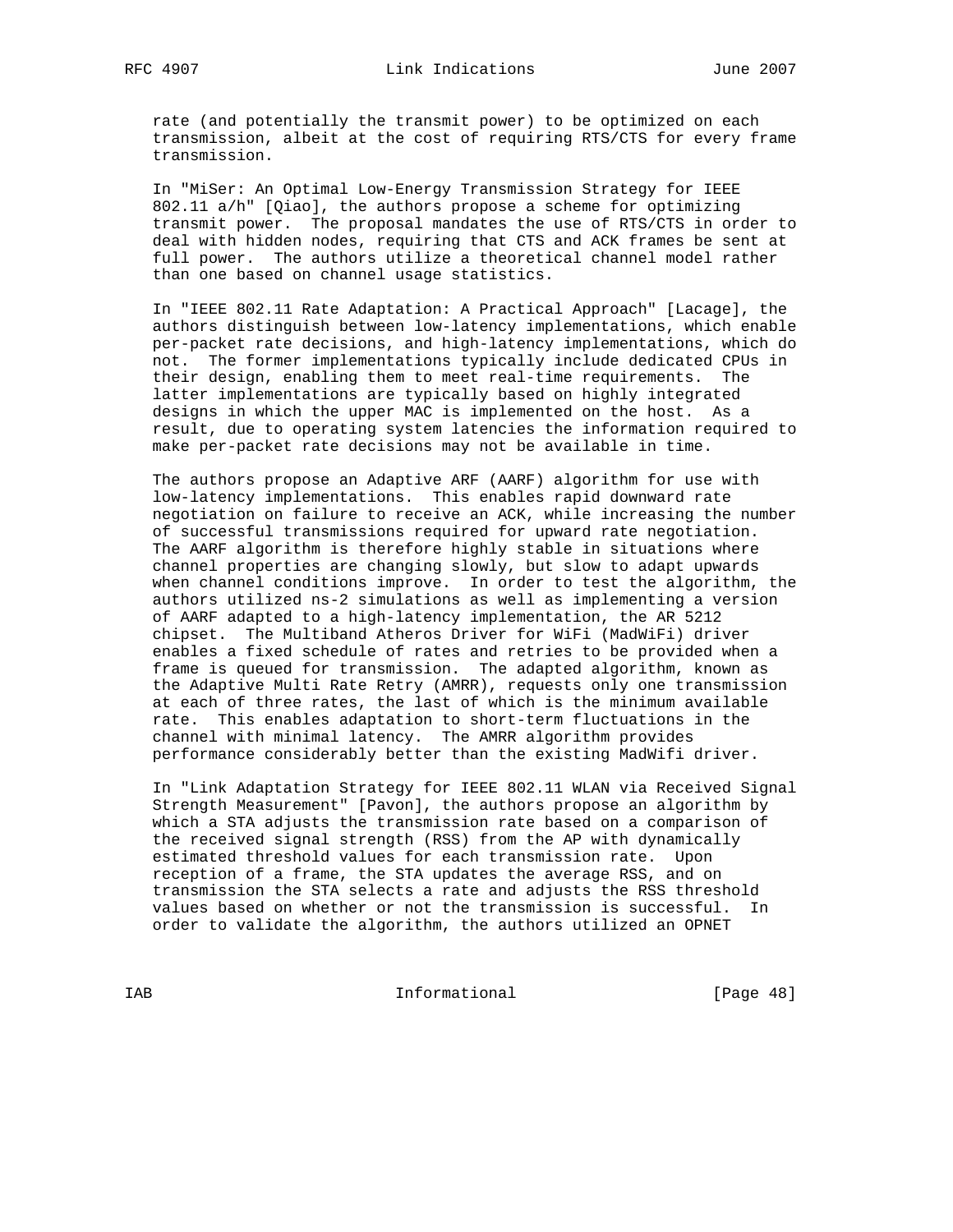simulation without interference, and an ideal curve of bit error rate (BER) vs. signal to noise ratio (SNR) was assumed. Not surprisingly, the simulation results closely matched the maximum throughput achievable for a given signal to noise ratio, based on the ideal BER vs. SNR curve.

 In "Hybrid Rate Control for IEEE 802.11" [Haratcherev], the authors describe a hybrid technique utilizing Signal Strength Indication (SSI) data to constrain the potential rates selected by statistics based automatic rate control. Statistics-based rate control techniques include:

#### Maximum Throughput

 This technique, which was chosen as the statistics-based technique in the hybrid scheme, sends a fraction of data at adjacent rates in order to estimate which rate provides the maximum throughput. Since accurate estimation of throughput requires a minimum number of frames to be sent at each rate, and only a fraction of frames are utilized for this purpose, this technique adapts more slowly at lower rates; with 802.11b rates, the adaptation time scale is typically on the order of a second. Depending on how many rates are tested, this technique can enable adaptation beyond adjacent rates. However, where maximum rate and low frame loss are already being encountered, this technique results in lower throughput.

Frame Error Rate (FER) Control

 This technique estimates the FER, attempting to keep it between a lower limit (if FER moves below, increase rate) and upper limit (if FER moves above, decrease rate). Since this technique can utilize all the transmitted data, it can respond faster than maximum throughput techniques. However, there is a tradeoff of reaction time versus FER estimation accuracy; at lower rates either reaction times slow or FER estimation accuracy will suffer. Since this technique only measures the FER at the current rate, it can only enable adaptation to adjacent rates.

#### Retry-based

 This technique modifies FER control techniques by enabling rapid downward rate adaptation after a number (5-10) of unsuccessful retransmissions. Since fewer packets are required, the sensitivity of reaction time to rate is reduced. However, upward rate adaptation proceeds more slowly since it is based on a collection of FER data. This technique is limited to adaptation to adjacent rates, and it has the disadvantage of potentially worsening frame loss due to contention.

IAB Informational [Page 49]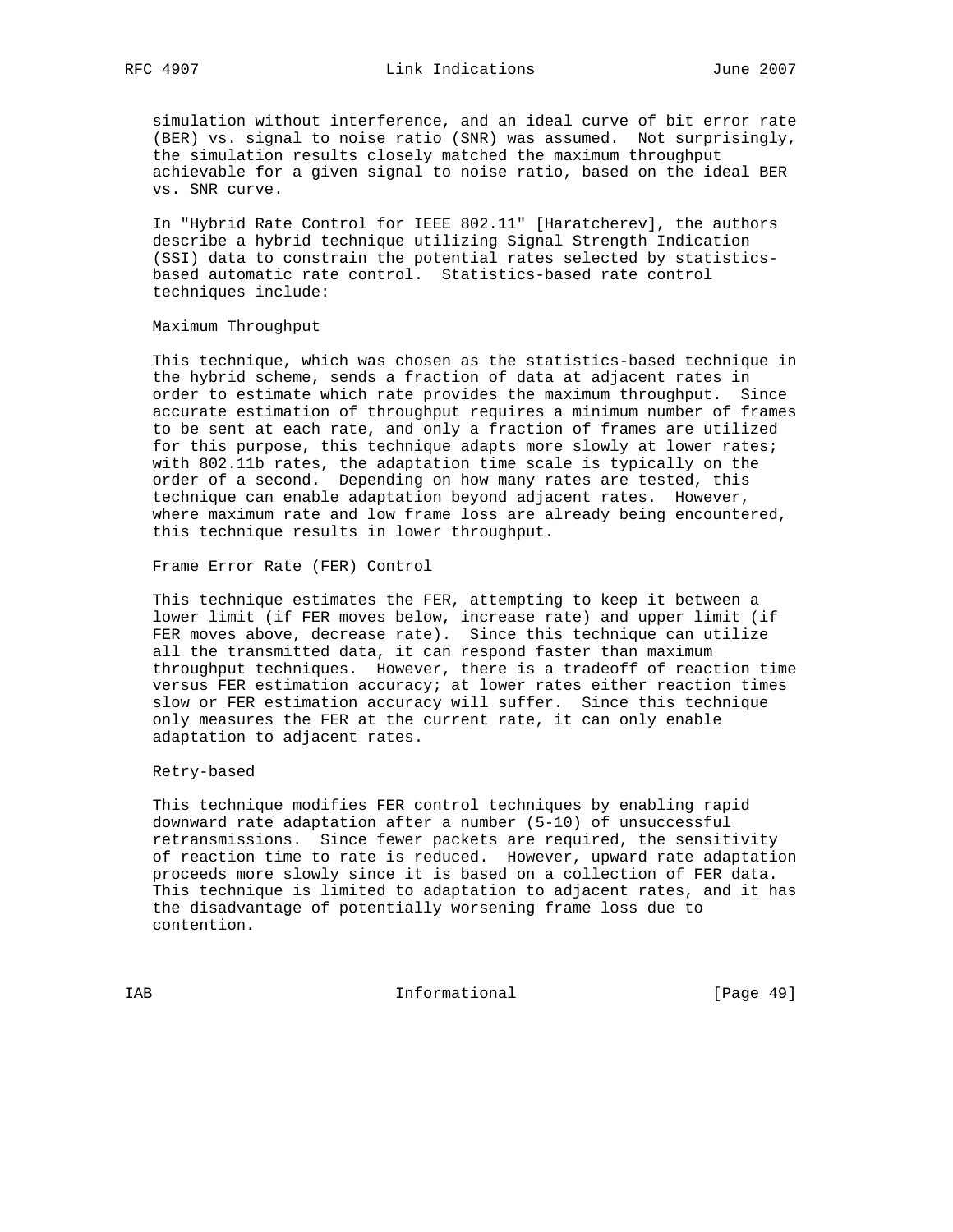While statistics-based techniques are robust against short-lived link quality changes, they do not respond quickly to long-lived changes. By constraining the rate selected by statistics-based techniques based on ACK SSI versus rate data (not theoretical curves), more rapid link adaptation was enabled. In order to ensure rapid adaptation during rapidly varying conditions, the rate constraints are tightened when the SSI values are changing rapidly, encouraging rate transitions. The authors validated their algorithms by implementing a driver for the Atheros AR5000 chipset, and then testing its response to insertion and removal from a microwave oven acting as a Faraday cage. The hybrid algorithm dropped many fewer packets than the maximum throughput technique by itself.

 In order to estimate the SSI of data at the receiver, the ACK SSI was used. This approach does not require the receiver to provide the sender with the received power, so that it can be implemented without changing the IEEE 802.11 MAC. Calibration of the rate versus ACK SSI curves does not require a symmetric channel, but it does require that channel properties in both directions vary in a proportional way and that the ACK transmit power remains constant. The authors checked the proportionality assumption and found that the SSI of received data correlated highly (74%) with the SSI of received ACKs. Low pass filtering and monotonicity constraints were applied to remove noise in the rate versus SSI curves. The resulting hybrid rate adaptation algorithm demonstrated the ability to respond to rapid deterioration (and improvement) in channel properties, since it is not restricted to moving to adjacent rates.

 In "CARA: Collision-Aware Rate Adaptation for IEEE 802.11 WLANs" [CARA], the authors propose Collision-Aware Rate Adaptation (CARA). This involves utilization of Clear Channel Assessment (CCA) along with adaptation of the Request-to-Send/Clear-to-Send (RTS/CTS) mechanism to differentiate losses caused by frame collisions from losses caused by channel conditions. Rather than decreasing rate as the result of frame loss due to collisions, which leads to increased contention, CARA selectively enables RTS/CTS (e.g., after a frame loss), reducing the likelihood of frame loss due to hidden stations. CARA can also utilize CCA to determine whether a collision has occurred after a transmission; however, since CCA may not detect a significant fraction of all collisions (particularly when transmitting at low rate), its use is optional. As compared with ARF, in simulations the authors show large improvements in aggregate throughput due to addition of adaptive RTS/CTS, and additional modest improvements with the additional help of CCA.

 In "Robust Rate Adaptation for 802.11 Wireless Networks" [Robust], the authors implemented the ARF, AARF, and SampleRate [SampleRate] algorithms on a programmable Access Point platform, and

IAB Informational [Page 50]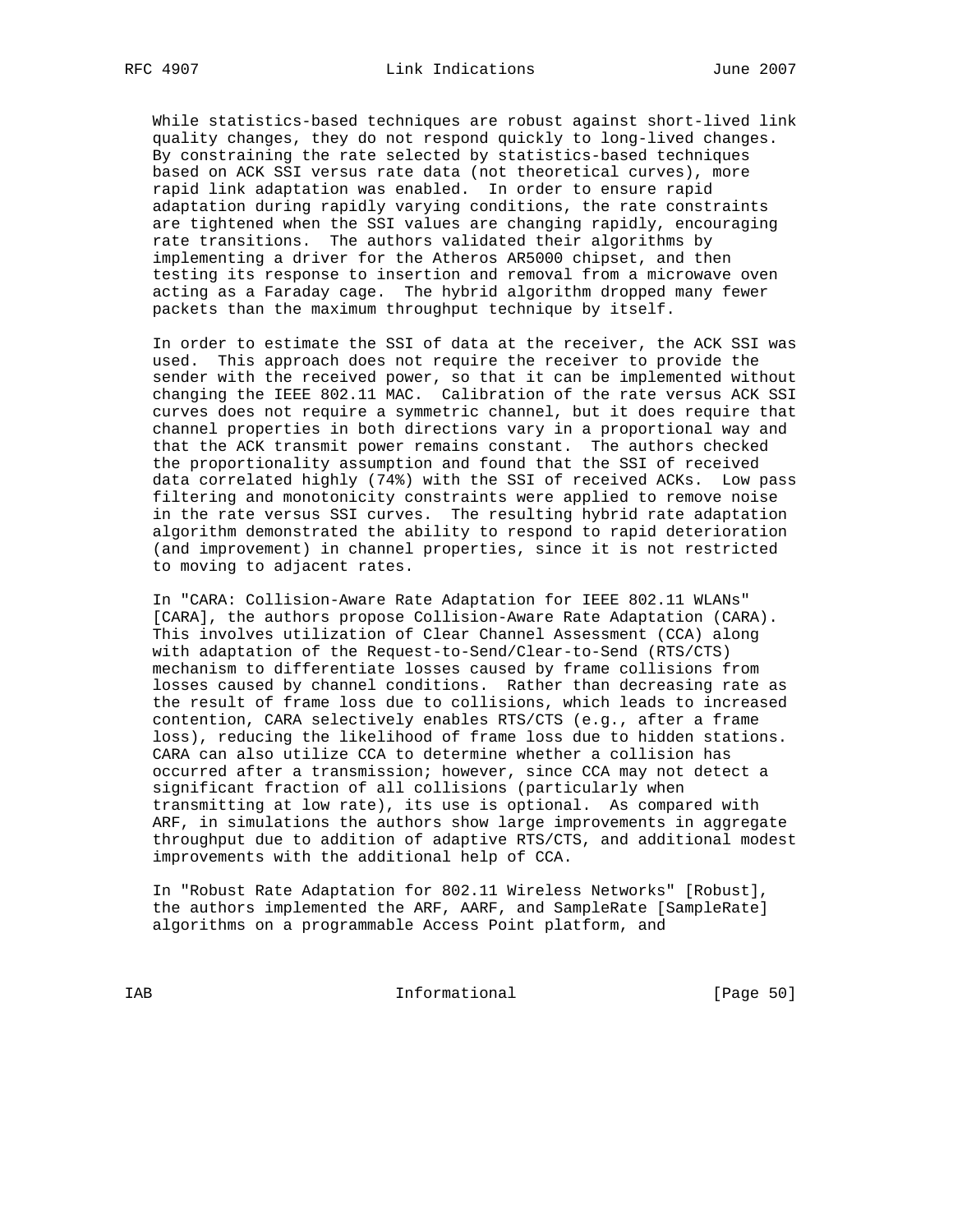experimentally examined the performance of these algorithms as well as the ONOE [ONOE] algorithm implemented in MadWiFi. Based on their experiments, the authors critically examine the assumptions underlying existing rate negotiation algorithms:

Decrease transmission rate upon severe frame loss

 Where severe frame loss is due to channel conditions, rate reduction can improve throughput. However, where frame loss is due to contention (such as from hidden stations), reducing transmission rate increases congestion, lowering throughput and potentially leading to congestive collapse. Instead, the authors propose adaptive enabling of RTS/CTS so as to reduce contention due to hidden stations. Once RTS/CTS is enabled, remaining losses are more likely to be due to channel conditions, providing more reliable guidance on increasing or decreasing transmission rate.

- Use probe frames to assess possible new rates Probe frames reliably estimate frame loss at a given rate unless the sample size is sufficient and the probe frames are of comparable length to data frames. The authors argue that rate adaptation schemes such as SampleRate are too sensitive to loss of probe packets. In order to satisfy sample size constraints, a significant number of probe frames are required. This can increase frame loss if the probed rate is too high, and can lower throughput if the probed rate is too low. Instead, the authors propose assessment of the channel condition by tracking the frame loss ratio within a window of 5 to 40 frames.
- Use consecutive transmission successes/losses to increase/decrease rate The authors argue that consecutive successes or losses are not a reliable basis for rate increases or decreases; greater sample size is needed.
- Use PHY metrics like SNR to infer new transmission rate The authors argue that received signal to noise ratio (SNR) routinely varies 5 dB per packet and that variations of 10-14 dB are common. As a result, rate decisions based on SNR or signal strength can cause transmission rate to vary rapidly. The authors question the value of such rapid variation, since studies such as [Aguayo] show little correlation between SNR and frame loss probability. As a result, the authors argue that neither received signal strength indication (RSSI) nor background energy level can be used to distinguish losses due to contention from those due to channel conditions. While multi path interference can simultaneously result in high signal strength and frame loss, the relationship between low signal

IAB Informational [Page 51]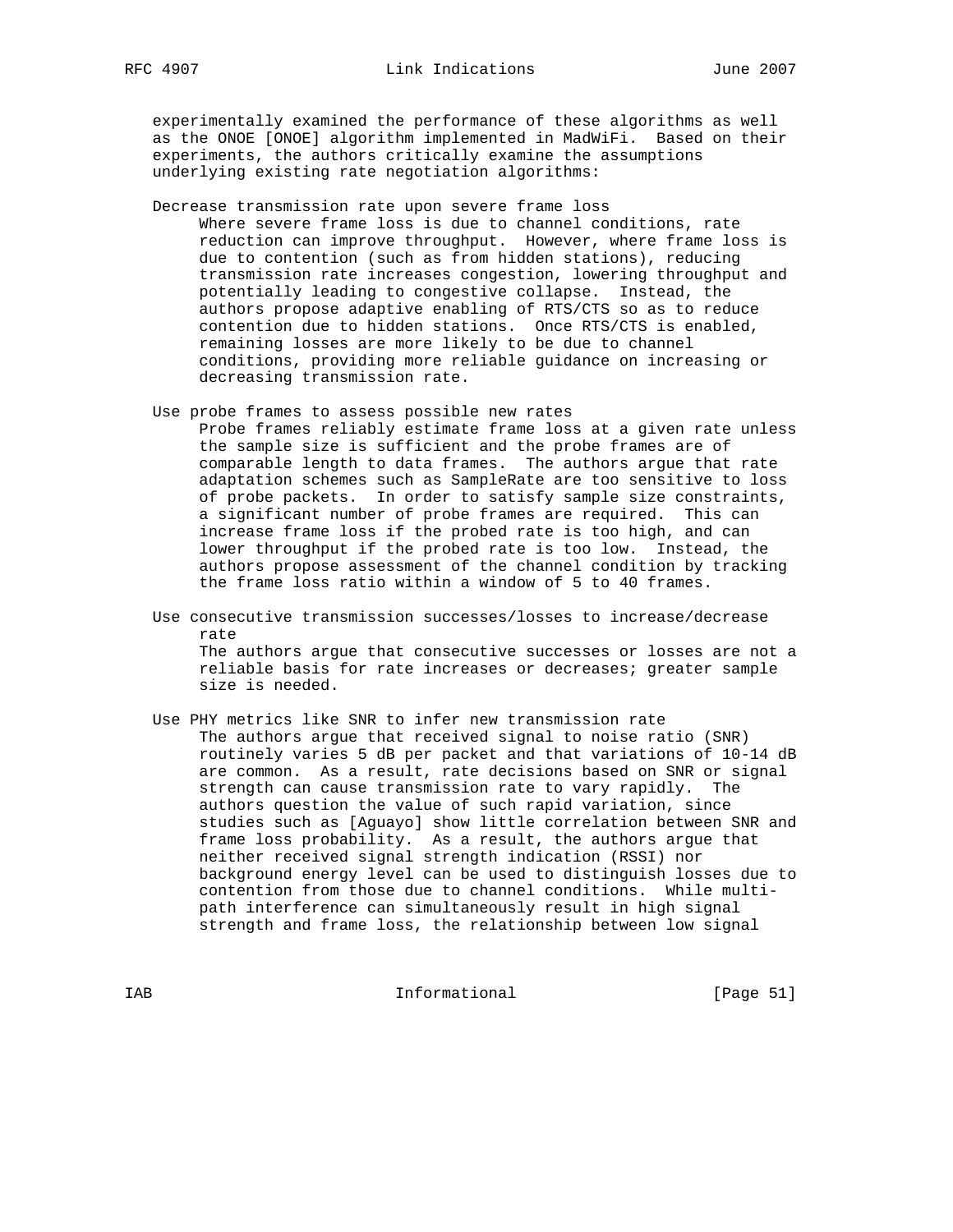strength and high frame loss is stronger. Therefore, transmission rate decreases due to low received signal strength probably do reflect sudden worsening in channel conditions, although sudden increases may not necessarily indicate that channel conditions have improved.

 Long-term smoothened operation produces best average performance The authors present evidence that frame losses more than 150 ms apart are uncorrelated. Therefore, collection of statistical data over intervals of 1 second or greater reduces responsiveness, but does not improve the quality of transmission rate decisions. Rather, the authors argue that a sampling period of 100 ms provides the best average performance. Such small sampling periods also argue against use of probes, since probe packets can only represent a fraction of all data frames and probes collected more than 150 ms apart may not provide reliable information on channel conditions.

 Based on these flaws, the authors propose the Robust Rate Adaptation Algorithm (RRAA). RRAA utilizes only the frame loss ratio at the current transmission rate to determine whether to increase or decrease the transmission rate; PHY layer information or probe packets are not used. Each transmission rate is associated with an estimation window, a maximum tolerable loss threshold (MTL) and an opportunistic rate increase threshold (ORI). If the loss ratio is larger than the MTL, the transmission rate is decreased, and if it is smaller than the ORI, transmission rate is increased; otherwise transmission rate remains the same. The thresholds are selected in order to maximize throughput. Although RRAA only allows movement between adjacent transmission rates, the algorithm does not require collection of an entire estimation window prior to increasing or decreasing transmission rates; if additional data collection would not change the decision, the change is made immediately.

 The authors validate the RRAA algorithm using experiments and field trials; the results indicate that RRAA without adaptive RTS/CTS outperforms the ARF, AARF, and Sample Rate algorithms. This occurs because RRAA is not as sensitive to transient frame loss and does not use probing, enabling it to more frequently utilize higher transmission rates. Where there are no hidden stations, turning on adaptive RTS/CTS reduces performance by at most a few percent. However, where there is substantial contention from hidden stations, adaptive RTS/CTS provides large performance gains, due to reduction in frame loss that enables selection of a higher transmission rate.

 In "Efficient Mobility Management for Vertical Handoff between WWAN and WLAN" [Vertical], the authors propose use of signal strength and link utilization in order to optimize vertical handoff. WLAN to WWAN

IAB Informational [Page 52]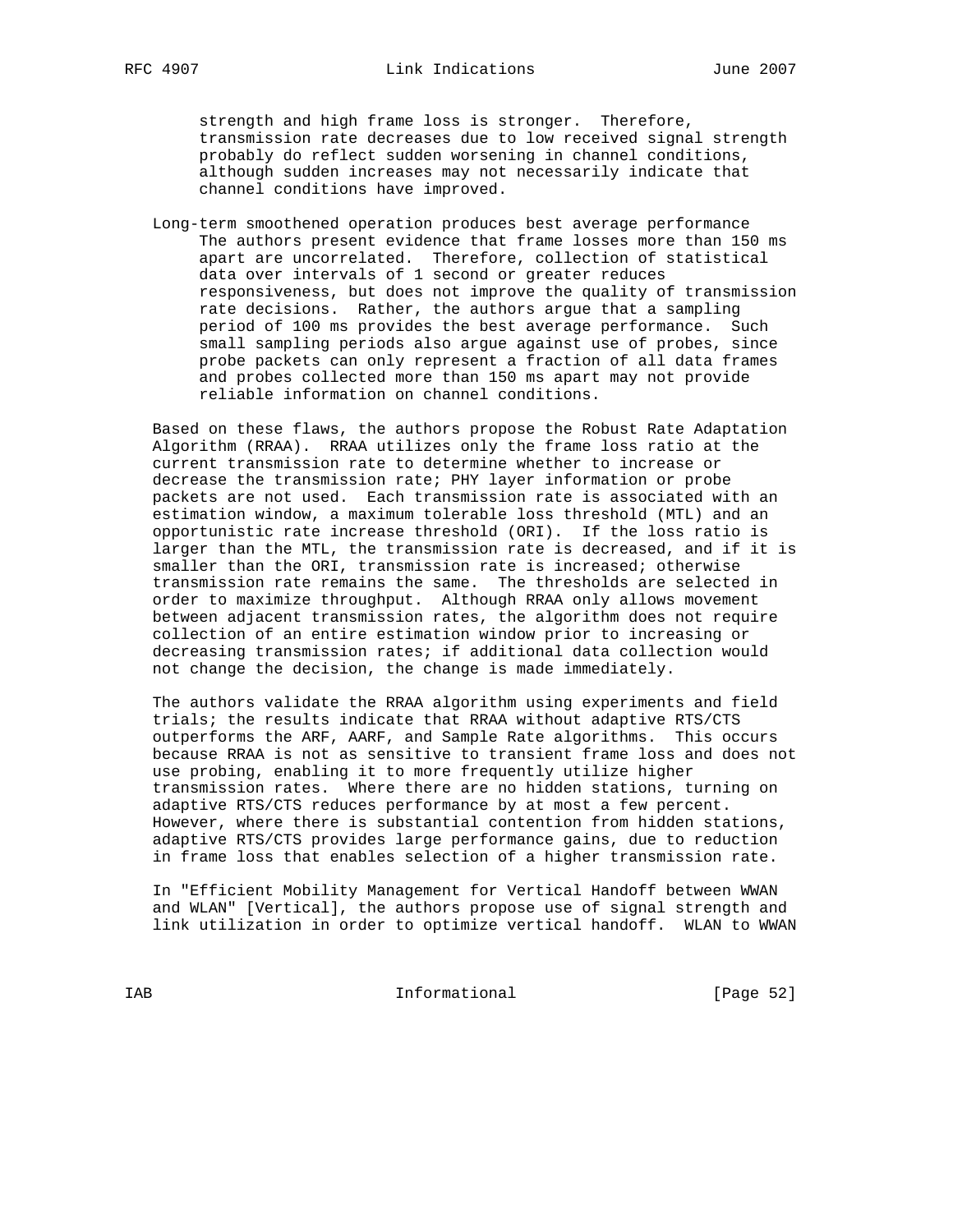handoff is driven by SSI decay. When IEEE 802.11 SSI falls below a threshold (S1), Fast Fourier Transform (FFT)-based decay detection is undertaken to determine if the signal is likely to continue to decay. If so, then handoff to the WWAN is initiated when the signal falls below the minimum acceptable level (S2). WWAN to WLAN handoff is driven by both PHY and MAC characteristics of the IEEE 802.11 target network. At the PHY layer, characteristics such as SSI are examined to determine if the signal strength is greater than a minimum value (S3). At the MAC layer, the IEEE 802.11 Network Allocation Vector (NAV) occupation is examined in order to estimate the maximum available bandwidth and mean access delay. Note that depending on the value of S3, it is possible for the negotiated rate to be less than the available bandwidth. In order to prevent premature handoff between WLAN and WWAN, S1 and S2 are separated by 6 dB; in order to prevent oscillation between WLAN and WWAN media, S3 needs to be greater than S1 by an appropriate margin.

#### A.2. Internet Layer

 Within the Internet layer, proposals have been made for utilizing link indications to optimize IP configuration, to improve the usefulness of routing metrics, and to optimize aspects of Mobile IP handoff.

 In "Analysis of link failures in an IP backbone" [Iannaccone], the authors investigate link failures in Sprint's IP backbone. They identify the causes of convergence delay, including delays in detection of whether an interface is down or up. While it is fastest for a router to utilize link indications if available, there are situations in which it is necessary to depend on loss of routing packets to determine the state of the link. Once the link state has been determined, a delay may occur within the routing protocol in order to dampen link flaps. Finally, another delay may be introduced in propagating the link state change, in order to rate limit link state advertisements, and guard against instability.

 "Bidirectional Forwarding Detection" [BFD] notes that link layers may provide only limited failure indications, and that relatively slow "Hello" mechanisms are used in routing protocols to detect failures when no link layer indications are available. This results in failure detection times of the order of a second, which is too long for some applications. The authors describe a mechanism that can be used for liveness detection over any media, enabling rapid detection of failures in the path between adjacent forwarding engines. A path is declared operational when bidirectional reachability has been confirmed.

IAB Informational [Page 53]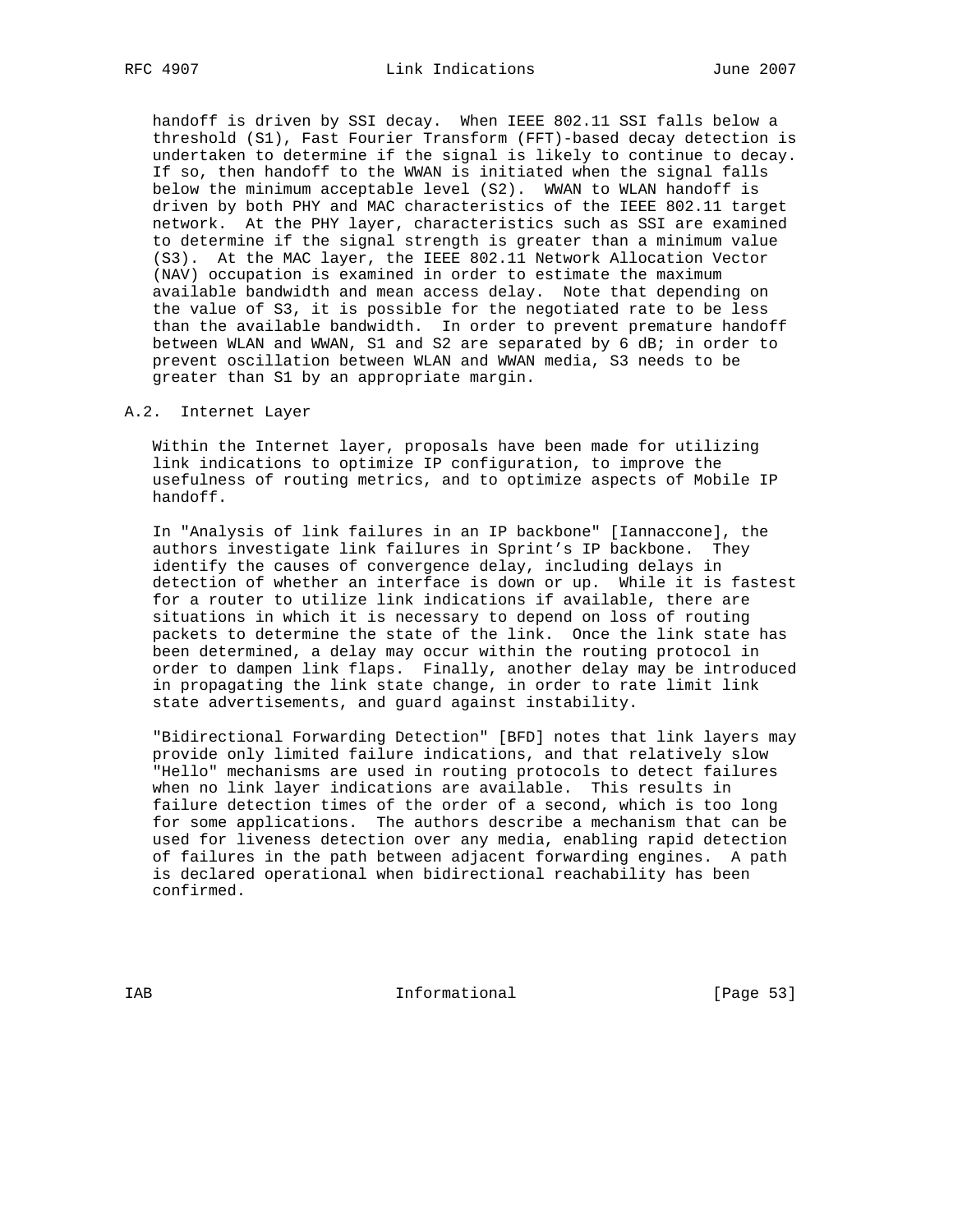In "Detecting Network Attachment (DNA) in IPv4" [RFC4436], a host that has moved to a new point of attachment utilizes a bidirectional reachability test in parallel with DHCP [RFC2131] to rapidly reconfirm an operable configuration.

 In "L2 Triggers Optimized Mobile IPv6 Vertical Handover: The 802.11/GPRS Example" [Park], the authors propose that the mobile node send a router solicitation on receipt of a "Link Up" indication in order to provide lower handoff latency than would be possible using generic movement detection [RFC3775]. The authors also suggest immediate invalidation of the Care-of Address (CoA) on receipt of a "Link Down" indication. However, this is problematic where a "Link Down" indication can be followed by a "Link Up" indication without a resulting change in IP configuration, as described in [RFC4436].

 In "Layer 2 Handoff for Mobile-IPv4 with 802.11" [Mun], the authors suggest that MIPv4 Registration messages be carried within Information Elements of IEEE 802.11 Association/Reassociation frames, in order to minimize handoff delays. This requires modification to the mobile node as well as 802.11 APs. However, prior to detecting network attachment, it is difficult for the mobile node to determine whether or not the new point of attachment represents a change of network. For example, even where a station remains within the same ESS, it is possible that the network will change. Where no change of network results, sending a MIPv4 Registration message with each Association/Reassociation is unnecessary. Where a change of network results, it is typically not possible for the mobile node to anticipate its new CoA at Association/Reassociation; for example, a DHCP server may assign a CoA not previously given to the mobile node. When dynamic VLAN assignment is used, the VLAN assignment is not even determined until IEEE 802.1X authentication has completed, which is after Association/Reassociation in [IEEE-802.11i].

 In "Link Characteristics Information for Mobile IP" [Lee], link characteristics are included in registration/Binding Update messages sent by the mobile node to the home agent and correspondent node. Where the mobile node is acting as a receiver, this allows the correspondent node to adjust its transport parameters window more rapidly than might otherwise be possible. Link characteristics that may be communicated include the link type (e.g., 802.11b, CDMA (Code Division Multiple Access), GPRS (General Packet Radio Service), etc.) and link bandwidth. While the document suggests that the correspondent node should adjust its sending rate based on the advertised link bandwidth, this may not be wise in some circumstances. For example, where the mobile node link is not the bottleneck, adjusting the sending rate based on the link bandwidth could cause congestion. Also, where the transmission rate changes frequently, sending registration messages on each transmission rate

IAB Informational [Page 54]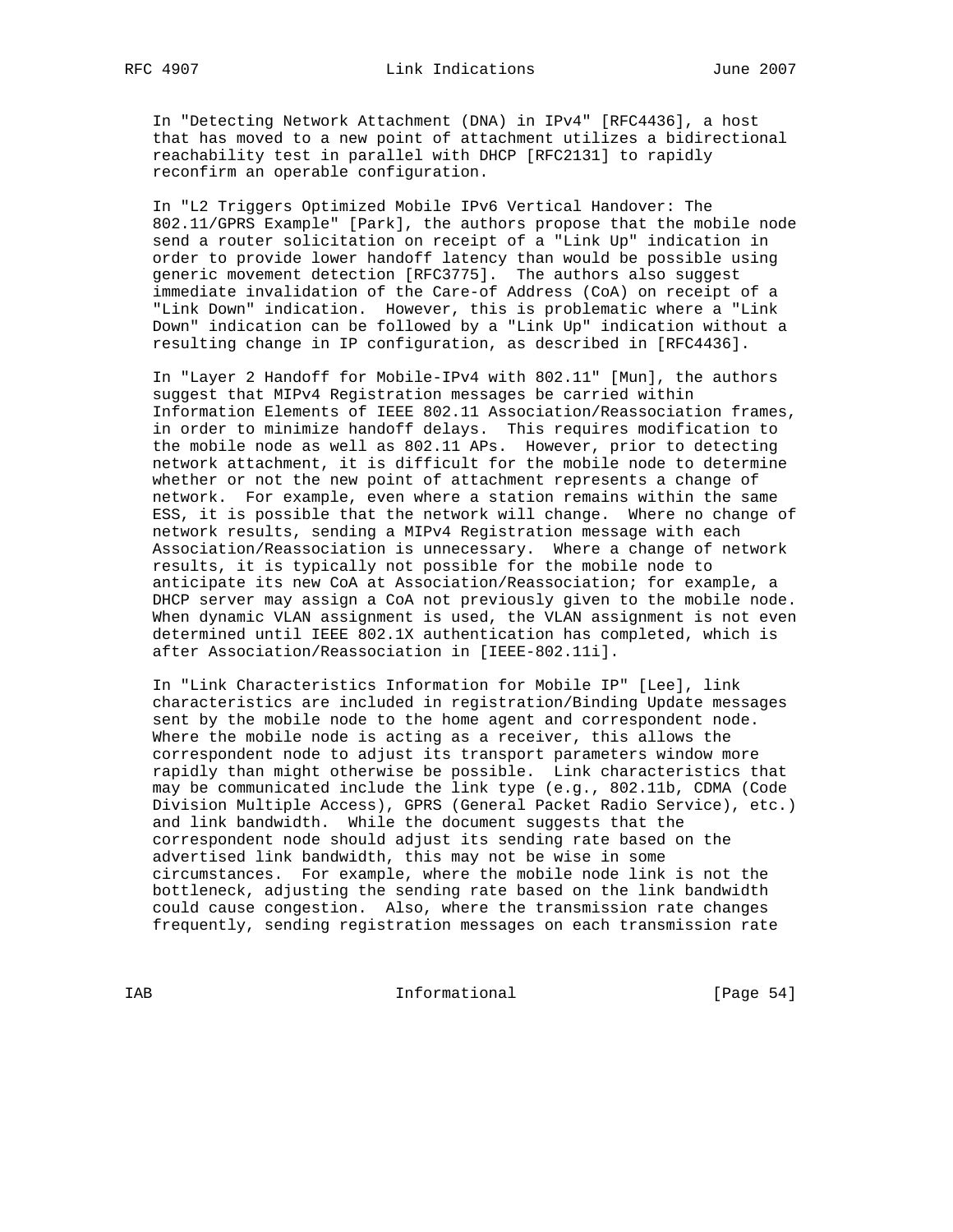change could by itself consume significant bandwidth. Even where the advertised link characteristics indicate the need for a smaller congestion window, it may be non-trivial to adjust the sending rates of individual connections where there are multiple connections open between a mobile node and correspondent node. A more conservative approach would be to trigger parameter re-estimation and slow start based on the receipt of a registration message or Binding Update.

 In "Hotspot Mitigation Protocol (HMP)" [HMP], it is noted that Mobile Ad-hoc NETwork (MANET) routing protocols have a tendency to concentrate traffic since they utilize shortest-path metrics and allow nodes to respond to route queries with cached routes. The authors propose that nodes participating in an ad-hoc wireless mesh monitor local conditions such as MAC delay, buffer consumption, and packet loss. Where congestion is detected, this is communicated to neighboring nodes via an IP option. In response to moderate congestion, nodes suppress route requests; where major congestion is detected, nodes rate control transport connections flowing through them. The authors argue that for ad-hoc networks, throttling by intermediate nodes is more effective than end-to-end congestion control mechanisms.

#### A.3. Transport Layer

 Within the transport layer, proposals have focused on countering the effects of handoff-induced packet loss and non-congestive loss caused by lossy wireless links.

 Where a mobile host moves to a new network, the transport parameters (including the RTT, RTO, and congestion window) may no longer be valid. Where the path change occurs on the sender (e.g., change in outgoing or incoming interface), the sender can reset its congestion window and parameter estimates. However, where it occurs on the receiver, the sender may not be aware of the path change.

 In "The BU-trigger method for improving TCP performance over Mobile IPv6" [Kim], the authors note that handoff-related packet loss is interpreted as congestion by the transport layer. In the case where the correspondent node is sending to the mobile node, it is proposed that receipt of a Binding Update by the correspondent node be used as a signal to the transport layer to adjust cwnd and ssthresh values, which may have been reduced due to handoff-induced packet loss. The authors recommend that cwnd and ssthresh be recovered to pre-timeout values, regardless of whether the link parameters have changed. The paper does not discuss the behavior of a mobile node sending a Binding Update, in the case where the mobile node is sending to the correspondent node.

IAB 188 CHA Informational The Informational (Page 55)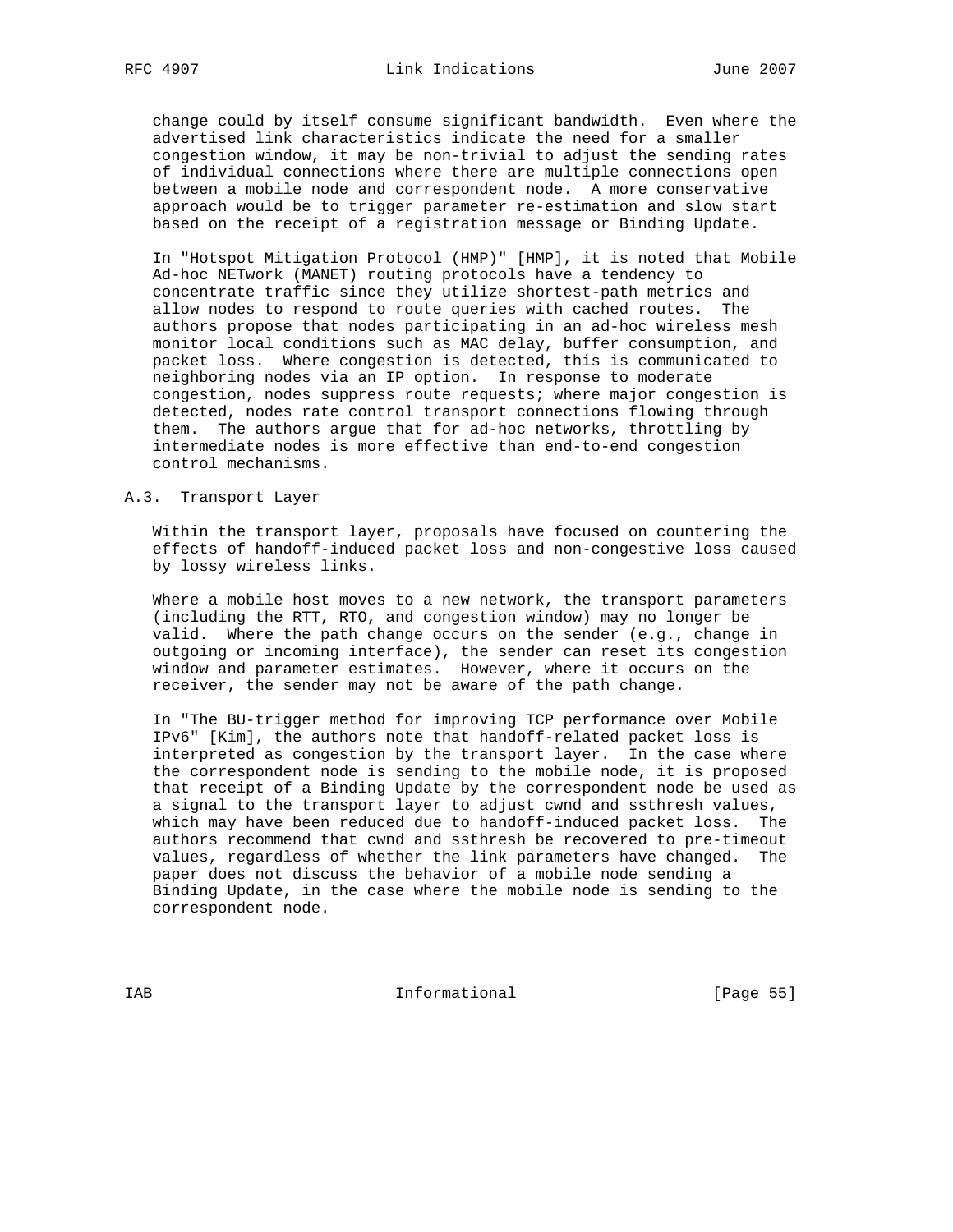In "Effect of Vertical Handovers on Performance of TCP-Friendly Rate Control" [Gurtov], the authors examine the effect of explicit handover notifications on TCP-friendly rate control (TFRC). Where explicit handover notification includes information on the loss rate and throughput of the new link, this can be used to instantaneously change the transmission rate of the sender. The authors also found that resetting the TFRC receiver state after handover enabled parameter estimates to adjust more quickly.

 In "Adapting End Host Congestion Control for Mobility" [Eddy], the authors note that while MIPv6 with route optimization allows a receiver to communicate a subnet change to the sender via a Binding Update, this is not available within MIPv4. To provide a communication vehicle that can be universally employed, the authors propose a TCP option that allows a connection endpoint to inform a peer of a subnet change. The document does not advocate utilization of "Link Up" or "Link Down" events since these events are not necessarily indicative of subnet change. On detection of subnet change, it is advocated that the congestion window be reset to INIT\_WINDOW and that transport parameters be re-estimated. The authors argue that recovery from slow start results in higher throughput both when the subnet change results in lower bottleneck bandwidth as well as when bottleneck bandwidth increases.

 In "Efficient Mobility Management for Vertical Handoff between WWAN and WLAN" [Vertical], the authors propose a "Virtual Connectivity Manager", which utilizes local connection translation (LCT) and a subscription/notification service supporting simultaneous movement in order to enable end-to-end mobility and maintain TCP throughput during vertical handovers.

 In an early version of "Datagram Congestion Control Protocol (DCCP)" [RFC4340], a "Reset Congestion State" option was proposed in Section 11. This option was removed in part because the use conditions were not fully understood:

 An HC-Receiver sends the Reset Congestion State option to its sender to force the sender to reset its congestion state -- that is, to "slow start", as if the connection were beginning again.

 The Reset Congestion State option is reserved for the very few cases when an endpoint knows that the congestion properties of a path have changed. Currently, this reduces to mobility: a DCCP endpoint on a mobile host MUST send Reset Congestion State to its peer after the mobile host changes address or path.

IAB 188 and 100 Informational 188 and 1980 Informational 188 and 1890 Interventional 1890 Interventional 1890

...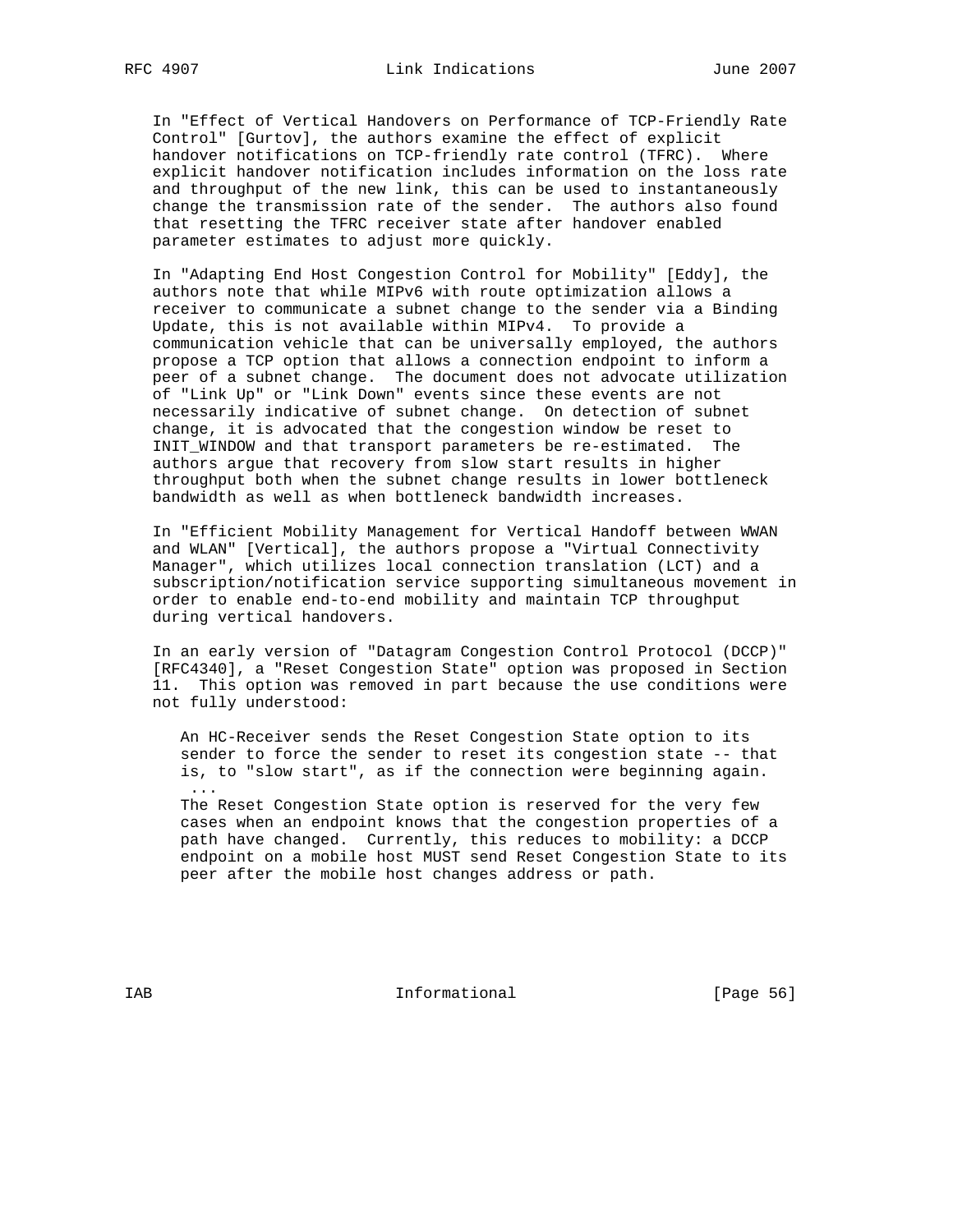"Framework and Requirements for TRIGTRAN" [TRIGTRAN] discusses optimizations to recover earlier from a retransmission timeout incurred during a period in which an interface or intervening link was down. "End-to-end, Implicit 'Link-Up' Notification" [E2ELinkup] describes methods by which a TCP implementation that has backed off its retransmission timer due to frame loss on a remote link can learn that the link has once again become operational. This enables retransmission to be attempted prior to expiration of the backed-off retransmission timer.

 "Link-layer Triggers Protocol" [Yegin] describes transport issues arising from lack of host awareness of link conditions on downstream Access Points and routers. Transport of link layer triggers is proposed to address the issue.

 "TCP Extensions for Immediate Retransmissions" [Eggert] describes how a transport layer implementation may utilize existing "end-to-end connectivity restored" indications. It is proposed that in addition to regularly scheduled retransmissions that retransmission be attempted by the transport layer on receipt of an indication that connectivity to a peer node may have been restored. End-to-end connectivity restoration indications include "Link Up", confirmation of first-hop router reachability, confirmation of Internet layer configuration, and receipt of other traffic from the peer.

 In "Discriminating Congestion Losses from Wireless Losses Using Interarrival Times at the Receiver" [Biaz], the authors propose a scheme for differentiating congestive losses from wireless transmission losses based on inter-arrival times. Where the loss is due to wireless transmission rather than congestion, congestive backoff and cwnd adjustment is omitted. However, the scheme appears to assume equal spacing between packets, which is not realistic in an environment exhibiting link layer frame loss. The scheme is shown to function well only when the wireless link is the bottleneck, which is often the case with cellular networks, but not with IEEE 802.11 deployment scenarios such as home or hotspot use.

 In "Improving Performance of TCP over Wireless Networks" [Bakshi], the authors focus on the performance of TCP over wireless networks with burst losses. The authors simulate performance of TCP Tahoe within ns-2, utilizing a two-state Markov model, representing "good" and "bad" states. Where the receiver is connected over a wireless link, the authors simulate the effect of an Explicit Bad State Notification (EBSN) sent by an Access Point unable to reach the receiver. In response to an EBSN, it is advocated that the existing retransmission timer be canceled and replaced by a new dynamically

IAB Informational [Page 57]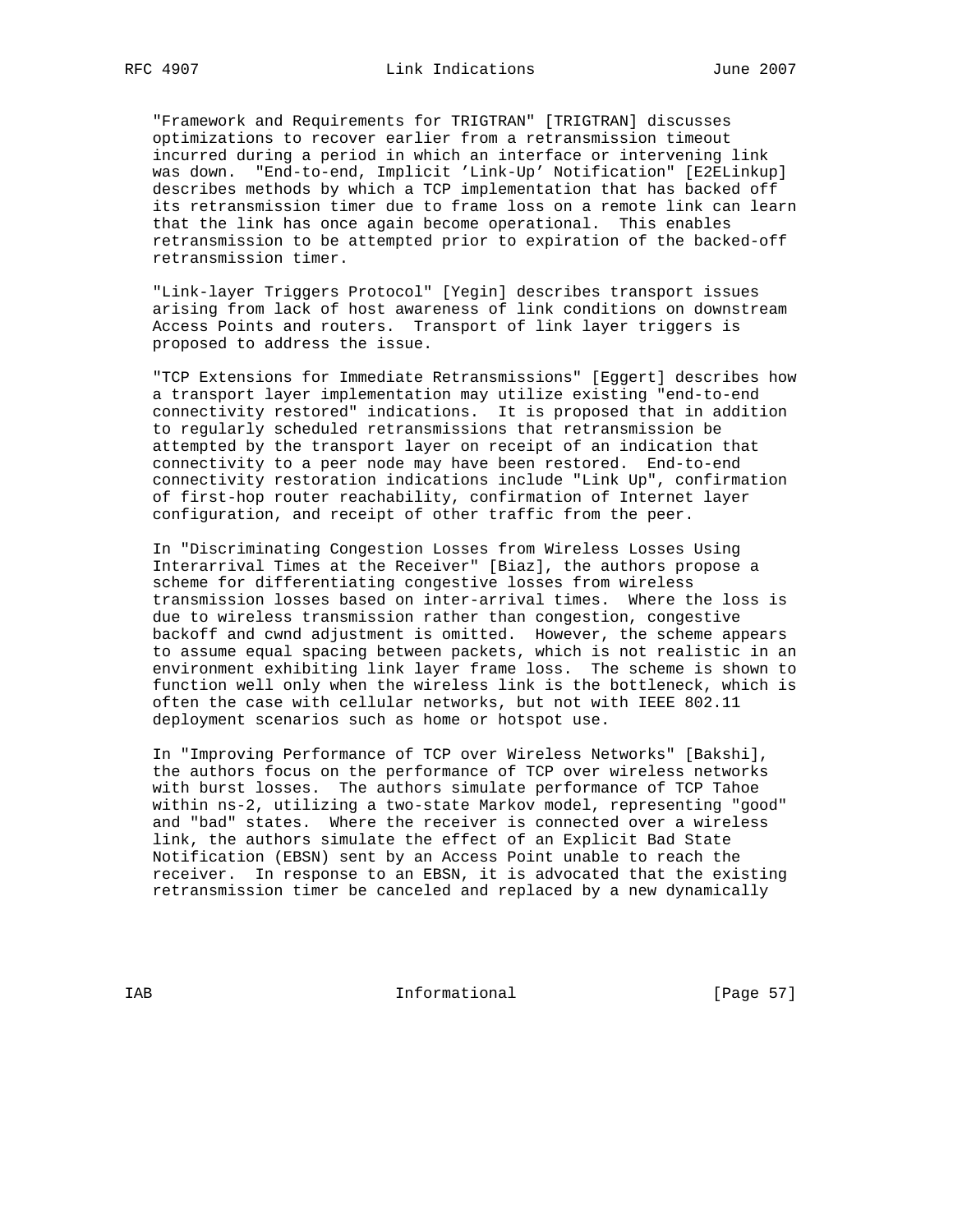estimated timeout, rather than being backed off. In the simulations, EBSN prevents unnecessary timeouts, decreasing RTT variance and improving throughput.

 In "A Feedback-Based Scheme for Improving TCP Performance in Ad-Hoc Wireless Networks" [Chandran], the authors proposed an explicit Route Failure Notification (RFN), allowing the sender to stop its retransmission timers when the receiver becomes unreachable. On route reestablishment, a Route Reestablishment Notification (RRN) is sent, unfreezing the timer. Simulations indicate that the scheme significantly improves throughput and reduces unnecessary retransmissions.

 In "Analysis of TCP Performance over Mobile Ad Hoc Networks" [Holland], the authors explore how explicit link failure notification (ELFN) can improve the performance of TCP in mobile ad hoc networks. ELFN informs the TCP sender about link and route failures so that it need not treat the ensuing packet loss as due to congestion. Using an ns-2 simulation of TCP Reno over 802.11 with routing provided by the Dynamic Source Routing (DSR) protocol, it is demonstrated that TCP performance falls considerably short of expected throughput based on the percentage of the time that the network is partitioned. A portion of the problem was attributed to the inability of the routing protocol to quickly recognize and purge stale routes, leading to excessive link failures; performance improved dramatically when route caching was turned off. Interactions between the route request and transport retransmission timers were also noted. Where the route request timer is too large, new routes cannot be supplied in time to prevent the transport timer from expiring, and where the route request timer is too small, network congestion may result.

 For their implementation of ELFN, the authors piggybacked additional information (sender and receiver addresses and ports, the TCP sequence number) on an existing "route failure" notice to enable the sender to identify the affected connection. Where a TCP receives an ELFN, it disables the retransmission timer and enters "stand-by" mode, where packets are sent at periodic intervals to determine if the route has been reestablished. If an acknowledgment is received, then the retransmission timers are restored. Simulations show that performance is sensitive to the probe interval, with intervals of 30 seconds or greater giving worse performance than TCP Reno. The effect of resetting the congestion window and RTO values was also investigated. In the study, resetting the congestion window to one did not have much of an effect on throughput, since the bandwidth/delay of the network was only a few packets. However, resetting the RTO to a high initial value (6 seconds) did have a substantial detrimental effect, particularly at high speed. In terms of the probe packet sent, the simulations showed little difference

IAB Informational [Page 58]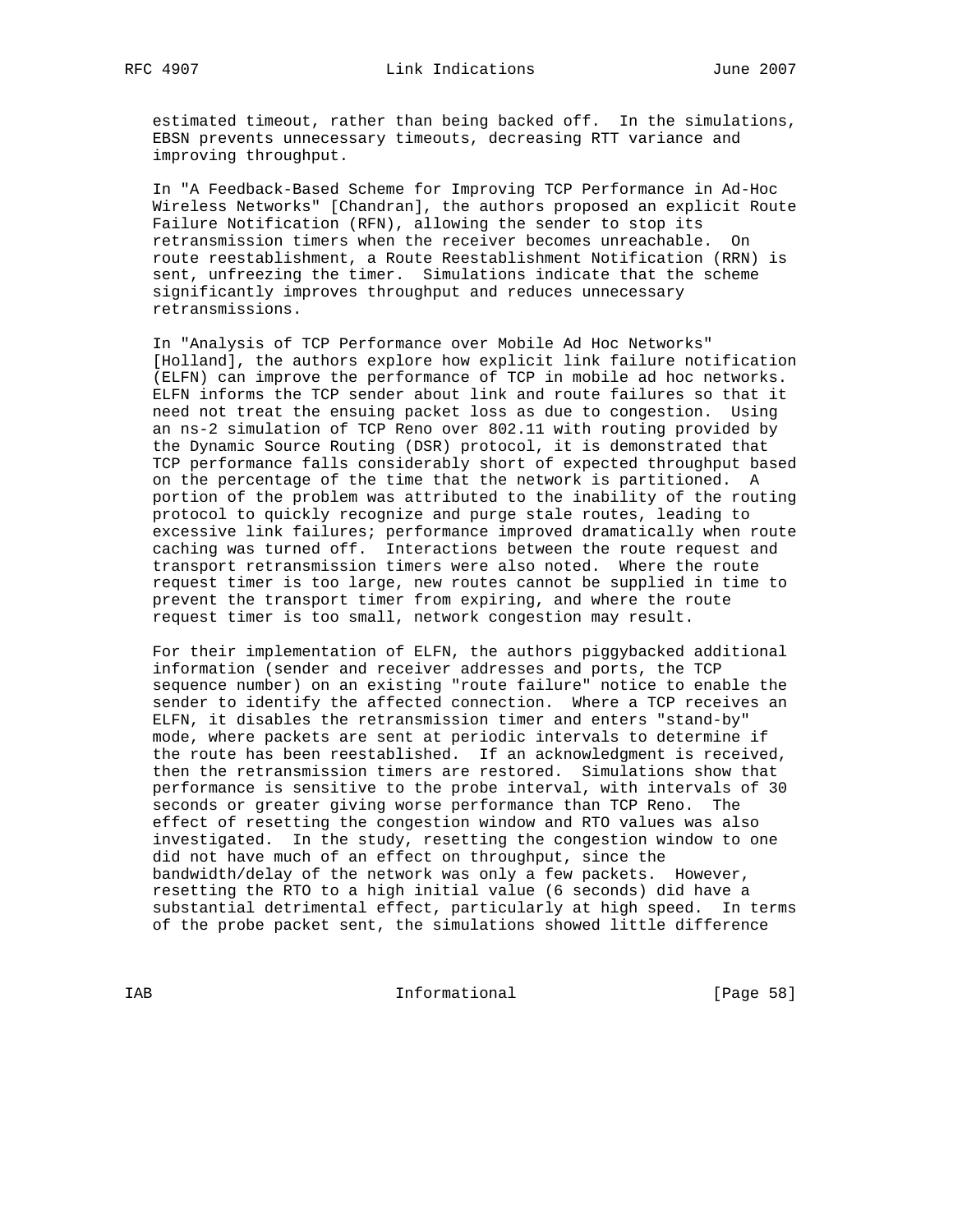between sending the first packet in the congestion window, or retransmitting the packet with the lowest sequence number among those signaled as lost via the ELFNs.

 In "Improving TCP Performance over Wireless Links" [Goel], the authors propose use of an ICMP-DEFER message, sent by a wireless Access Point on failure of a transmission attempt. After exhaustion of retransmission attempts, an ICMP-RETRANSMIT message is sent. On receipt of an ICMP-DEFER message, the expiry of the retransmission timer is postponed by the current RTO estimate. On receipt of an ICMP-RETRANSMIT message, the segment is retransmitted. On retransmission, the congestion window is not reduced; when coming out of fast recovery, the congestion window is reset to its value prior to fast retransmission and fast recovery. Using a two-state Markov model, simulated using ns-2, the authors show that the scheme improves throughput.

 In "Explicit Transport Error Notification (ETEN) for Error-Prone Wireless and Satellite Networks" [Krishnan], the authors examine the use of explicit transport error notification (ETEN) to aid TCP in distinguishing congestive losses from those due to corruption. Both per-packet and cumulative ETEN mechanisms were simulated in ns-2, using both TCP Reno and TCP SACK over a wide range of bit error rates and traffic conditions. While per-packet ETEN mechanisms provided substantial gains in TCP goodput without congestion, where congestion was also present, the gains were not significant. Cumulative ETEN mechanisms did not perform as well in the study. The authors point out that ETEN faces significant deployment barriers since it can create new security vulnerabilities and requires implementations to obtain reliable information from the headers of corrupt packets.

 In "Towards More Expressive Transport-Layer Interfaces" [Eggert2], the authors propose extensions to existing network/transport and transport/application interfaces to improve the performance of the transport layer in the face of changes in path characteristics varying more quickly than the round-trip time.

 In "Protocol Enhancements for Intermittently Connected Hosts" [Schuetz], the authors note that intermittent connectivity can lead to poor performance and connectivity failures. To address these problems, the authors combine the use of the Host Identity Protocol (HIP) [RFC4423] with a TCP User Timeout Option and TCP Retransmission trigger, demonstrating significant improvement.

IAB Informational [Page 59]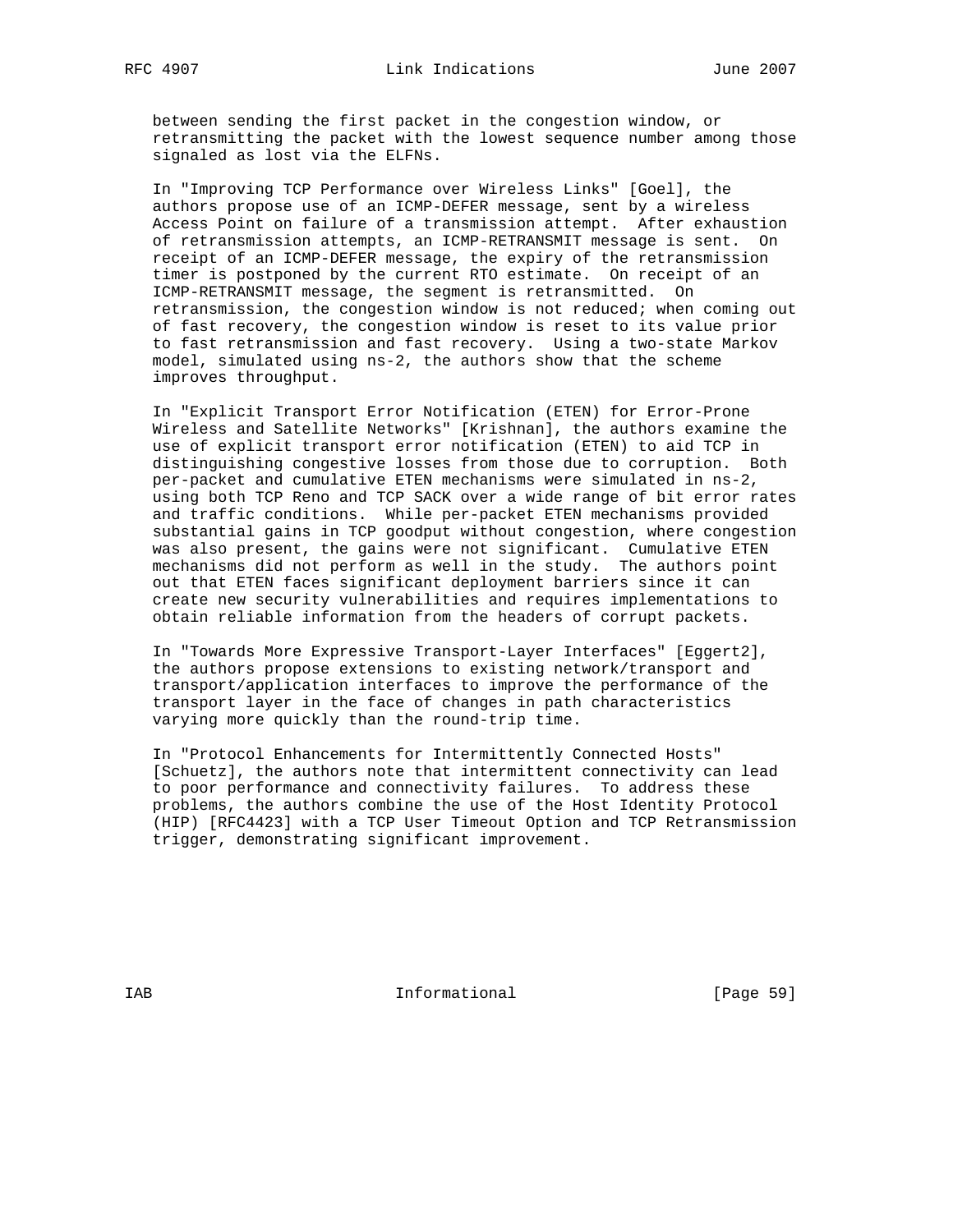# A.4. Application Layer

 In "Application-oriented Link Adaptation for IEEE 802.11" [Haratcherev2], rate information generated by a link layer utilizing improved rate adaptation algorithms is provided to a video application, and used for codec adaptation. Coupling the link and application layers results in major improvements in the Peak Signal to Noise Ratio (PSNR). Since this approach assumes that the link represents the path bottleneck bandwidth, it is not universally applicable to use over the Internet.

 At the application layer, the usage of "Link Down" indications has been proposed to augment presence systems. In such systems, client devices periodically refresh their presence state using application layer protocols such as SIP for Instant Messaging and Presence Leveraging Extensions (SIMPLE) [RFC3428] or Extensible Messaging and Presence Protocol (XMPP) [RFC3921]. If the client should become disconnected, their unavailability will not be detected until the presence status times out, which can take many minutes. However, if a link goes down, and a disconnect indication can be sent to the presence server (presumably by the Access Point, which remains connected), the status of the user's communication application can be updated nearly instantaneously.

Appendix B. IAB Members at the Time of This Writing

 Bernard Aboba Loa Andersson Brian Carpenter Leslie Daigle Elwyn Davies Kevin Fall Olaf Kolkman Kurtis Lindqvist David Meyer David Oran Eric Rescorla Dave Thaler Lixia Zhang

IAB 188 CHA Informational The Informational (Page 60)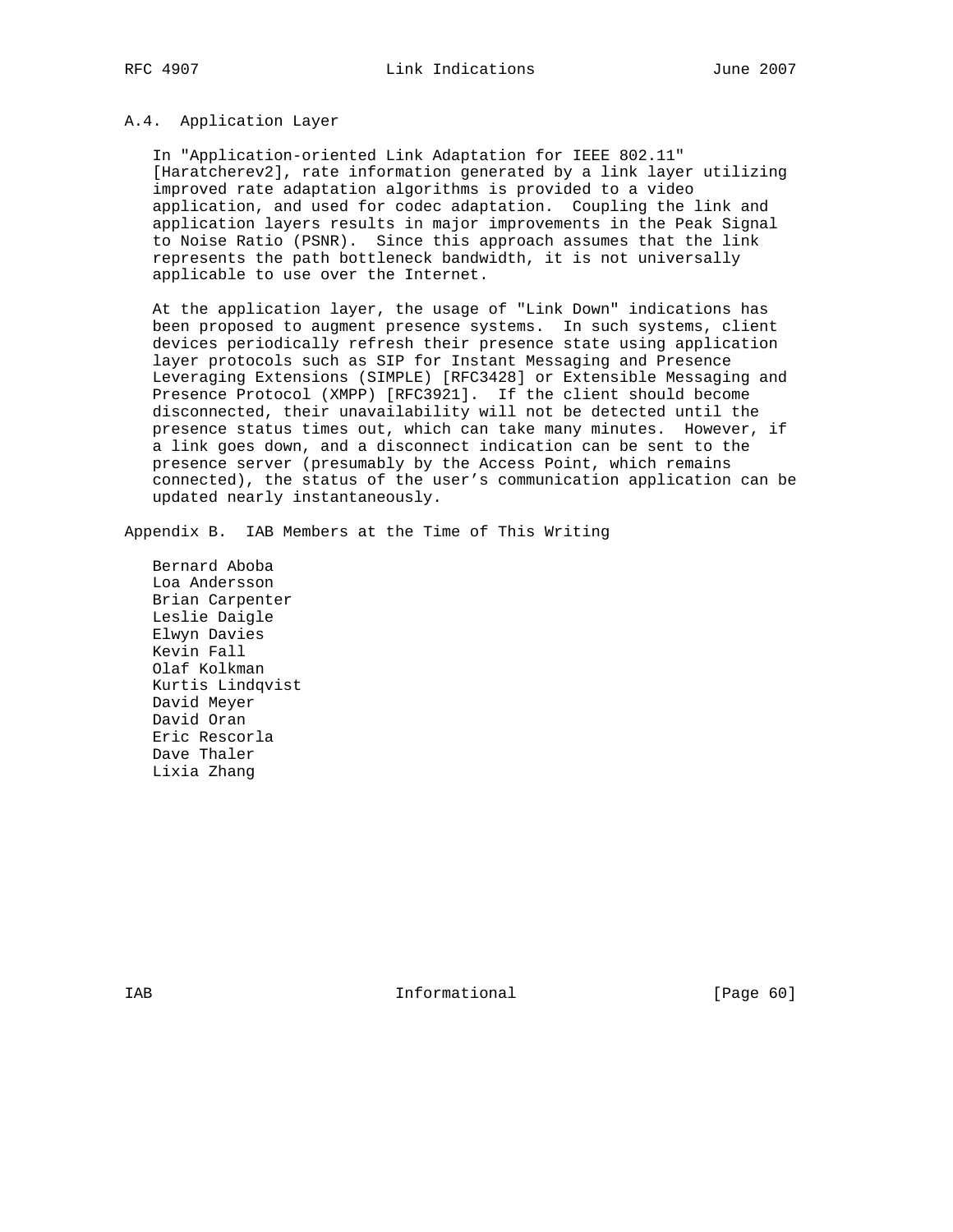Author's Address

 Bernard Aboba, Ed. Microsoft Corporation One Microsoft Way Redmond, WA 98052

 EMail: bernarda@microsoft.com Phone: +1 425 706 6605 Fax: +1 425 936 7329

## IAB

 EMail: iab@iab.org URI: http://www.iab.org/

IAB Informational [Page 61]